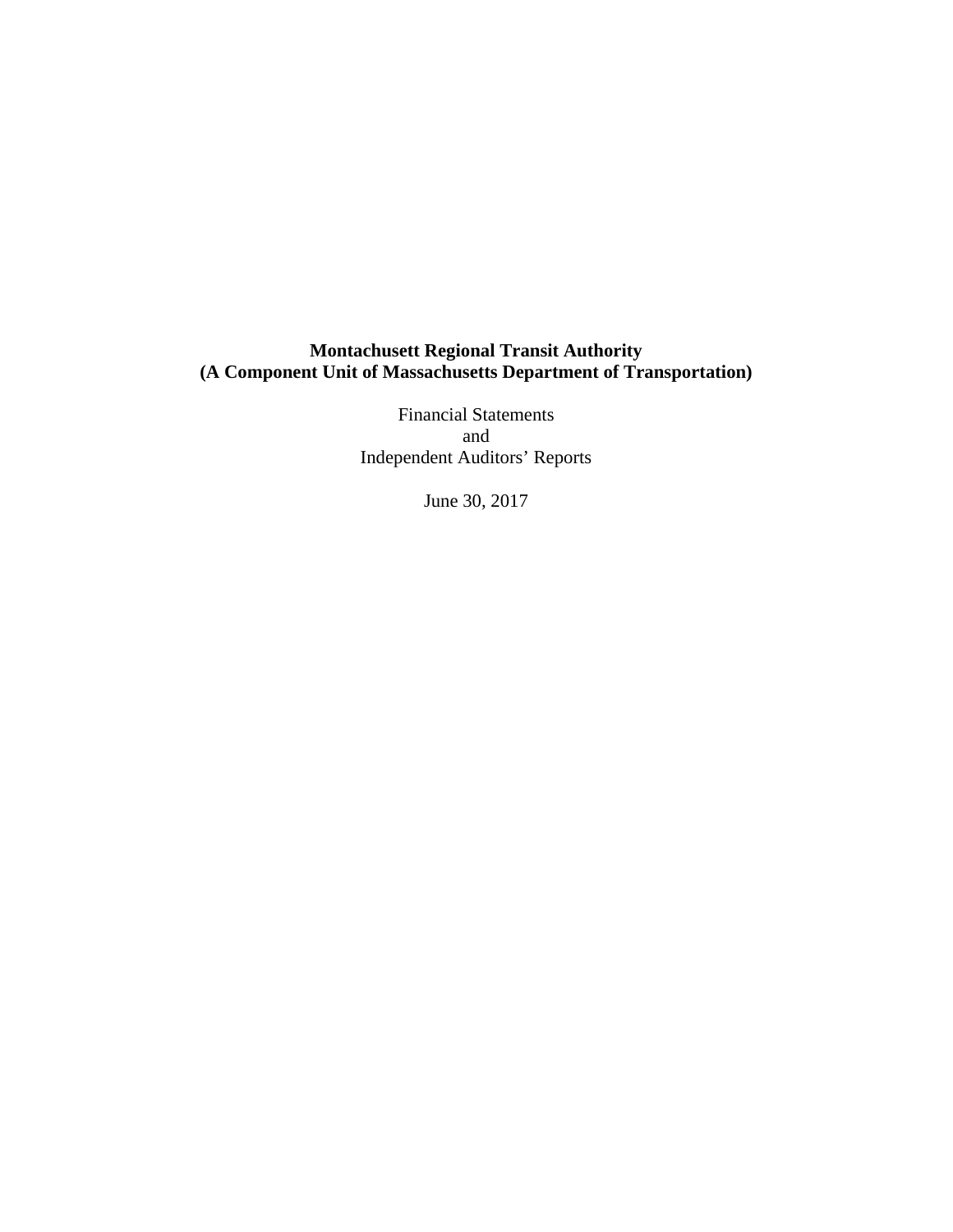| <b>Supplementary Information</b>                                                 |
|----------------------------------------------------------------------------------|
|                                                                                  |
|                                                                                  |
|                                                                                  |
|                                                                                  |
|                                                                                  |
|                                                                                  |
| Independent Auditors' Report on Internal Control over Financial Reporting and on |
| Compliance and Other Matters Based on an Audit of Financial Statements           |
|                                                                                  |
| Independent Auditors' Report on Compliance for Each Major Program and on         |
|                                                                                  |
|                                                                                  |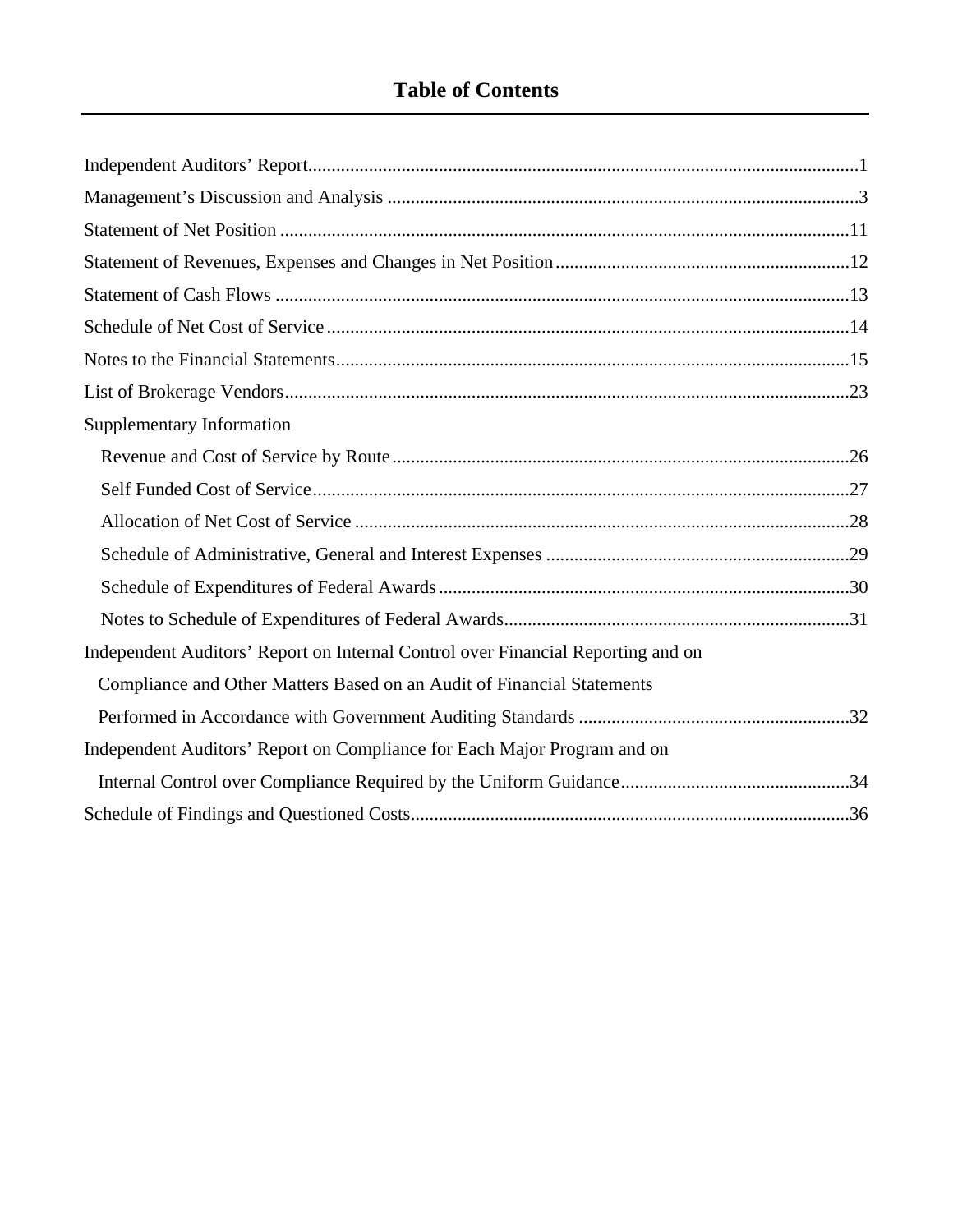# Bruce D. Norling, CPA, P.C.

#### **INDEPENDENT AUDITORS' REPORT**

To the Advisory Board Montachusett Regional Transit Authority Fitchburg, Massachusetts

#### **Report on the Financial Statements**

We have audited the accompanying financial statements of Montachusett Regional Transit Authority ("the Authority"), a component unit of the Massachusetts Department of Transportation, which comprise the statement of net position at June 30, 2017, and the statements of revenues, expenses and changes in net position, and cash flows for the year then ended, and the related notes to the financial statements, which collectively comprise the Authority's basic financial statements as listed in the table of contents.

#### *Management's Responsibility for the Financial Statements*

Management is responsible for the preparation and fair presentation of these financial statements in accordance with accounting principles generally accepted in the United States of America; this includes the design, implementation, and maintenance of internal control relevant to the preparation and fair presentation of financial statements that are free from material misstatement, whether due to fraud or error.

#### *Auditor's Responsibility*

Our responsibility is to express opinions on these financial statements based on our audit. We conducted our audit in accordance with auditing standards generally accepted in the United States of America and the standards applicable to financial audits contained in *Government Auditing Standards*, issued by the Comptroller General of the United States. Those standards require that we plan and perform the audit to obtain reasonable assurance about whether the financial statements are free from material misstatement.

An audit involves performing procedures to obtain audit evidence about the amounts and disclosures in the financial statements. The procedures selected depend on the auditor's judgment, including the assessment of the risks of material misstatement of the financial statements, whether due to fraud or error. In making those risk assessments, the auditor considers internal control relevant to the entity's preparation and fair presentation of the financial statements in order to design audit procedures that are appropriate in the circumstances, but not for the purpose of expressing an opinion on the effectiveness of the entity's internal control. Accordingly, we express no such opinion. An audit also includes evaluating the appropriateness of accounting policies used and the reasonableness of significant accounting estimates made by management, as well as evaluating the overall presentation of the financial statements.

We believe that the audit evidence we have obtained is sufficient and appropriate to provide a basis for our audit opinions.

#### *Opinions*

In our opinion, the financial statements referred to above present fairly, in all material respects, the net position of the Authority as of June 30, 2017, and the changes in net position and cash flows for the year then ended, in accordance with accounting principles generally accepted in the United States of America.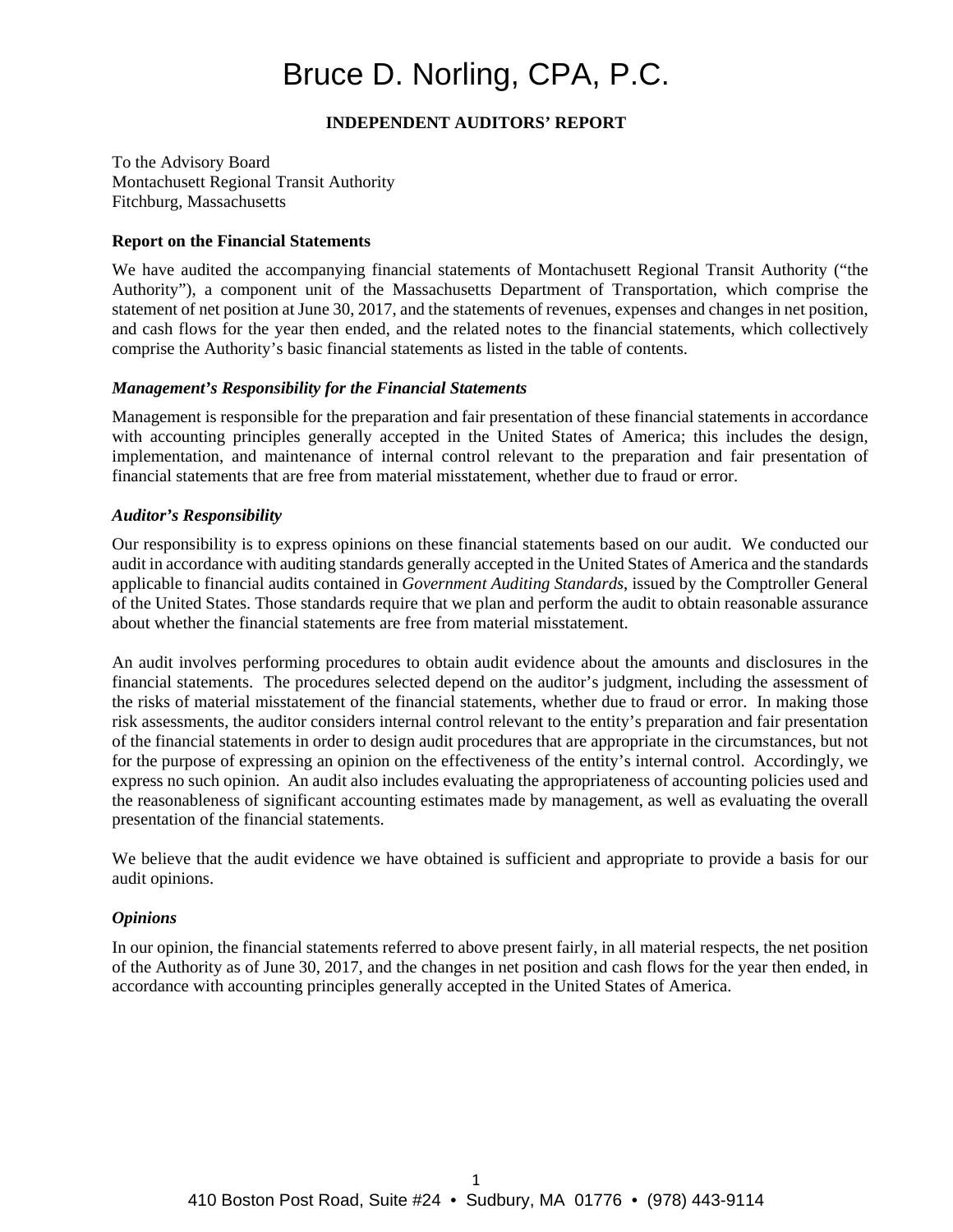#### *Other Matters*

#### *Required Supplementary Information*

Accounting principles generally accepted in the United States of America require that the management's discussion and analysis on pages 3 through 10 be presented to supplement the basic financial statements. Such information, although not a part of the basic financial statements, is required by the Governmental Accounting Standards Board, who considers it to be an essential part of financial reporting for placing the basic financial statements in an appropriate operational, economic, or historical context. We have applied certain limited procedures to the required supplementary information in accordance with auditing standards generally accepted in the United States of America, which consisted of inquiries of management about the methods of preparing the information and comparing the information for consistency with management's responses to our inquiries, the basic financial statements, and other knowledge we obtained during our audit of the basic financial statements. We do not express an opinion or provide any assurance on the information because the limited procedures do not provide us with sufficient evidence to express an opinion or provide any assurance.

#### *Other Information*

Our audit was conducted for the purpose of forming opinions on the financial statements that collectively comprise the Authority's basic financial statements. The schedule of expenditures of federal awards is presented on page 30 for purposes of additional analysis as required by Title 2 U.S. *Code of Federal Regulations* Part 200, *Uniform Administrative Requirements, Cost Principles, and Audit Requirements for Federal Awards,* and is not a required part of the basic financial statements. The schedule of expenditures of federal awards is the responsibility of management and was derived from and relates directly to the underlying accounting and other records used to prepare the basic financial statements. Such information has been subjected to the auditing procedures applied in the audit of the basic financial statements and certain additional procedures, including comparing and reconciling such information directly to the underlying accounting and other records used to prepare the basic financial statements or to the basic financial statements themselves, and other additional procedures in accordance with auditing standards generally accepted in the United States of America. In our opinion, the schedule of expenditures of federal awards is fairly stated in all material respects in relation to the basic financial statements as a whole.

The schedule of net cost of service on page 14 and the supplementary information presented on pages 26 through 29 are presented for purposes of additional analysis and are not a required part of the basic financial statements. Such information has not been subjected to the auditing procedures applied in the audit of the basic financial statements, and accordingly, we do not express an opinion or provide any assurance on it.

#### **Other Reporting Required by** *Government Auditing Standards*

In accordance with *Government Auditing Standards*, we have also issued our report dated September 30, 2017 on our consideration of the Authority's internal control over financial reporting and our tests of its compliance with certain provisions of laws, regulations, contracts and grant agreements and other matters. The purpose of that report is to describe the scope of our testing of internal control over financial reporting and compliance and the results of that testing, and not to provide an opinion on internal control over financial reporting or on compliance. That report is an integral part of an audit performed in accordance with *Government Auditing Standards* in considering the Authority's internal control over financial reporting and compliance.

## *Bruce D. Norling, CPA, P.C.*

September 30, 2017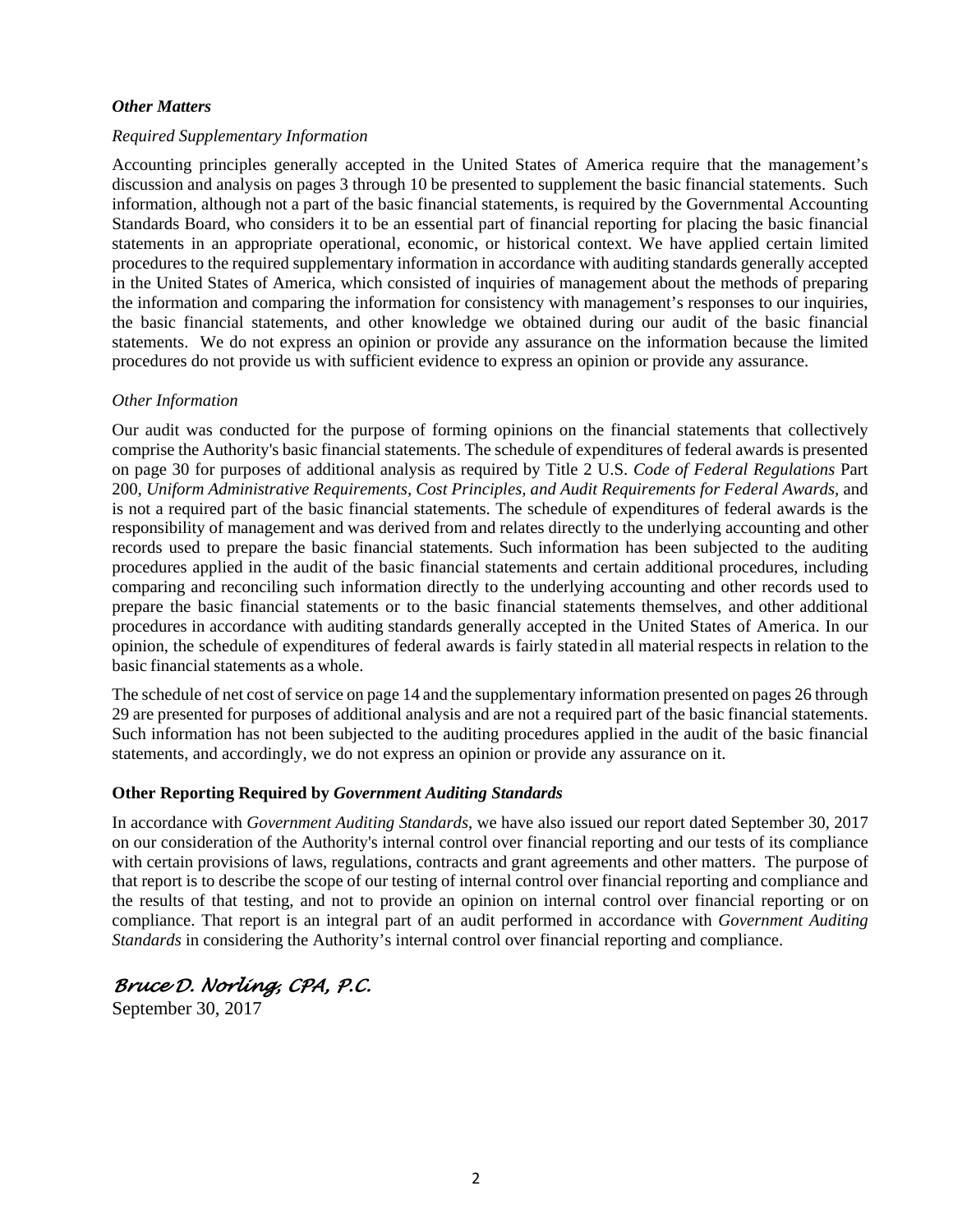The following is the Management Discussion and Analysis ("MD&A") of the financial statements of the Montachusett Regional Transit Authority ("the Authority"), located at 1427R Water Street, Fitchburg, Massachusetts as presented. This MD&A is prepared by the Administrator, Mohammed H. Khan. The management discussion and analysis of the Authority's financial performance provides an overall review of the Authority's financial activities for the year ended June 30, 2017. The intent of this discussion and analysis is to look at the Authority's financial performance as a whole. Readers should also review the basic financial statements and the notes to the basic financial statements to enhance their understanding of the Authority's financial performance.

### **Financial Highlights:**

- With additional capital funds provided to MART by MassDOT during FY2017, the Authority was able to expand and complete its Underground Storage Tank replacement at the Water Street facility two years ahead of the MassDEP statewide mandated 2019 deadline. Additionally, the MassDOT capital funds were used to deploy a keyless security door lock system at all facilities, replace the thirty year old original roof over the administrative offices at Water Street and purchase new vehicle lifts for the maintenance department.
- Through utilization of various state and federal capital grants, the Authority experienced a net decrease in expenditures for electric and gas utilities from the prior FY2016 of over \$4,000 through the replacement of HVAC systems at both its Water Street and 100 Main Street facilities. Additionally, the installation of large fan driven de-stratification systems at all three of our vehicle storage facilities will significantly decrease heating costs. The reduced expenditures should increase in FY2018 as the systems will all be online for the entire fiscal year. Additionally, MART is deploying a facilities master control system which will allow all networkable devices and building systems to be controlled remotely through the network.
- In addition the Authority has moved aggressively forward on the cost reduction program of communication and telephony expenses. The cost saving from prior FY2016 was \$100,208, the Authority will continue its efforts to reduce costs in FY2018.
- Through a contract with the Commonwealth of Massachusetts' Executive Office of Health and Human Services (EOHHS), the Authority increased its brokerage services revenue from \$121,968,781 in FY2016 to \$137,407,386 in FY2017, a 13% increase.
- The Authority was able to continue to obtain a favorable interest rate for borrowing on its Revenue Anticipation Note of 1.1071% in August 2017, compared to .735% for the prior year note.
- The amount of the Authority's Federal 5307 funds used for operations was \$2,400,000 in FY2017. These funds were allocated directly from the Formula funds and used toward urban area and ADA operations.

#### **Overview of Financial Statements:**

The Authority was established on August 7, 1978, by the cities of Fitchburg, Leominster and Gardner, pursuant to Section 3 of Chapter 161B of the General Laws of the Commonwealth of Massachusetts to provide transit services to the communities of Fitchburg, Leominster and Gardner beginning July 30, 1979. Currently, the Authority is comprised of 22 communities listed in Note A of the financial statements.

The financial statements are general purpose and the notes thereto are considered as an integral part. This report also includes supplementary information including breakdowns of revenues and expenses by service types and an allocation of costs to member communities.

As seen in the following charts a large percentage of service the Authority provides is through its brokerage services, a self (fully) funded program which requires no funds outside of the program funds paid by the Human Services Transportation Agency (HST) with the understanding that HST continues with its cost savings incentive programs and brokerage management fees.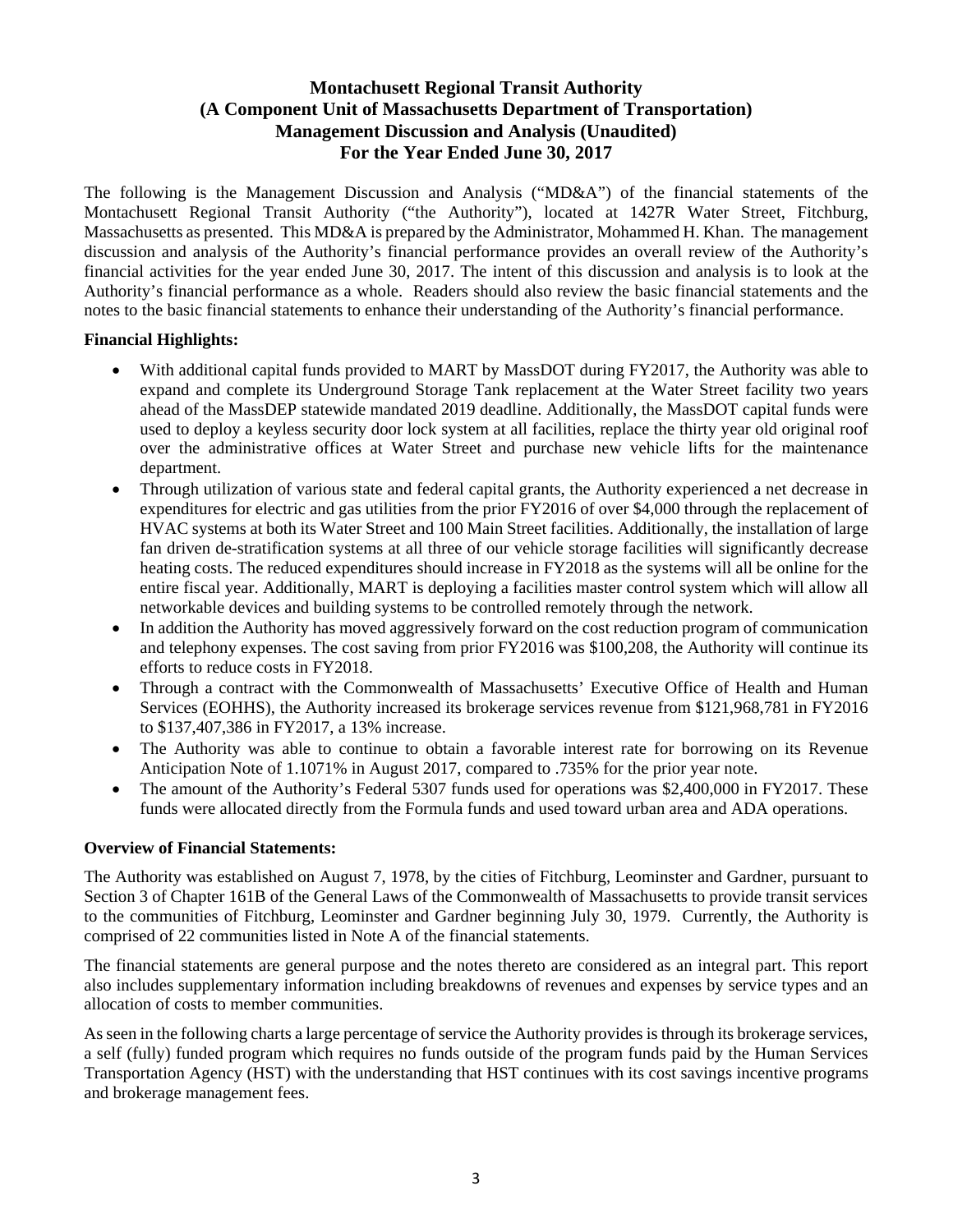

These charts reflect the net cost of service as presented on page 14.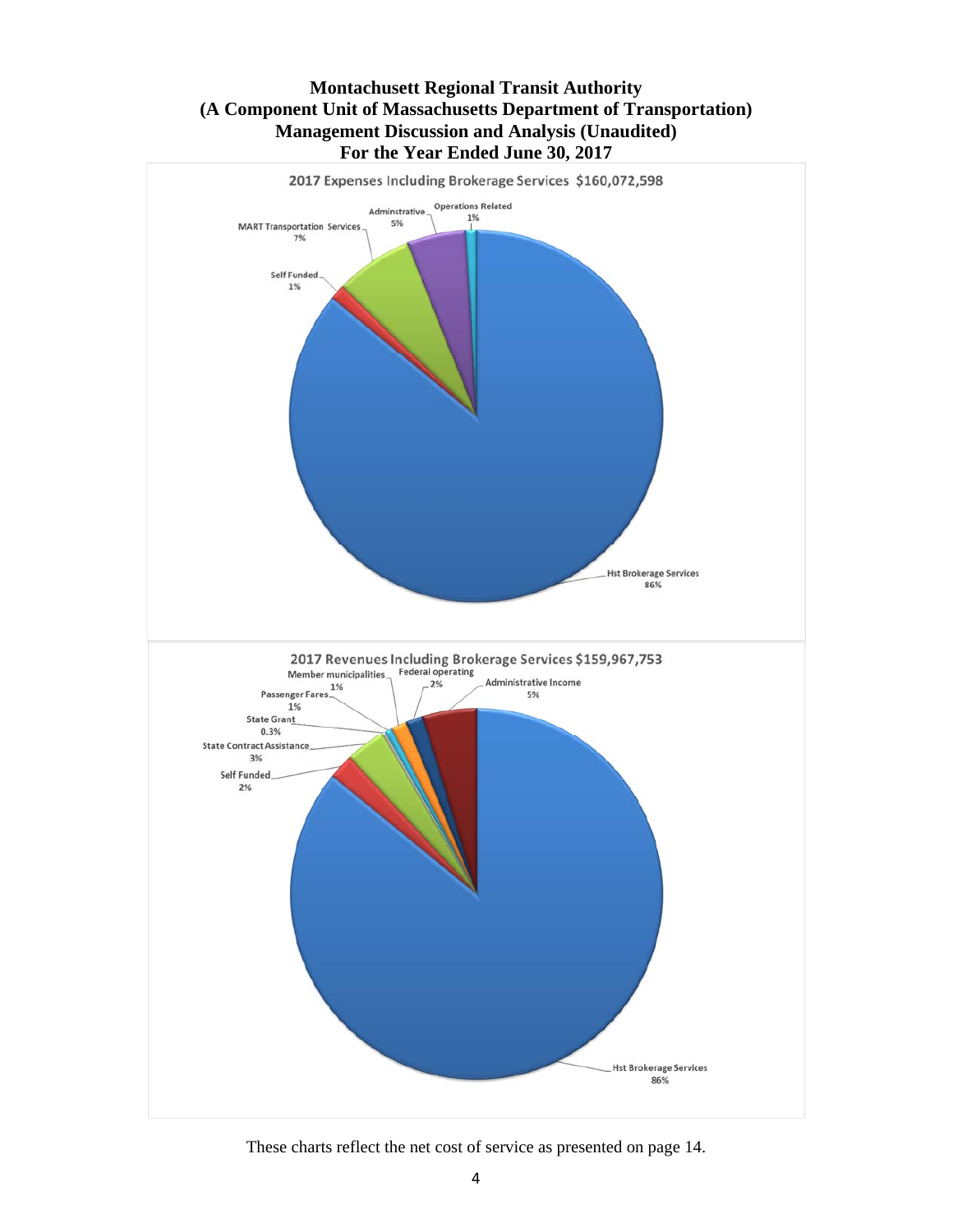

These charts reflect the net cost of service as presented on page 14.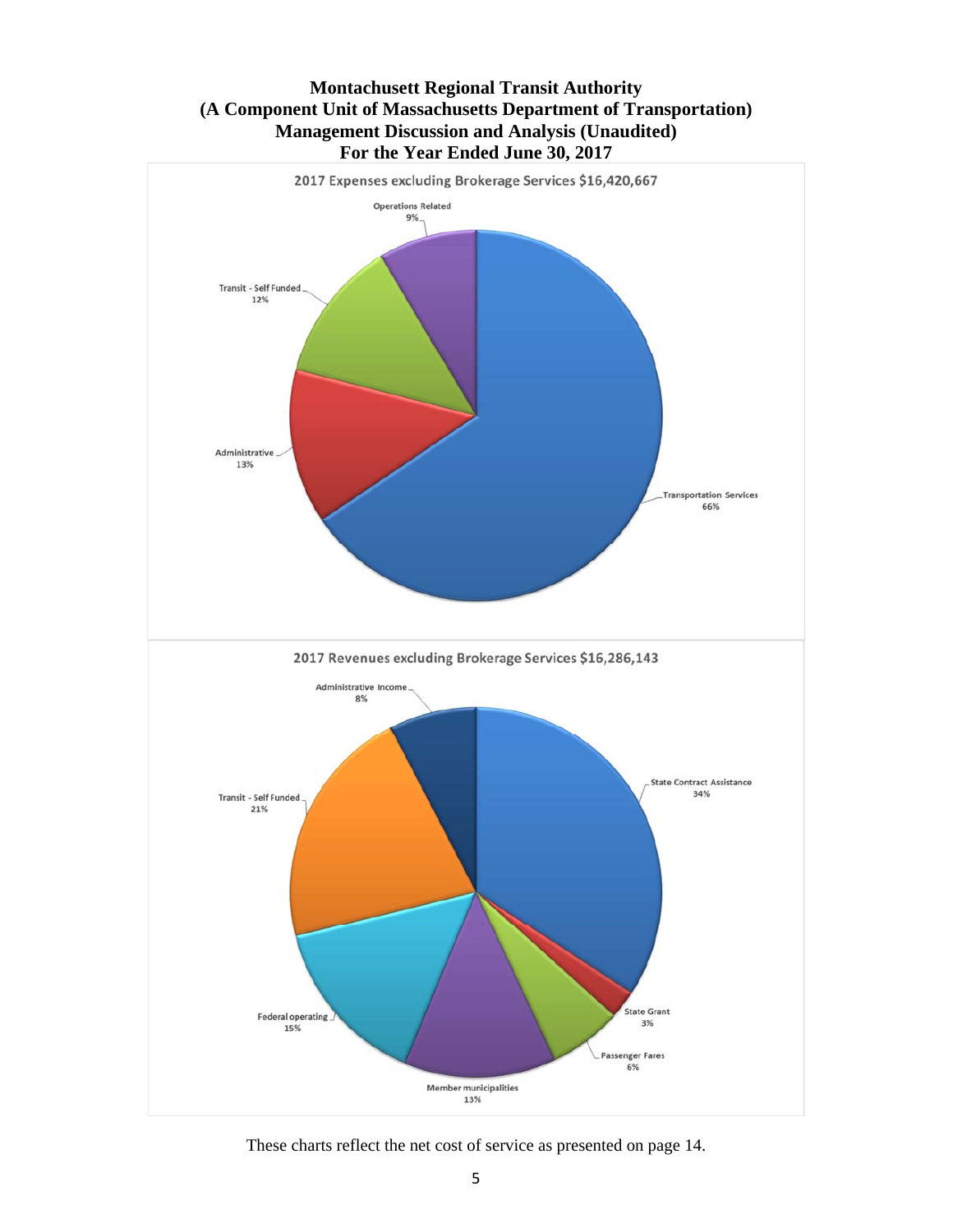#### **Government Financial Analysis**

The table below provides a summary of the Authority's net position for 2017 and 2016.

|                                                    | 2017 Business-<br>type Activities | 2016 Business -<br>type Activities |
|----------------------------------------------------|-----------------------------------|------------------------------------|
| Assets                                             |                                   |                                    |
| Current assets                                     | \$<br>30,223,477                  | \$<br>28,845,329                   |
| Capital assets                                     | 48,549,192                        | 50,613,343                         |
| <b>Total assets</b>                                | 78,772,669                        | 79,458,672                         |
| <b>Liabilities</b>                                 |                                   |                                    |
| Long-term liabilities                              | 423,336                           | 476,669                            |
| Other liabilities                                  | 39,906,223                        | 38,327,061                         |
| <b>Total liabilities</b>                           | 40,329,559                        | 38,803,730                         |
| <b>Net Position</b>                                |                                   |                                    |
| Invested in capital assets,<br>Net of related debt | 48,072,523                        | 50,083,341                         |
| Unrestricted deficit                               | (9,629,413)                       | (9,428,399)                        |
| Total net position                                 | \$<br>38,443,110                  | \$<br>40,654,942                   |

Over time, net position can serve as a useful indicator of a government's financial position. At June 30, 2017, the Authority's assets exceeded liabilities by \$38,443,110.

Capital assets reported on the government-wide statements represent the largest portion of the Authority's net assets. As of June 30, 2017, capital assets represented 62% of total assets. Capital assets include land, land improvements, buildings and improvements, equipment, vehicles and infrastructure. Capital assets, net of related debt to acquire the assets at June 30, 2017, were \$48,072,523. Although the Authority's investment in capital assets is reported net of related debt, it should be noted that the resources to repay the debt must be provided from other sources, since capital assets may not be used to liquidate these liabilities.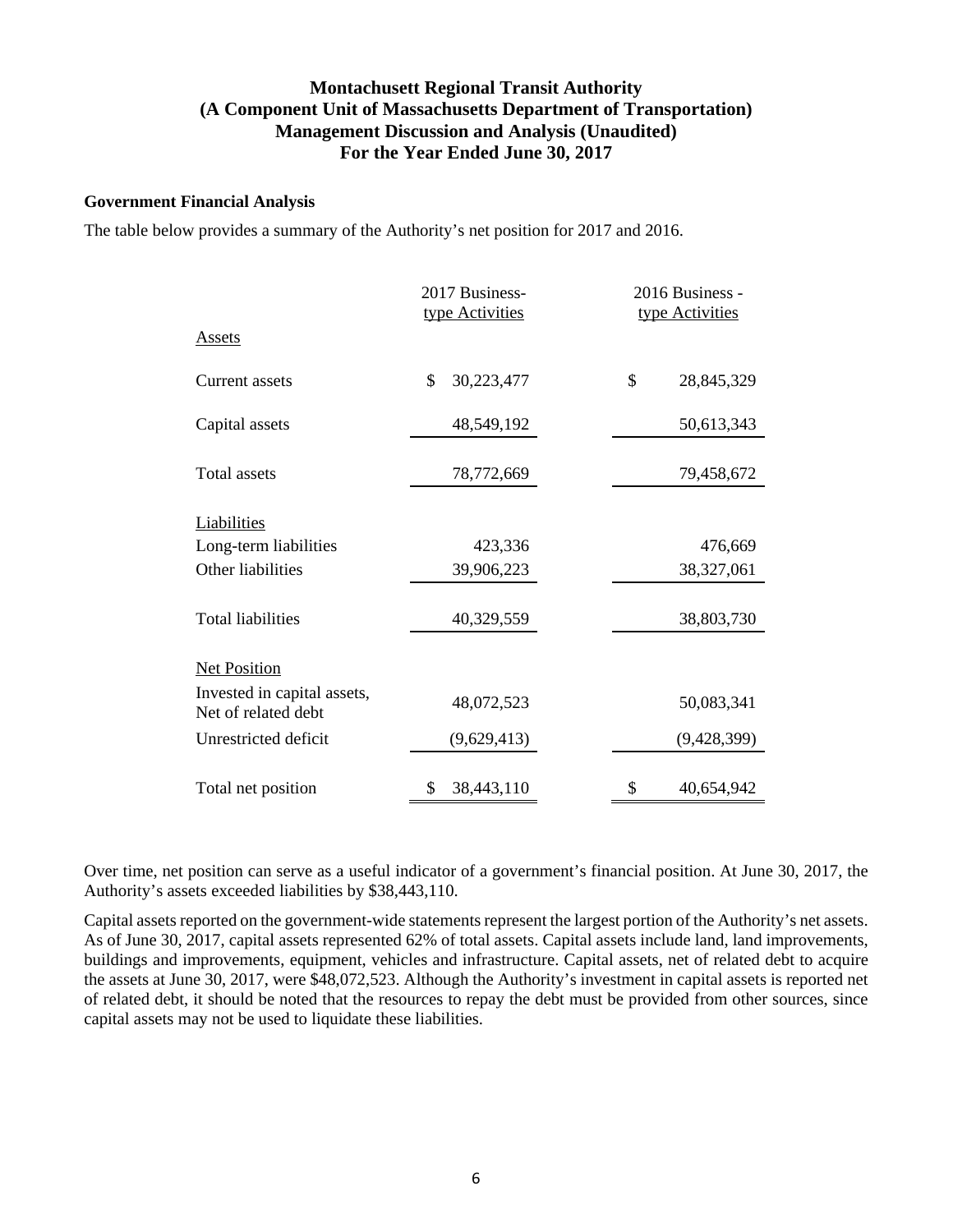#### **Change in Net Position:**

The table below shows the change in net position for fiscal years 2017 and 2016.

|                                             | 2017              | 2016              | Change            |
|---------------------------------------------|-------------------|-------------------|-------------------|
| <b>Operating Revenues</b>                   |                   |                   |                   |
| <b>Transportation Revenue-HST Brokerage</b> | \$<br>137,407,386 | \$<br>121,968,781 | \$<br>15,438,605  |
| <b>Transportation Revenue-Self Funded</b>   | 3,454,860         | 46,868            | 3,407,992         |
| Transportation Revenue-Urban/Rural Service  | 1,037,434         | 4,753,943         | (3,716,509)       |
| <b>Total Operating Revenues</b>             | 141,899,680       | 126,769,592       | 15,130,088        |
| Non-Operating Revenues                      |                   |                   |                   |
| Federal                                     | 2,400,000         | 2,333,325         | 66,675            |
| <b>Commonwealth of Masschusetts</b>         | 5,968,632         | 5,968,629         | 3                 |
| Member Municipalities                       | 2,156,690         | 2,006,825         | 149,865           |
| <b>Interest Income</b>                      | 20,542            | 13,395            | 7,147             |
| HST Management Fee                          | 6,274,228         | 6,327,258         | (53,030)          |
| Other Income, net                           | 1,247,989         | 1,073,013         | 174,976           |
| <b>Total Non-Operating Revenues</b>         | 18,068,081        | 17,722,445        | 345,636           |
| <b>Total Revenues</b>                       | 159,967,761       | 144,492,037       | 15,475,724        |
| Operating expenses                          |                   |                   |                   |
| <b>Transportation Expense-HST Brokerage</b> | 137,471,980       | 121,916,787       | 15,555,193        |
| <b>Transportation Expense-Self Funded</b>   | 2,047,678         | 44,213            | 2,003,465         |
| Transportation Expense-Urban/Rural Service  | 10,766,727        | 12,537,800        | (1,771,073)       |
| Administrative                              | 9,379,071         | 9,439,730         | (60, 659)         |
| Depreciation and Amortization               | 4,668,616         | 4,441,729         | 226,887           |
| <b>Total Operating Expenses</b>             | 164,334,072       | 148,380,259       | 15,953,813        |
| Non-Operating Expenses                      |                   |                   |                   |
| <b>Interest Expense</b>                     | 169,322           | 163,636           | 5,686             |
|                                             | 169,322           | 163,636           | 5,686             |
| <b>Total Expenses</b>                       | 164,503,394       | 148,543,895       | 15,959,499        |
| Loss Before Capital Grants                  | (4,535,633)       | (4,051,858)       | (483,775)         |
| Capital Grants                              | 2,323,801         | 3,576,801         | (1,253,000)       |
| Change in Net Position                      | (2,211,832)       | (475,057)         | (1,736,775)       |
| Net Position - Beginning of Year            | 40,654,942        | 41,129,999        | (475,057)         |
| Net Position - End of Year                  | \$<br>38,443,110  | \$<br>40,654,942  | \$<br>(2,211,832) |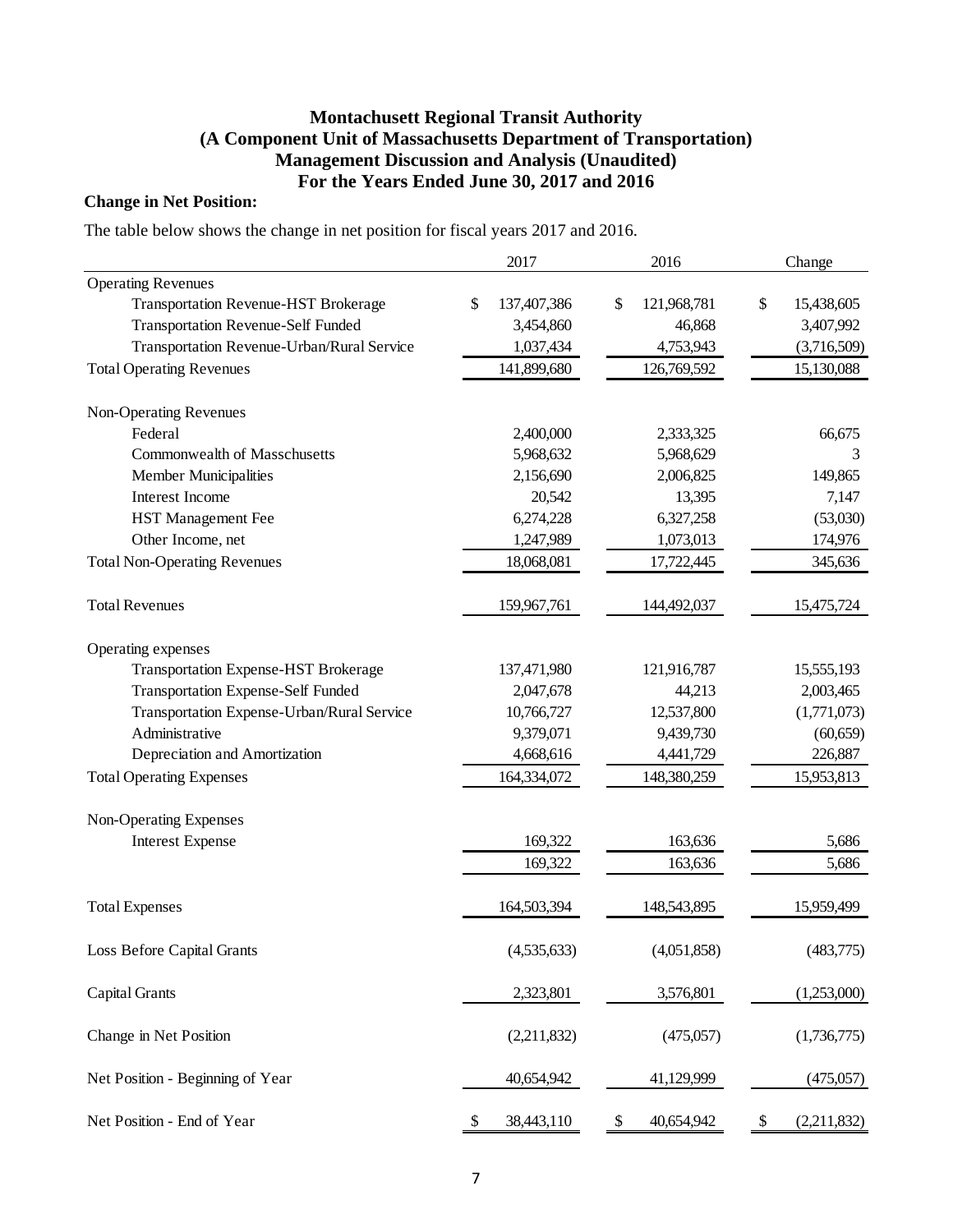## **Capital Assets:**

Capital asset activity for the year ended June 30, 2017 was as follows:

|                                              | Beginning        |                   |                       | Ending           |  |  |
|----------------------------------------------|------------------|-------------------|-----------------------|------------------|--|--|
|                                              | <b>Balances</b>  | <b>Additions</b>  | Disposals / Transfers | <b>Balances</b>  |  |  |
| Land and Land Improvements                   | 4,780,040<br>S   | \$                | \$                    | \$<br>4,780,040  |  |  |
| Depreciable Properties:                      |                  |                   |                       |                  |  |  |
| Building/Improvements Fitchburg Parking      | 11,932,139       | 131,894           |                       | 12,064,033       |  |  |
| Building/Improvements Fitchburg Intermodal   | 4,312,964        | 239,132           |                       | 4,552,096        |  |  |
| Building/Improvements Leominster Parking Lot | 12,468,292       | 6,380             |                       | 12,474,672       |  |  |
| Building/Improvements Leominster Storage     | 6,629,743        | 28,376            |                       | 6,658,119        |  |  |
| Building/Improvements Fitchburg Maintenance  | 9,827,598        | 195,387           |                       | 10,022,985       |  |  |
| Building/Improvements Gardner Maintenance    | 7,834,187        | 51,432            |                       | 7,885,619        |  |  |
| Improvements Wachusett Rail                  |                  | 948,352           |                       | 948,352          |  |  |
| Building/Improvements Athol Maintenance      | 17,542           |                   |                       | 17,542           |  |  |
| Other Fixed Assets                           | 1,983,387        | 7,097             |                       | 1,990,484        |  |  |
| <b>Systems Development</b>                   | 3,007,634        | 45,778            |                       | 3,053,412        |  |  |
| <b>Transportation Equipment</b>              | 21,291,188       | 957,132           | (1,497,108)           | 20,751,212       |  |  |
|                                              | 79,304,674       | 2,610,960         | (1,497,108)           | 80,418,526       |  |  |
| Less Accumulated Depreciation For:           |                  |                   |                       |                  |  |  |
| Building/Improvements Fitchburg Parking      | (3,990,335)      | (399, 409)        |                       | (4,389,744)      |  |  |
| Building/Improvements Fitchburg Intermodal   | (2,547,082)      | (186,917)         |                       | (2,733,999)      |  |  |
| Building/Improvements Leominster Parking Lot | (3,032,121)      | (523,207)         |                       | (3,555,328)      |  |  |
| Building/Improvements Leominster Storage     | (1,672,400)      | (251,597)         |                       | (1,923,997)      |  |  |
| Building/Improvements Fitchburg Maintenance  | (6,996,114)      | (360, 276)        |                       | (7,356,390)      |  |  |
| Building/Improvements Gardner Maintenance    | (1,888,872)      | (289, 427)        |                       | (2,178,299)      |  |  |
| Improvements Fitchburg Rail                  |                  |                   |                       |                  |  |  |
| Improvements Wachusett Rail                  |                  | (16,015)          |                       | (16,015)         |  |  |
| Building/Improvements Athol Maintenance      | (1,941)          | (1,353)           |                       | (3,294)          |  |  |
| <b>Other Fixed Assets</b>                    | (1,798,730)      | (67, 182)         |                       | (1,865,912)      |  |  |
| <b>Systems Development</b>                   | (1,009,647)      | (572, 022)        |                       | (1,581,669)      |  |  |
| <b>Transportation Equipment</b>              | (12,696,799)     | (2,001,211)       | 1,478,202             | (13,219,808)     |  |  |
|                                              | (35, 634, 041)   | (4,668,616)       | 1,478,202             | (38, 824, 455)   |  |  |
| Net Depreciable Property                     | 43,670,633       | (2,057,656)       | (18,906)              | 41,594,071       |  |  |
| <b>Construction In Progress</b>              | 2,162,670        | 11,011            |                       | 2,173,681        |  |  |
| <b>Fixed Assets in Process</b>               |                  | 1,400             |                       | 1,400            |  |  |
| Net Capital Assets                           | \$<br>50,613,343 | \$<br>(2,045,245) | \$<br>(18,906)        | \$<br>48,549,192 |  |  |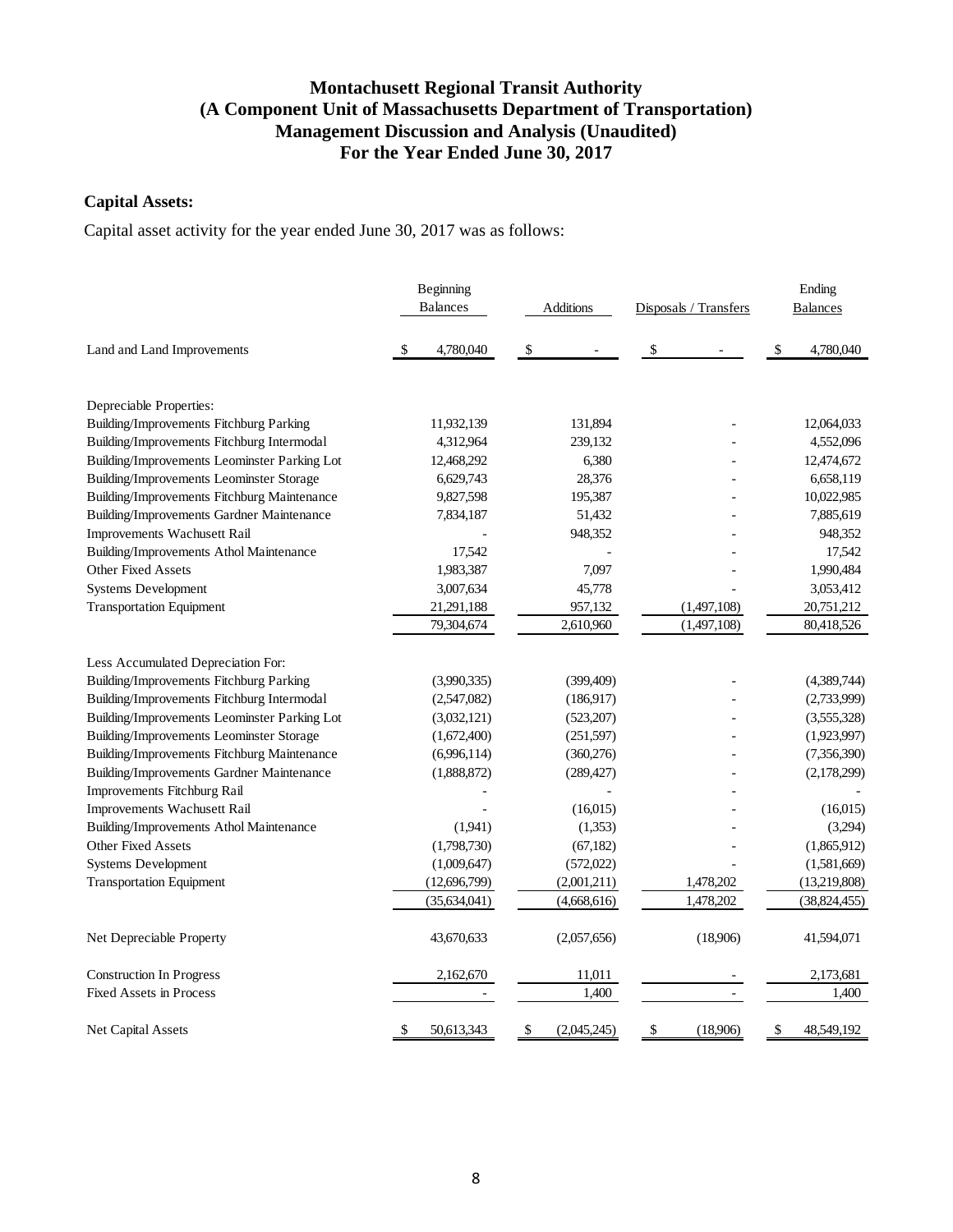In 2017 the Authority replaced/reengineered the HVAC system at the Administrative/Maintenance Facility at 1427R Water Street in Fitchburg. This project was accomplished through funding awarded by FTA's TIGGER II program. MART has one more energy conservation project, instituting environmental controls, which will be completed in early FY2018 as the TIGGER grant will sunset on September 30, 2017.

MART procured five para-transit vans with our Section 5307 funds and two mini-buses with a Section 5339 subrecipient award from MassDOT, which freed up 5307 funds for other needs. MART was also awarded 5339 funds thru MassDOT's Community Transit Grant program which allowed us to receive five additional para-transit vans.

\$100,000 in 5307 and RTACAP funds was spent on miscellaneous support equipment which included computers and mobile vehicle lifts. A number of rehabilitation projects were completed at various facilities using a combination of 5307 and FY2017 RTACAP funds. These projects included sealing the decks and CMU Walls and painting the stairwells at the Fitchburg Parking Garage; completing the CMU Walls and stairs at the Leominster Parking Garage, replacing the roof over the north pod of the Intermodal, demolition of the "white house" on the Carey Street property and clearing of trees in the Water Street back lot, and completing the Water Street garage door and sand shed projects which began in FY2016. Two other large rehab projects began in FY2017 and will complete in FY2018: the underground fuel storage tanks (UST) were dug up and replaced and all the old pavement around the Water Street facility will be repaved as well as expansion of pavement where the structure was demolished.

Additional FY2017 RTACAP funds were added to the UST project to create a 70/30 split. MART also received more RTACAP funds at 100% to replace the roof above the administrative office area of the Water Street facility as well as install keyless door locks at all of our facilities (except Athol). Very late in the fiscal year, MART received additional 100% RTACAP funds to spend on additional keyless locks, equipment, and vehicle part items.

The Authority also procured the services of an A&E firm to design the Ayer Commuter Rail Parking Lot project. We were able to complete Phase 1 and begin Phase 2 (Preliminary Design) before the end of the year. The realestate in Ayer was not procured for various reasons, however the conceptual design was able to accomplish what was needed without the additional land.

## **Budgetary Highlights:**

Difference between the budgeted amounts and the actual amounts are as follows:

• The main drivers to a consolidated deficit of \$104,845 of actual to budget are due too:

The Authority's decision to honor all Council on Aging expenditures as presented by the local municipalities as a valid expenditure. The Advisory Board is aware of the fact that some municipal expenditures exceed more than 1/3 of the actual operational services that we provide to its residents. The impact is estimated +\$101,043 for FY2017

The FY2017 legal cost to represent the Authority's Transit operations was approximately \$137,000, far exceeding the average of \$50,000 to \$60,000 and our budgeted value of \$102,000. Please see Note I – Contingencies section for details.

 Overall the Authority was able to meet its budget obligations and even though there was a deficit we do not see a decrease in the Authority's ability to meet its commitments.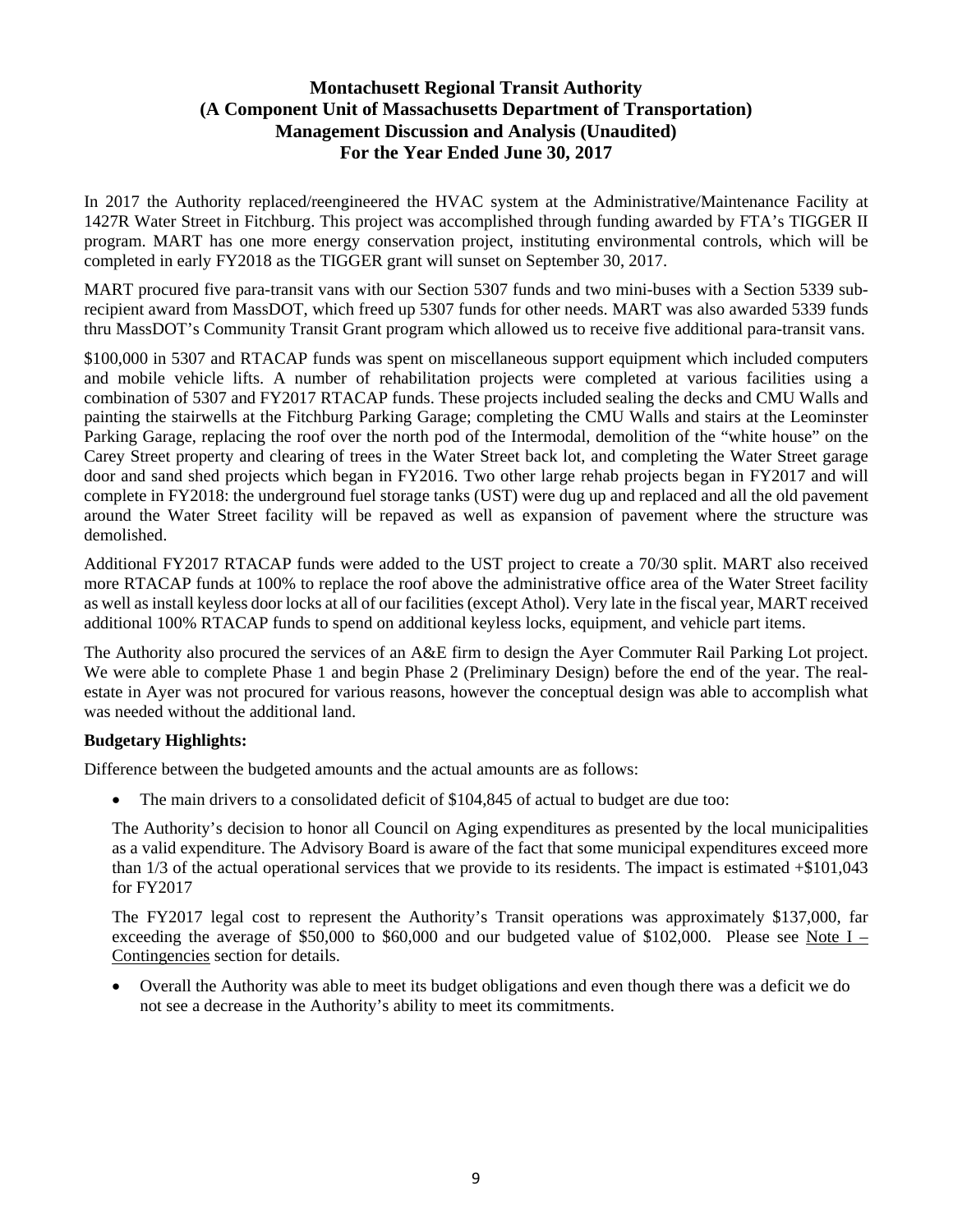## **Funding of the Authority:**

 Expenses for all Transit services, less self-funded and the brokerage program were \$13 million, and were funded by the following:

|                             | % of Expense | % of Funding |
|-----------------------------|--------------|--------------|
| Authority generated revenue | 18%          | 18%          |
| Federal operating funds     | 19%          | 19%          |
| Local contribution          | 17%          | 17%          |
| Commonwealth assistance     | 43%          | 43%          |
| <b>State Grant</b>          | 3%           | 3%           |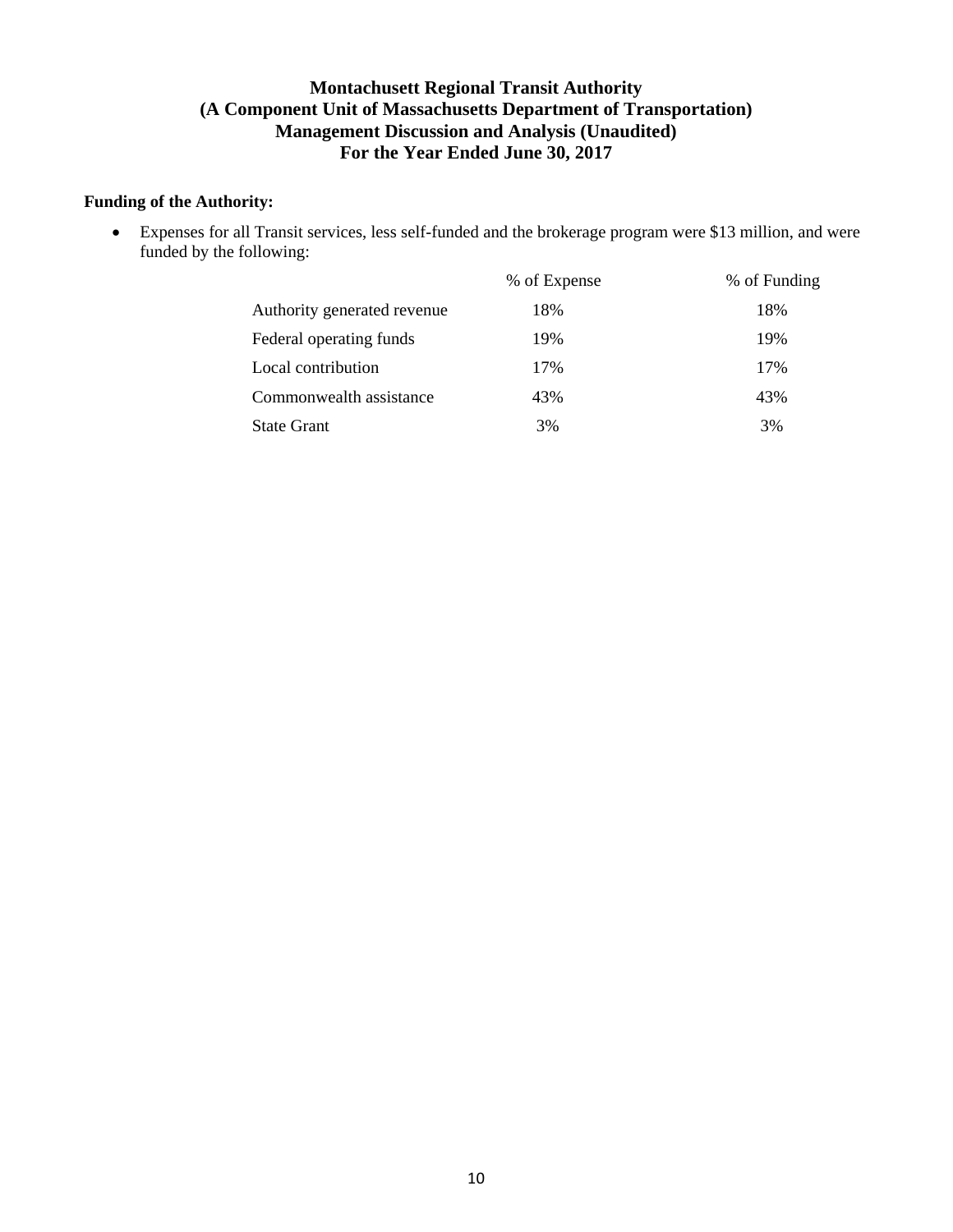## **Montachusett Regional Transit Authority (A Component Unit of Massachusetts Department of Transportation) Statement of Net Position June 30, 2017**

**Assets**

| <b>Current Assets</b>                                       |                  |
|-------------------------------------------------------------|------------------|
| Cash and Cash Equivalents                                   | \$<br>1,235,146  |
| Receivables for Operating Assistance                        |                  |
| U.S. Department of Transportation                           | 2,400,000        |
| Commonwealth of Massachusetts and Cities and Towns          |                  |
| Constituting the Authority                                  | 3,109,588        |
| Receivables for Capital Grants                              |                  |
| U.S. Department of Transportation                           | 838,220          |
| Commonwealth of Massachusetts                               | 860,683          |
| <b>Accounts Receivable</b>                                  | 20,259,809       |
| <b>Other Current Assets</b>                                 | 1,520,031        |
| <b>Total Current Assets</b>                                 | 30,223,477       |
| <b>Capital Assets</b>                                       |                  |
| Non Depreciable Capital Assets                              | 6,955,121        |
| Depreciable Capital Assets, Net of Accumulated Depreciation | 41,594,071       |
| Net Capital Assets                                          | 48,549,192       |
| <b>Total Assets</b>                                         | \$<br>78,772,669 |
|                                                             |                  |
| <b>Liabilities and Net Position</b>                         |                  |
| <b>Current Liabilities</b>                                  |                  |
| <b>Accounts Payable</b>                                     | \$<br>19,982,450 |
| <b>Accrued Expenses</b>                                     | 431,284          |
| Deferred Revenue                                            | 75,317           |
| Revenue Anticipation Notes Payable                          | 19,000,000       |
| Current Portion of Long Term Debt                           | 53,333           |
| <b>Accrued Interest</b>                                     | 363,839          |
| <b>Total Current Liabilities</b>                            | 39,906,223       |
| Long Term Liabilities                                       |                  |
| Long Term Debt Net of Current Portion                       | 423,336          |
| <b>Total Liabilities</b>                                    | 40,329,559       |
| <b>Net Position</b>                                         |                  |
| Invested in Capital Assets, Net of Related Debt             | 48,072,523       |
| <b>Unrestricted Deficit</b>                                 | (9,629,413)      |
| <b>Total Net Position</b>                                   | 38,443,110       |
| <b>Total Liabilities and Net Position</b>                   | \$<br>78,772,669 |

See accompanying notes to the Financial Statements.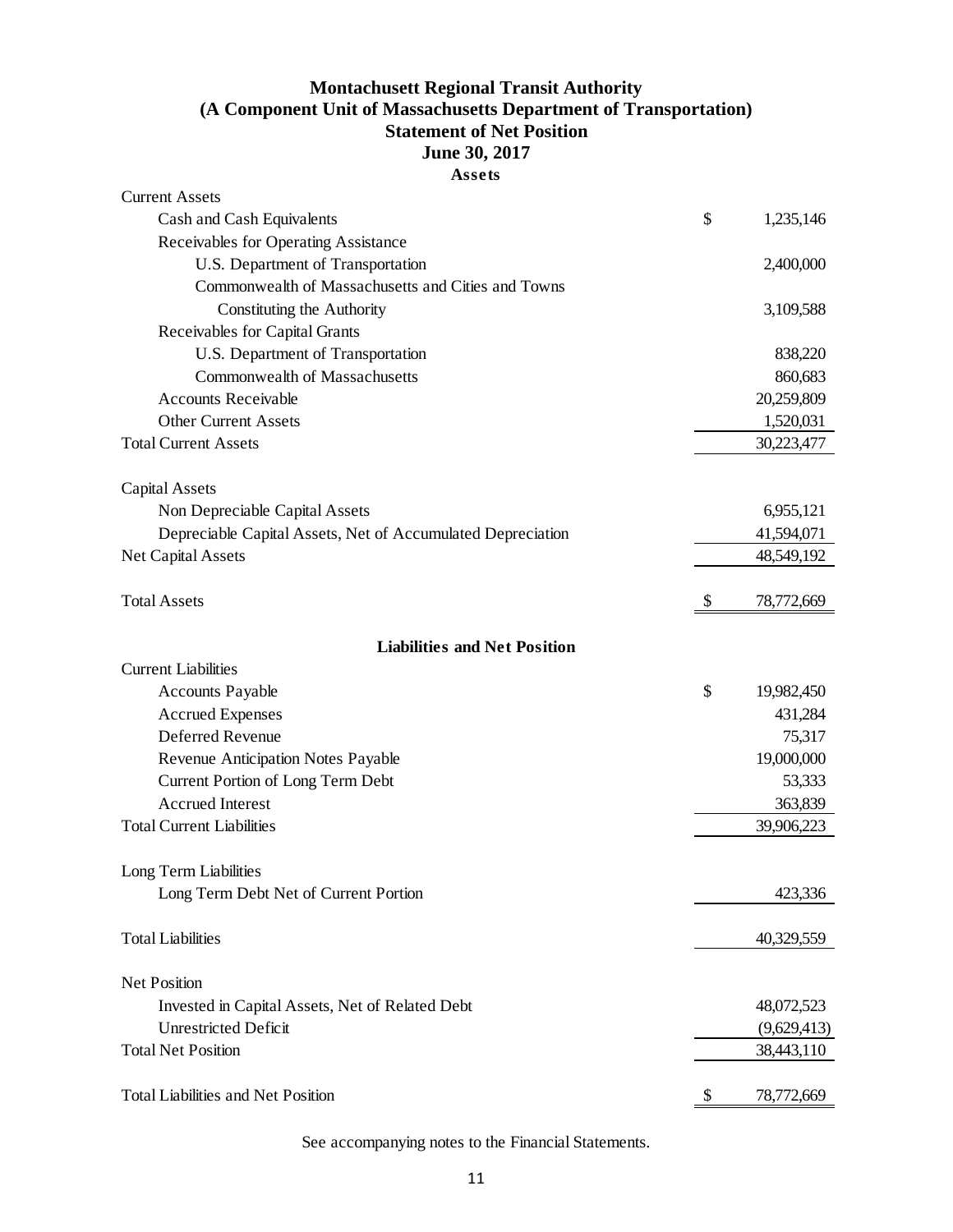## **Montachusett Regional Transit Authority (A Component Unit of Massachusetts Department of Transportation) Statement of Revenues, Expenses and Changes in Net Position For the Year Ended June 30, 2017**

| <b>Operating Revenues</b>                           |                   |
|-----------------------------------------------------|-------------------|
| <b>Transportation Revenue - HST Brokerage</b>       | \$<br>137,407,386 |
| <b>Transportation Revenue - Self Funded</b>         | 3,454,860         |
| Transportation Revenue - Urban/Rural Service        | 1,037,434         |
| <b>Total Operating Revenues</b>                     | 141,899,680       |
| <b>Operating Expenses</b>                           |                   |
| Transportation Expense - HST Brokerage              | 137,471,980       |
| <b>Transportation Expense - Self Funded</b>         | 2,047,678         |
| Transportation Expense - Urban/Rural Service        | 10,766,727        |
| Administrative (Including Brokerage Administrative) | 9,379,071         |
| Depreciation and Amortization                       | 4,668,616         |
| <b>Total Operating Expenses</b>                     | 164,334,072       |
| <b>Operating Loss</b>                               | (22, 434, 392)    |
| Non-Operating Revenues (Expenses)                   |                   |
| Federal                                             | 2,400,000         |
| <b>Commonwealth of Massachusetts</b>                | 5,968,629         |
| <b>Member Municipalities</b>                        | 2,156,690         |
| <b>Interest Expense</b>                             | (169,322)         |
| Interest Income                                     | 20,542            |
| <b>HST</b> Management Fee                           | 6,274,228         |
| Other Income, Net                                   | 1,247,992         |
| <b>Total Non-Operating Revenues</b>                 | 17,898,759        |
| Loss before Capital Grants                          | (4,535,633)       |
| <b>Capital Grants</b>                               | 2,323,801         |
| Change in Net Position                              | (2,211,832)       |
| Net Position - Beginning of the Year                | 40,654,942        |
| Net Position - End of the Year                      | \$<br>38,443,110  |

See accompanying notes to the Financial Statements.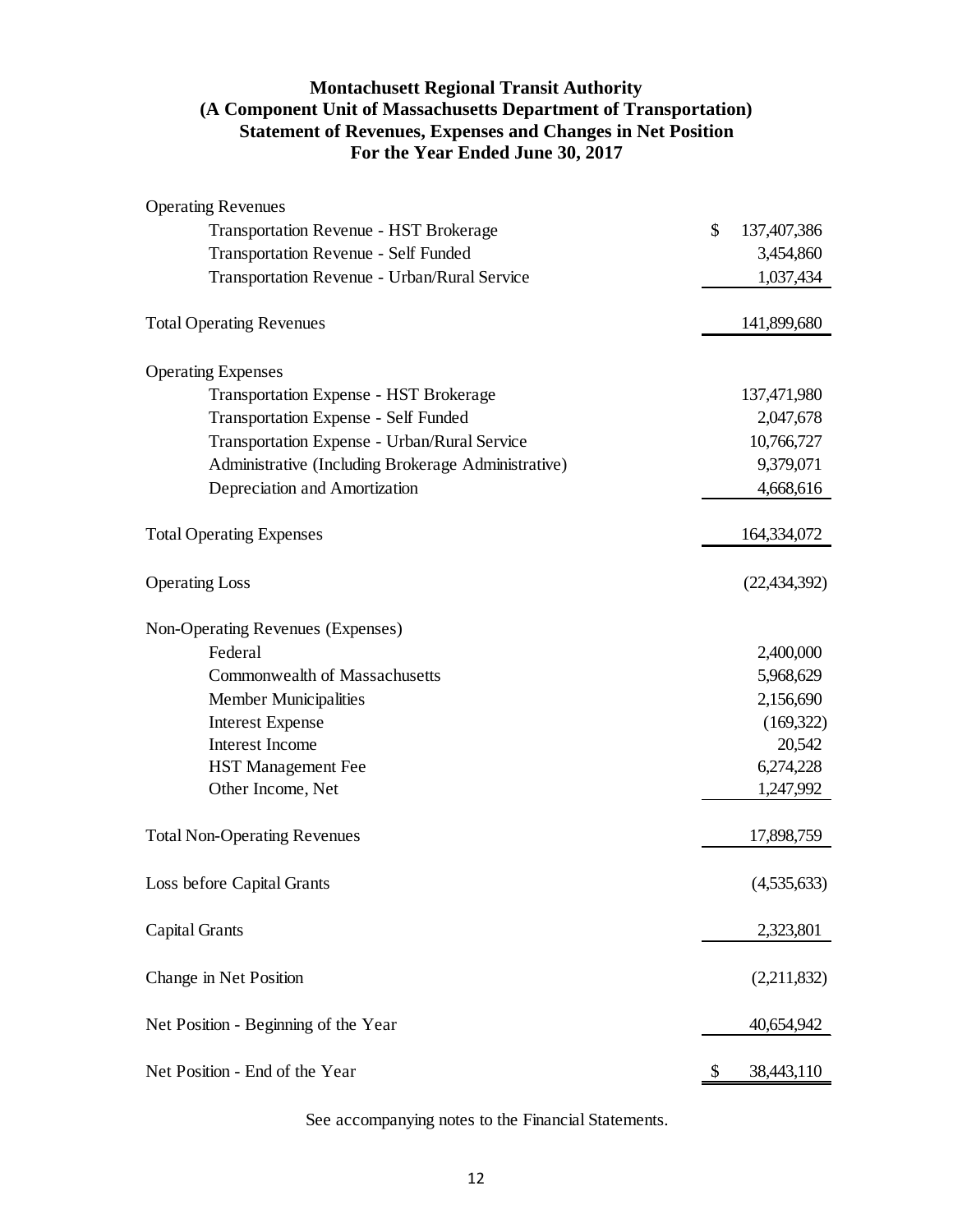## **Montachusett Regional Transit Authority (A Component Unit of Massachusetts Department of Transportation) Statement of Cash Flows For the Year Ended June 30, 2017**

CASH FLOWS FROM OPERATING ACTIVITIES

| Cash received from passenger fares and contract reimbursements                        | \$ | 140,243,237     |
|---------------------------------------------------------------------------------------|----|-----------------|
| Cash paid to vendors                                                                  |    | (151, 186, 168) |
| Cash paid to employees for services                                                   |    | (3,435,542)     |
| Cash paid for other administrative costs                                              |    | (4,461,794)     |
| NET CASH USED FOR OPERATING ACTIVITIES                                                |    | (18,840,267)    |
| CASH FLOWS FROM NON CAPITAL FINANCING ACTIVITIES                                      |    |                 |
| Proceeds from Revenue Anticipation Notes                                              |    | 19,000,000      |
| Principal Payments on Revenue Anticipation Notes                                      |    | (19,000,000)    |
| <b>Interest Payments on Revenue Anticipation Notes</b>                                |    | (44, 414)       |
| <b>Interest Income</b>                                                                |    | 20,542          |
| Proceeds from Operating Grants                                                        |    | 9,938,529       |
| Proceeds from HST Management fee                                                      |    | 6,274,228       |
| Payment on line of credit                                                             |    |                 |
| Other Income                                                                          |    | 1,247,987       |
| NET CASH PROVIDED BY NON CAPITAL FINANCING ACTIVITIES                                 |    | 17,436,872      |
| CASH FLOWS FROM CAPITAL AND RELATED FINANCING ACTIVITIES                              |    |                 |
| Principal Payments on Notes Payable                                                   |    | (53,333)        |
| Proceeds from Capital Grants                                                          |    | 1,972,419       |
| Purchase of Capital Assets                                                            |    | (1,693,769)     |
| NET CASH USED FOR CAPITAL AND RELATED FINANCING ACTIVITIES                            |    | 225,317         |
| NET DECREASE IN CASH AND CASH EQUIVALENTS                                             |    | (1,178,078)     |
| BEGINNING CASH AND CASH EQUIVALENTS                                                   |    | 2,413,224       |
| ENDING CASH AND CASH EQUIVALENTS                                                      | \$ | 1,235,146       |
| RECONCILIATION OF OPERATING LOSS TO NET CASH USED FOR<br><b>OPERATING ACTIVITIES:</b> |    |                 |
| <b>Operating Loss</b>                                                                 | \$ | (22, 434, 390)  |
| Depreciation and amortization                                                         |    | 4,668,614       |
| Changes in Assets and Liabilities:                                                    |    |                 |
| (Increase) / Decrease in Receivables                                                  |    | (2,594,615)     |
| (Increase) / Decrease in Other Assets                                                 |    | 38,389          |
| Increase / (Decrease) in Payables                                                     |    | 1,441,684       |
| Increase / (Decrease) in Accrued Expenses                                             |    | 40,051          |
| Net Cash Used for Operating Activities                                                | S  | (18, 840, 267)  |

See accompanying notes to the Financial Statements.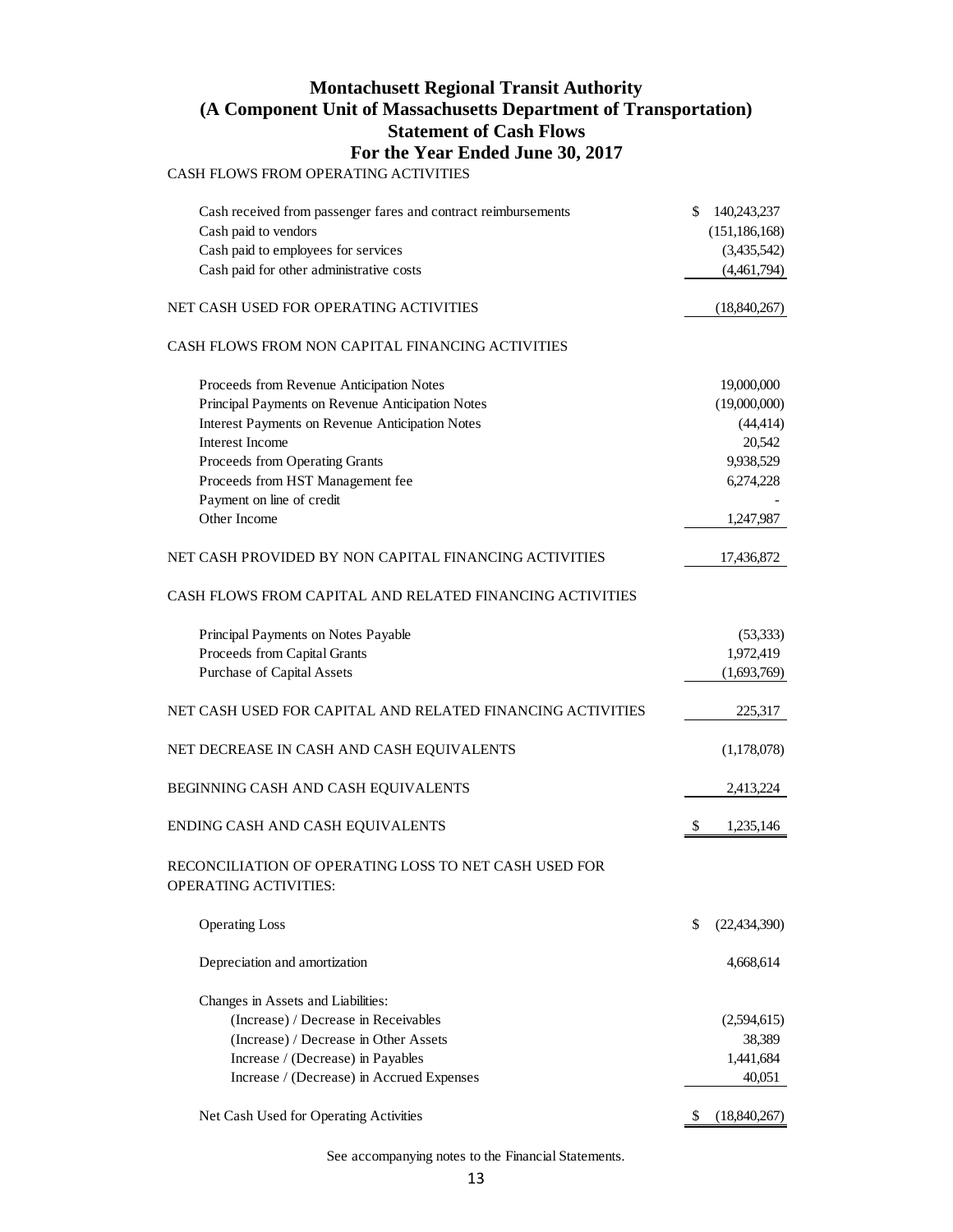## **Montachusett Regional Transit Authority (A Component Unit of Massachusetts Department of Transportation) Schedule of Net Cost of Service**

|                                     |      | For the Year Ended June 30, 2017 |               |              |            |                 |               |                          |                  |
|-------------------------------------|------|----------------------------------|---------------|--------------|------------|-----------------|---------------|--------------------------|------------------|
|                                     |      | <b>Urbanized</b>                 |               | <b>Rural</b> |            | Other           |               | <b>HST Brokerage</b>     | <b>Total</b>     |
|                                     |      | Area Service Area Service        |               |              |            | <b>Services</b> |               | <b>Services</b>          | Area Service     |
| <b>Operating Costs</b>              |      |                                  |               |              |            |                 |               |                          |                  |
| <b>RTA Administration Costs</b>     | \$   | 3,234,901                        | $\mathbb{S}$  | 177,029      | $\sqrt{3}$ |                 | $\mathcal{S}$ | 6,020,472                | \$9,432,402      |
| (excluding depreciation)            |      |                                  |               |              |            |                 |               |                          |                  |
| <b>Purchased Services</b>           |      |                                  |               |              |            |                 |               |                          |                  |
| <b>Fixed Route</b>                  |      | 4,450,195                        |               | 114,599      |            |                 |               | 231                      | 4,565,025        |
| <b>Demand Reponse</b>               |      | 5,694,221                        |               | 532,727      |            |                 |               | 5,083                    | 6,232,031        |
| <b>Brokerage Services</b>           |      |                                  |               |              |            |                 |               | 137,626,141              | 137,626,141      |
| Self Funded Services                |      |                                  |               |              |            | 2,047,678       |               |                          | 2,047,678        |
| Debt Service                        |      | 159,096                          |               | 10,225       |            |                 |               |                          | 169,321          |
| <b>Total Operating Costs</b>        |      | 13,538,413                       |               | 834,580      |            | 2,047,678       |               | 143,651,927              | 160,072,598      |
| <b>Federal Operating Assistance</b> |      |                                  |               |              |            |                 |               |                          |                  |
| FTA Operating & Administrative      |      | 2,317,852                        |               | 82,150       |            |                 |               |                          | 2,400,002        |
| Other Federal                       |      | 23,387                           |               | 828          |            |                 |               |                          | 24,215           |
|                                     |      |                                  |               |              |            |                 |               |                          |                  |
| <b>Total Federal Assistance</b>     |      | 2,341,239                        |               | 82,978       |            |                 |               |                          | 2,424,217        |
| Revenues                            |      |                                  |               |              |            |                 |               |                          |                  |
| <b>Transit Operating</b>            |      | 983,239                          |               | 54,195       |            |                 |               |                          | 1,037,434        |
| <b>Brokerage Service</b>            |      |                                  |               |              |            |                 |               | 143,681,614              | 143,681,614      |
| <b>Self Funded Services</b>         |      |                                  |               |              |            | 3,454,860       |               |                          | 3,454,860        |
| Other Revenues                      |      |                                  |               |              |            |                 |               |                          |                  |
| Advertising                         |      | 61,740                           |               | 3,967        |            |                 |               |                          | 65,707           |
| Interest Income                     |      | 19,303                           |               | 1,242        |            |                 |               |                          | 20,545           |
| Miscellaneous                       |      | 1,119,017                        |               | 39,044       |            |                 |               |                          | 1,158,061        |
|                                     |      |                                  |               |              |            |                 |               |                          |                  |
| <b>Total Revenues</b>               |      | 2,183,299                        |               | 98,448       |            | 3,454,860       |               | 143,681,614              | 149,418,221      |
| Net Cost of Service                 |      | 9,013,875                        |               | 653,154      |            | (1,407,182)     |               | (29,687)                 | 8,230,160        |
| Net Cost of Service Funding         |      |                                  |               |              |            |                 |               |                          |                  |
| <b>Local Assessments</b>            |      | 2,084,362                        |               | 72,321       |            |                 |               |                          | 2,156,683        |
| <b>State Contract Assistance</b>    |      | 5,378,026                        |               | 590,606      |            |                 |               |                          | 5,968,632        |
| Unreimbursed deficit                | \$   | $(1,551,487)$ \$                 |               | 9,773        | \$         | 1,407,182       | \$            | 29,687                   | \$<br>(104, 845) |
| <b>State Contract Assistance</b>    | \$   | 5,378,026                        | $\mathcal{S}$ | 590,606      | \$         |                 | \$            |                          | \$<br>5,968,632  |
| Less: Payment made by Mass DOT      |      |                                  |               |              |            |                 |               |                          |                  |
| prior to June 30                    |      | 5,378,026                        |               | 190,606      |            |                 |               |                          | 5,968,633        |
| Balance Requested from the State    | $\$$ |                                  | \$            | 400,000      | \$         | -               | \$            | $\overline{\phantom{a}}$ | \$<br>400,000    |

See Independent Auditors' Report.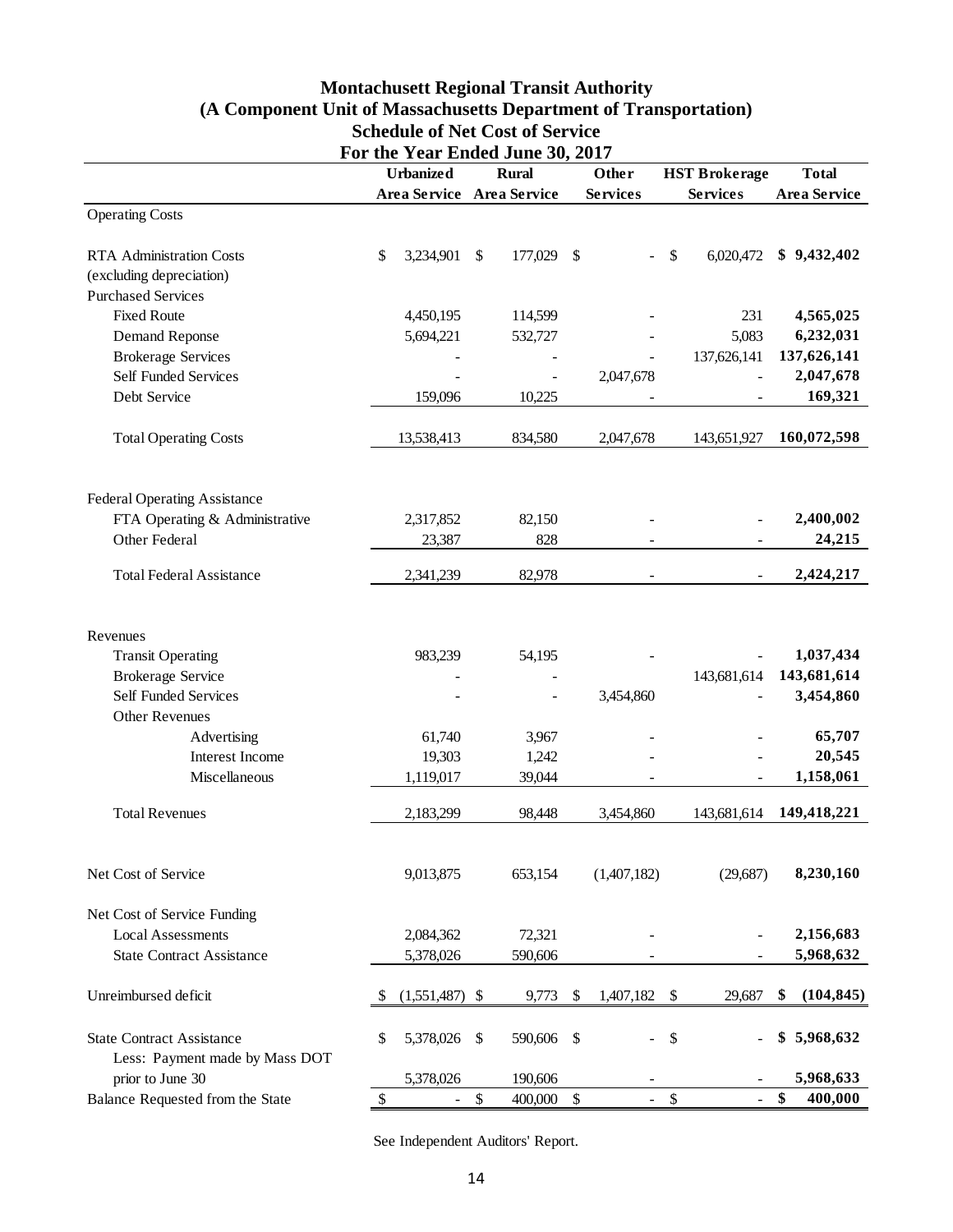#### Note A – The Authority and Operators

The Montachusett Regional Transit Authority ("the Authority") is a component unit of Massachusetts Department of Transportation which in turn is a component unit of the Commonwealth of Massachusetts ("the Commonwealth") and as such the Authority's financial information is included in the Comprehensive Annual Financial Report of the Commonwealth.

The Authority was established on August 7, 1978, by the cities of Fitchburg, Leominster and Gardner pursuant to Section 3 of Chapter 161B of the General Laws of the Commonwealth of Massachusetts ("Enabling Legislation") to provide transit services to the communities of Fitchburg, Leominster, and Gardner beginning July 30, 1979.

The following 22 cities and towns comprise the membership of the Authority:

|               | Date of    |
|---------------|------------|
| Community     | Membership |
| Fitchburg     | 1978       |
| Leominster    | 1978       |
| Gardner       | 1978       |
| Ashburnham    | 1980       |
| Ayer          | 1981       |
| Lancaster     | 1981       |
| Shirley       | 1981       |
| Sterling      | 1982       |
| Hubbardston   | 1983       |
| Littleton     | 1984       |
| Royalston     | 1984       |
| Templeton     | 1985       |
| Ashby         | 1985       |
| Winchendon    | 1985       |
| Westminster   | 1986       |
| Hardwick      | 1988       |
| Lunenburg     | 1989       |
| Harvard       | 2000       |
| <b>Bolton</b> | 2006       |
| Boxborough    | 2006       |
| Stow          | 2007       |
| Athol         | 2013       |
|               |            |

The Authority is governed by an advisory board consisting of members from each municipality with each member having one vote plus additional votes allocated based on that municipality's assessment in proportion to the assessment of all member municipalities.

The operation of the Authority's fixed route transportation serving the general public is provided under the terms of an agreement whereby contracted private vendors operate mass transit service along such routes and according to such schedules as defined by the Authority. This service is supplemented by Americans with Disabilities Act (ADA) transportation using vans lift-equipped for wheelchairs as an alternative for the disabled who are unable to utilize fixed-route buses. The Authority's buses are lift-equipped for wheelchairs. The Authority agrees to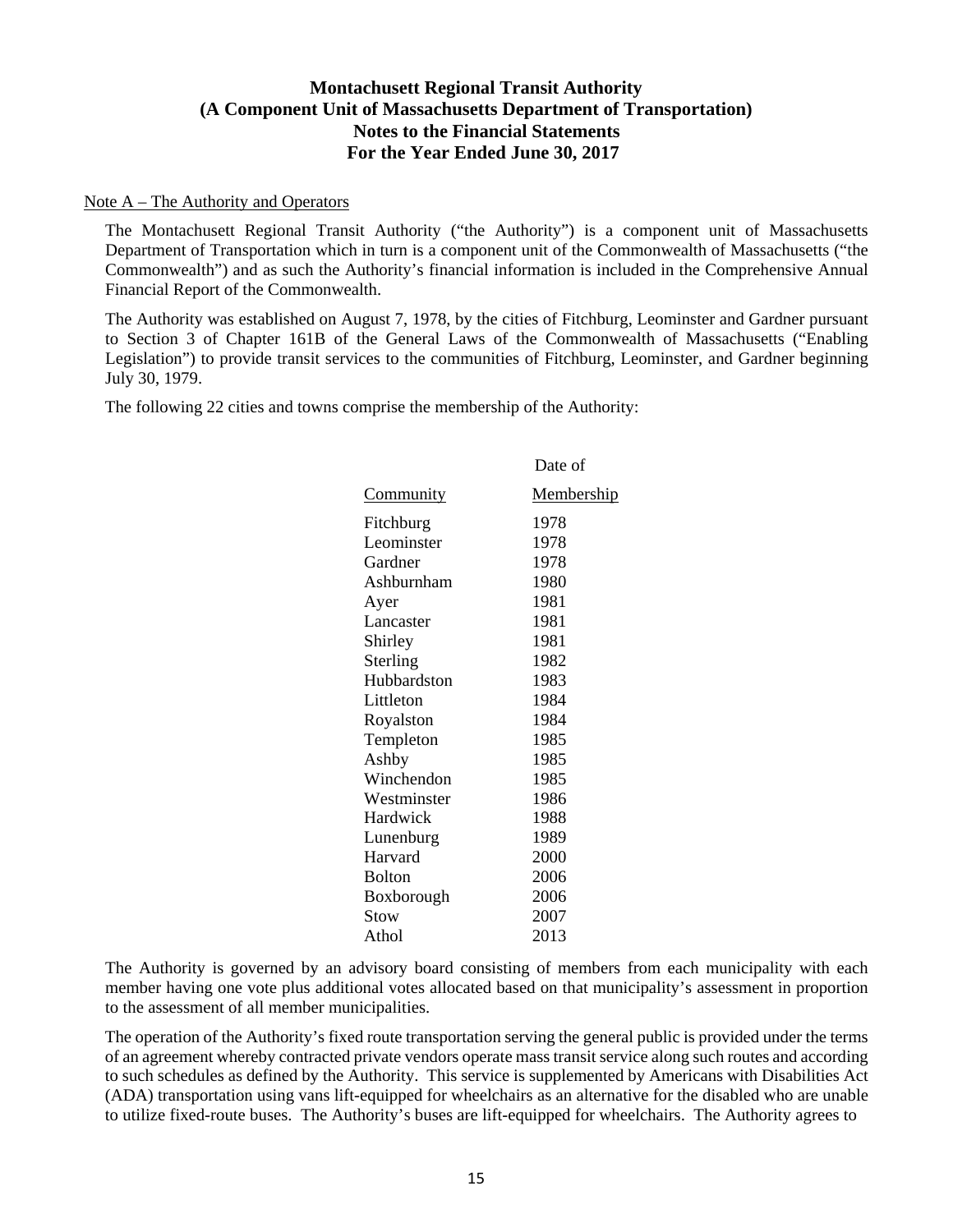#### Note A – The Authority and Operators (Continued)

reimburse the private vendors for expenses which are reasonable and necessary for the efficient operation of the service.

In Fitchburg and Leominster this service is provided by Management of Transportation Services Inc. ("MTS"). The Authority paid a management fee of \$98,345 for the year ended June 30, 2017. MTS was selected through a competitive process in 2013 for a five year period, with a procurement to be performed at the end of the five year period to select a vendor to continue the service.

In Gardner this service is provided by Management of Transportation Services of Gardner, Inc. ("MTG"). The Authority paid a management fee of \$44,802 for the year ended June 30, 2017. MTG was selected through a competitive process in 2013 for a five year period, with a procurement to be performed at the end of the five year period to select a vendor to continue the service.

The Authority also operates a para-transit transportation service for local social service agencies which is a nonfixed route service. This service is provided by Dial-A-MART Services, Inc. ("DAMS"). The services provided by DAMS include local Dial-A-Ride transportation, veteran's shuttles to the VA facilities in eastern Massachusetts, monthly subscription services and other agency sponsored transportation services. The Authority paid a management fee of \$80,862 for the year ended June 30, 2017. Dial-A-MART Services, Inc. was selected through a competitive process in 2013 for a five year period, with a procurement to be performed at the end of the five year period to select a vendor to continue the service.

In Athol, services are provided by Management of Transportation Services of Gardner, Athol Division. The Authority paid a management fee of \$34,000 for the year ended June 30, 2017. The Athol Division was an expansion of services through MTG and will be included in the next procurement to select a vendor to continue the service.

The three transportation companies share a common ownership.

The operations of the Authority's para-transit service targeted for elderly and handicapped individuals is provided by the local Council on Aging ("COA") in accordance with an understanding whereby the COAs operate specialized non-fixed route service for elderly/disabled persons. In the communities of Fitchburg, Leominster, and Ashby this service is operated by Dial-A-MART Services, Inc. Management of Transportation Services, Gardner (MTG) performs this service for the city of Gardner. The Authority also reimburses member communities for reasonable and necessary expenses for the efficient operation of the COA para-transit service. The local COA's are departments of the municipalities having membership in the Authority and their expenses are billed by and reimbursed to the member municipalities. The Authority is implementing a limit on the level of COA reimbursements for administrative expenses not to exceed one-third the cost of the operating expenses beginning in FY2018.

Brokerage programs (referred to as HST, ICO's, self-funded or fully funded) consist of the brokerage of transportation for various human service agencies through the Human Service Transportation (HST) Office under the Commonwealth of Massachusetts' Executive Office of Health and Human Services (EOHHS). These agencies include: MassHealth (Medicaid), Department of Public Health (DPH), Department of Developmental Services (DDS), Department of Mental Health (DMH), Massachusetts Rehabilitation Commission (MRC) and the Massachusetts Commission for the Blind (MCB); three Integrated Care Options (ICO) which are Commonwealth Care Alliance, Inc., Fallon Total Care, LLC, and Tufts-Network Health, LLC. For managing the brokered transportation programs, the Authority receives a management fee. The ICO Direct and Special Education brokered transportation programs were phased out during FY2016.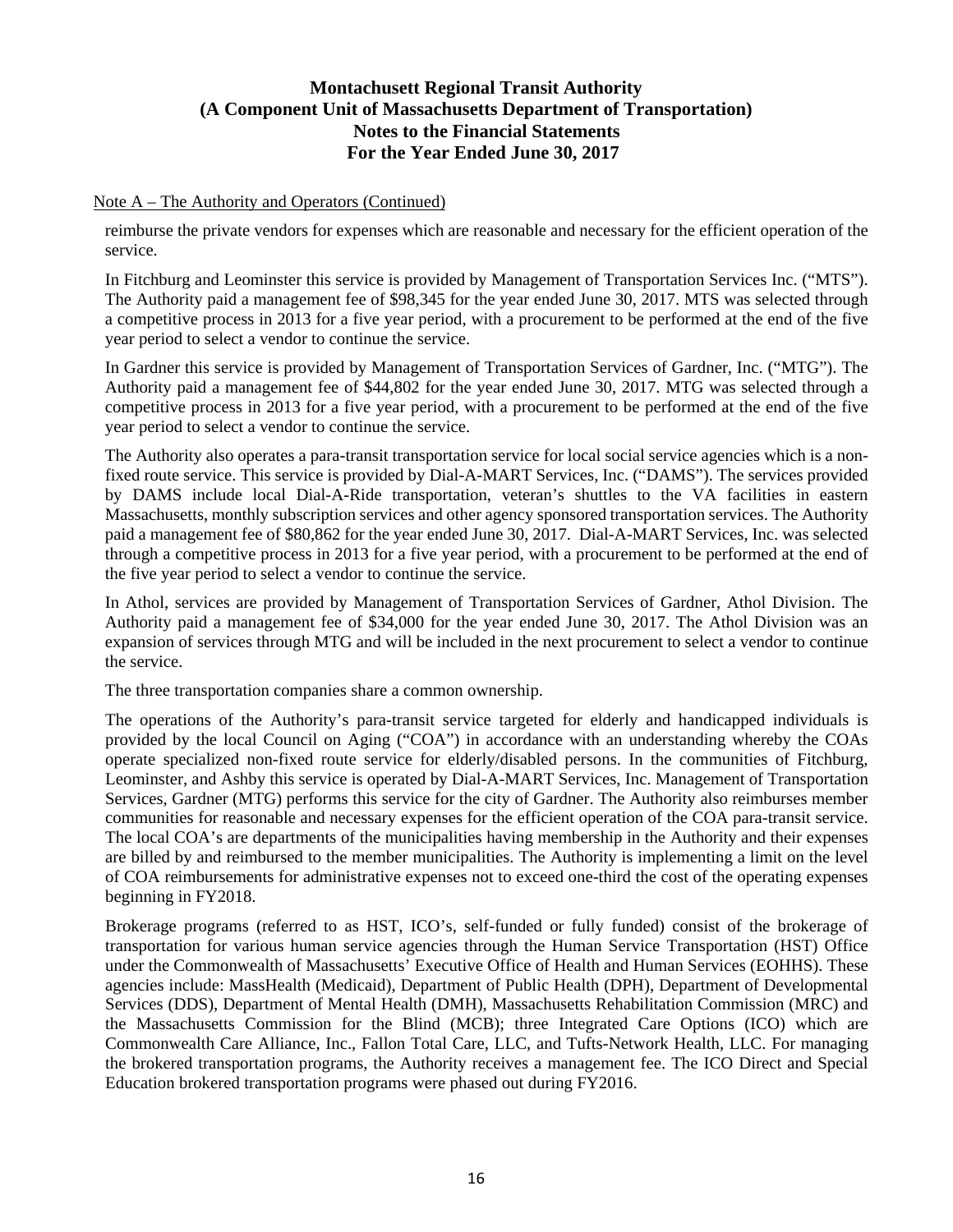#### Note A – The Authority and Operators (Continued)

The Authority's service area for the HST and ICO transportation programs includes the greater Pioneer Valley Area, the North and South Central areas, as well as the greater Metro Boston region. The Authority's service area for local municipal Special Education departments (SPED) was phased out in FY2016, areas covered included Fitchburg, Leominster, Gardner, Ayer/Shirley, Ashburnham and Westminster. The service is provided by private operators utilizing their own vehicles. Operators are required to bid through a formal selection process whereby the Authority reimburses them through contracted negotiated rates. The Authority provides administrative functions including: scheduling, coordination, monitoring for quality and cost control, management and vehicle inspections, safety instruction and backup services in case of emergency or special requirements. General and administrative expenses are allocated to each program. The Authority executed a six year administrative contract extension to provide brokerage services for the Human Service Transportation (HST) department effective July 1, 2014 and the renewed contract expires June 30, 2020.

There were 252 brokerage program operators for the fiscal year ended June 30, 2017. This list is provided in this report.

#### Note B- Summary of Significant Accounting Policies

#### Basis of Presentation

The accompanying financial statements of the Authority have been prepared in accordance with accounting principles generally accepted in the United States of America (GAAP). The Governmental Accounting Standards Board (GASB) is the recognized standard-setting body for establishing governmental accounting and financial reporting principles.

Effective July 1, 2015, the Authority adopted GASB Statement No. 79*, Certain External Investment Pools and Pool Participants.* The adoption of the pronouncements had no effect on the Authority's financial statements.

The Authority reports its financial position and results of operations as a proprietary type fund, as it is organized to be self-supporting through fees charged to external parties for goods and services. The financial statements are reported using the economic resources measurement focus and full accrual basis of accounting. Revenues are recorded when earned and expenses are recorded when the liabilities are incurred, regardless of the timing of cash flows. Grants are recognized as revenues as soon as qualifying expenditures have been incurred and all eligibility requirements have been met.

The statement of net position presents all of the Authority's assets and liabilities, with the difference reported as net position. Net position is reported in three categories:

- *Invested in capital assets, net of related debt* consists of capital assets, net of accumulated depreciation and reduced by outstanding balances for bonds, notes and other debt that are attributed to the acquisition, construction or improvement of those assets.
- *Restricted net position* results when constraints placed on net asset use are either externally imposed by creditors, grantors, contributors and the like, or imposed by law through enabling legislation.
- *Unrestricted net position* consists of net assets, which do not meet the definition of the two preceding categories.

When both restricted and unrestricted resources are available for use, it is the Authority's policy to use restricted resources first, then unrestricted resources as needed.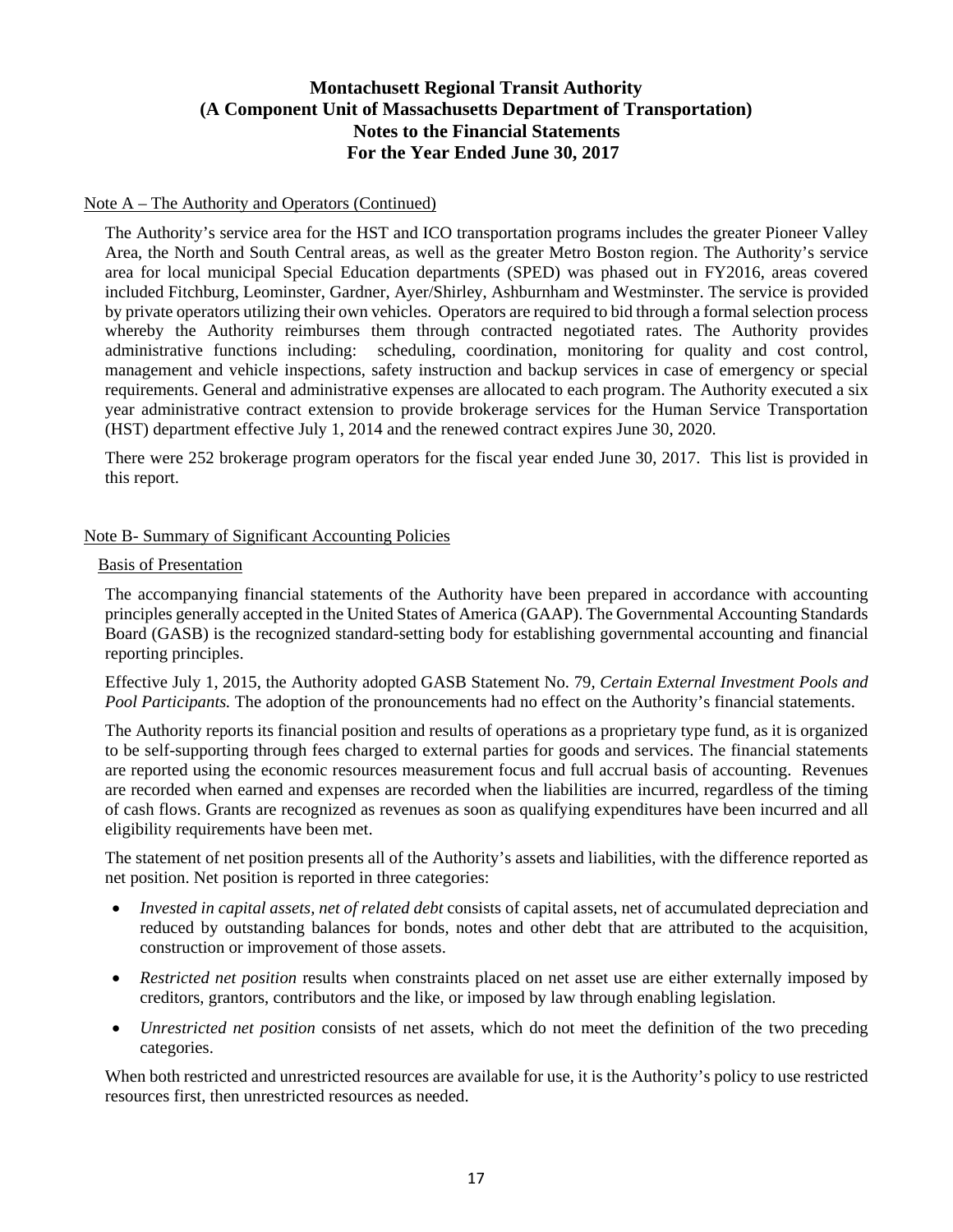#### Note B- Summary of Significant Accounting Policies (Continued)

#### Operating vs. Non-operating Revenue and Expense

Operating revenues and expenses are distinguished from non-operating items. Operating revenues and expenses generally result from providing transit services to the general public. The principal operating revenues consist of passenger fares and advertising revenue. Revenue is recognized at the time service is delivered. Operating expenses include the cost of transit services and maintenance provided by third party vendors, administrative expense and insurance. All revenues and expenses not meeting this definition are reported as non-operating revenues and expenses.

#### Capital Grants

The Authority receives capital grants from the United States Department of Transportation and the Commonwealth to be used for various purposes connected with the planning, modernization and expansion of transportation service. Pursuant to GASB Statement No. 33, *"Accounting and Financial Reporting for Nonexchange Transactions*," these grants are reflected in the accompanying statement of revenues, expenses and changes in net position as Capital Grants.

#### Cash and Cash Equivalents

For the purpose of the statement of cash flows, the Authority considers all unrestricted highly liquid investments with an initial maturity of three months or less to be cash equivalents.

#### Use of Estimates

The preparation of financial statements in conformity with accounting principles generally accepted in the United States of America requires management to make estimates and assumptions that affect the reported amounts of assets and liabilities and disclosure of contingent assets and liabilities at the date of the financial statements and the reported amounts of revenues and expenses during the reporting period. Actual results could differ from those estimates.

#### Capital Assets

Capital assets consist of land, construction in progress, buildings and improvements, equipment, and vehicles and are recorded at historical cost. Capital Assets with a cost in excess of \$500 are capitalized. The cost of normal maintenance and repairs that do not add value to the asset or materially extend asset lives are expensed. Capital assets, other than land and construction in progress, are depreciated using the straight-line method over their useful lives. These lives range from five to forty years for buildings and improvements, five to twelve years for vehicles, and three to ten years for equipment. Construction in progress is transferred to building and improvements at the time the capital asset is placed in service for its intended use.

#### Restricted Assets

Restricted assets are restricted for the acquisition of capital assets under the terms defined in the various capital grants received by the Authority. In substantially all cases, the Authority draws down the grant funds after the vendor has been paid. Accordingly, there are no restricted assets at June 30, 2017.

#### Other Current Assets

Other current assets consist primarily of prepaid insurance, materials and fuel, and other prepaid expenses.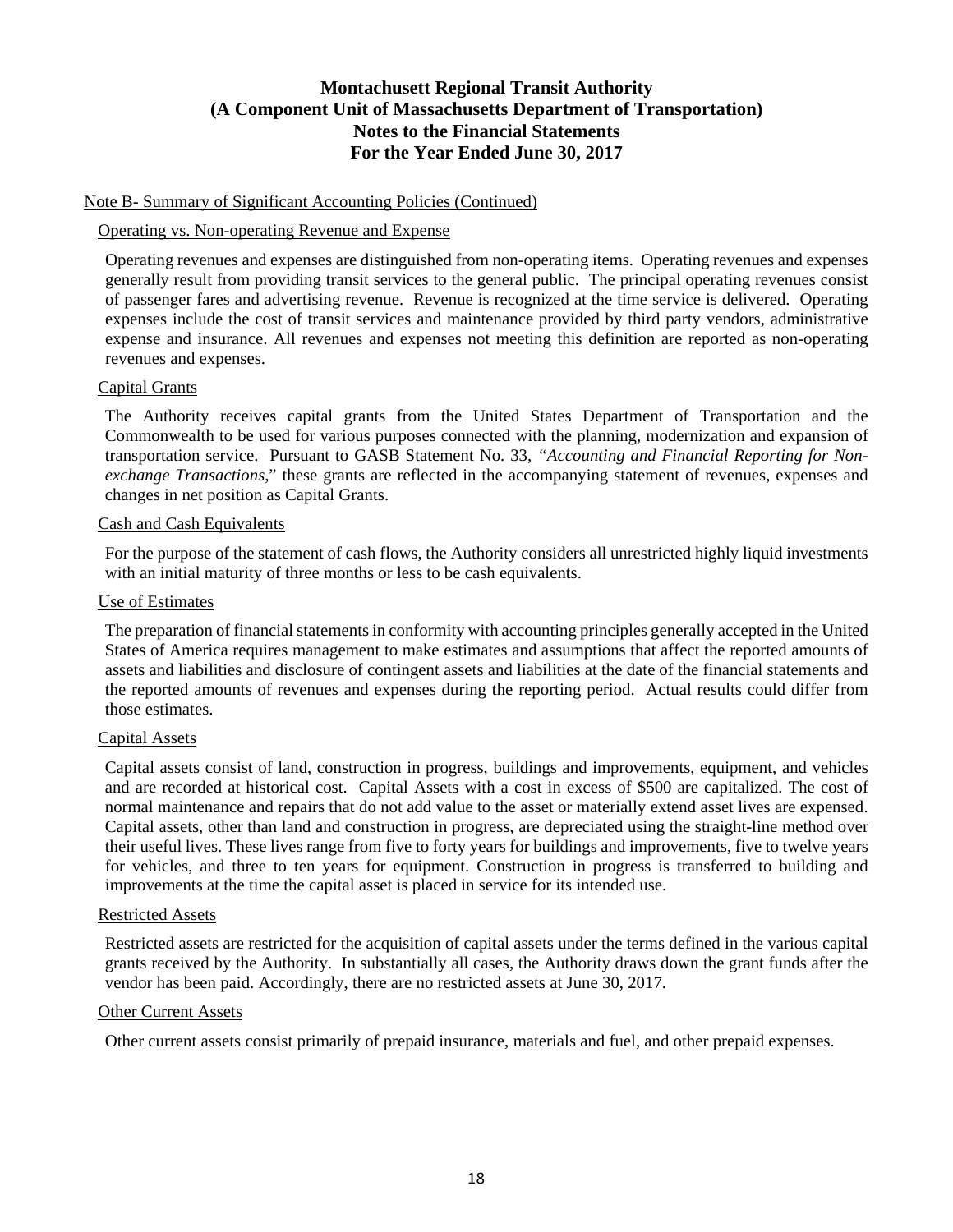#### Note C – Cash and Cash Equivalents

#### Investment Policy

Custodial credit risk for deposits is the risk that, in the event of the failure of a depository financial institution, the Authority will not be able to recover deposits or will not be able to recover collateral securities that are in possession of an outside party. The Authority's policy to mitigate these risks is to invest its funds in deposits with solvent financial institutions.

The Authority carries deposits that are insured by FDIC insurance, as well as federally uninsured deposits. As of June 30, 2017, the Massachusetts Municipal Depository Trust (MMDT) bank balance of federally uninsured deposits totaled \$454,180. The MMDT deposits are subject to the full faith and credit of the Commonwealth of Massachusetts. These deposits are invested in government securities only.

#### Credit Risk

The composition and amount of the Authority's cash and cash equivalents fluctuates during the fiscal year. The primary reason for the fluctuation involves the timing of proceeds of borrowings, collections of federal, state and local aid, and capital outlays made.

The Authority has defined deposit and investment policies that limit the Authority's allowable deposits or investments and address the specific types of risk to which the entity is exposed.

#### Note D – Grants

At June 30, 2017, under Sections 5307, 5309, 5339, and 88-GG (TIGGER) of the Federal Transit Administration ("FTA"), as amended, the U.S. Department of Transportation has current active capital grants to the Authority aggregating a remaining balance of approximately \$4.75 million. The federal government normally funds up to 80% of capital projects. However, the Authority has at times been awarded federal grant funding up to 100% for approved capital improvement projects. The remaining non-federal share may be financed through state capital grants, local capital funds, the issuance of long-term debt, and toll development credits.

The Authority has a contract with the Commonwealth for operating assistance as provided for in the enabling legislation. The contract provides that the Commonwealth will pay the Authority a portion of its net cost of service. The amount of this contract assistance for FY2017 was \$5,568,629. In FY2017 the Commonwealth also provided a State Earmark of \$400,000 for para-transit services for Athol. In addition, the various cities and towns constituting the Authority contributed assistance in the amount of \$2,156,683 for FY2017.

The receivable for operating assistance includes \$552,898 from Cities and Towns constituting the Authority for previous years which are generally paid through "Cherry Sheets." Whether these amounts will eventually be funded is undeterminable. The Authority has not reserved any amount as uncollectible related to these receivables.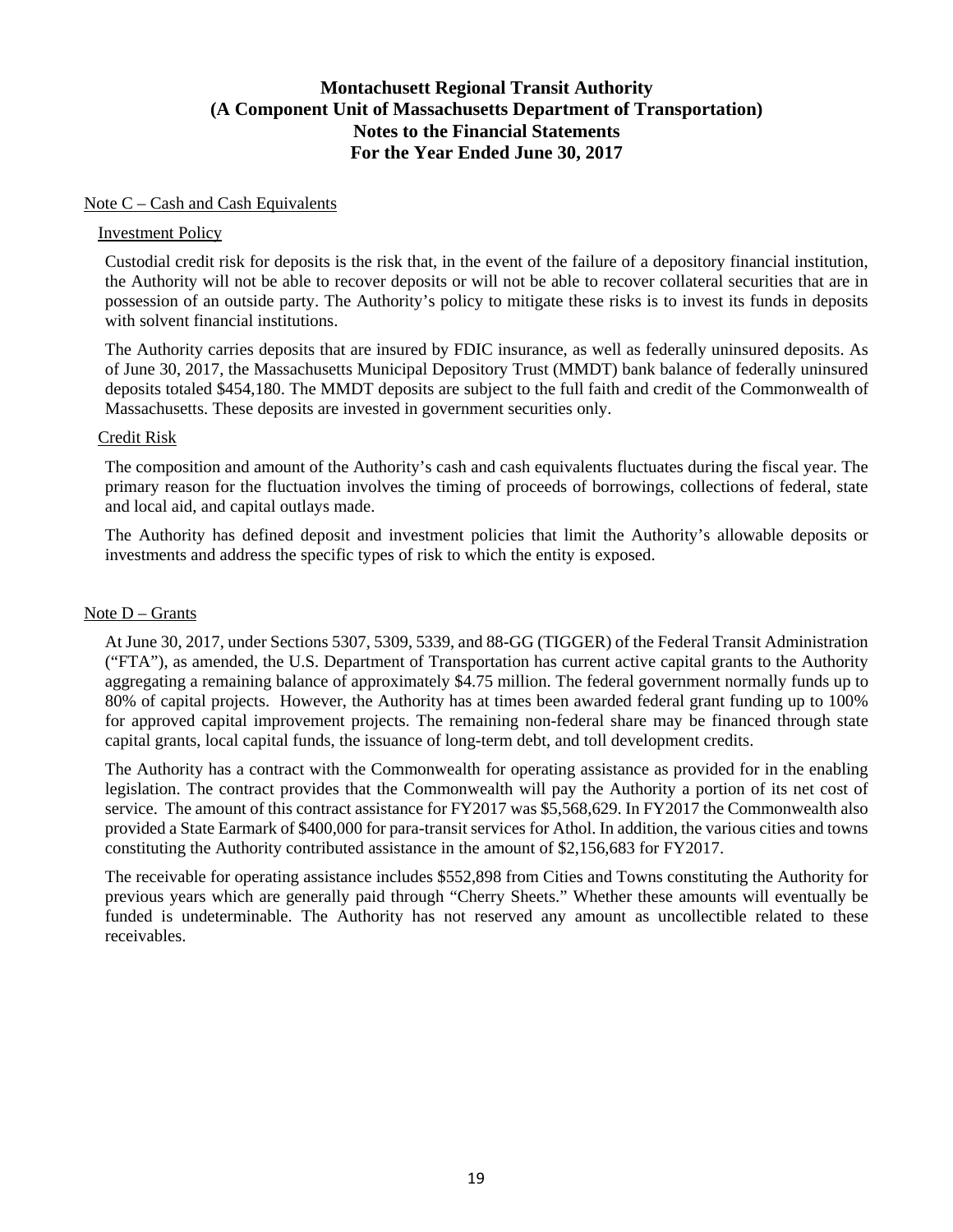#### Note E – Capital Assets

Capital asset activity for the year ended June 30, 2017 was as follows:

|                                              | Balance         |    |                     |    |             |    | Balance    |  |
|----------------------------------------------|-----------------|----|---------------------|----|-------------|----|------------|--|
|                                              | 7/1/2016        |    | Additions/Transfers |    | Disposals   |    | 6/30/2017  |  |
| Capital assets, not being depreciated:       |                 |    |                     |    |             |    |            |  |
| Land                                         | \$<br>4,780,040 | \$ |                     | \$ |             | \$ | 4,780,040  |  |
| Construction in progress                     | 2,162,670       |    | 11,011              |    |             |    | 2,173,681  |  |
| Fixed Assets in process                      |                 |    | 1,400               |    |             |    | 1,400      |  |
| Total capital assets not being depreciated:  | 6,942,710       |    | 12,411              |    |             |    | 6,955,121  |  |
| Capital assets, being depreciated:           |                 |    |                     |    |             |    |            |  |
| <b>Buildings</b>                             | 53,022,465      |    | 1,600,953           |    |             |    | 54,623,418 |  |
| <b>Transportation Equipment</b>              | 21,291,188      |    | 957,132             |    | (1,497,108) |    | 20,751,212 |  |
| <b>System Development</b>                    | 3,007,634       |    | 45,778              |    |             |    | 3,053,412  |  |
| <b>Other Fixed Assets</b>                    | 1,983,387       |    | 7,097               |    |             |    | 1,990,484  |  |
| Total capital assets, being depreciated      | 79,304,674      |    | 2,610,960           |    | (1,497,108) |    | 80,418,526 |  |
| Total accumulated depreciation               | 35,634,041      |    | 4,668,616           |    | (1,478,202) |    | 38,824,455 |  |
| Total capital assets, being depreciated, net | 43,670,633      |    | (2,057,656)         |    | (18,906)    |    | 41,594,071 |  |
| <b>Net Capital Assets</b>                    | 50,613,343      | \$ | (2,045,245)         | S  | (18,906)    |    | 48,549,192 |  |

#### Note F – Revenue Anticipation Notes

The Authority is subsidized by the Commonwealth for its annual "Net Cost of Service" as defined in the legislation. These subsidies are now funded in the year in which the costs are incurred. The Authority may issue revenue anticipation notes to cover cash flow deficiencies until funding is received with approval from MassDOT.

The Revenue Anticipation Note (RAN) outstanding at June 30, 2017 consisted of one note totaling \$19,000,000. This note bore an interest rate of .735% net interest cost (NIC). This note was due in August 2017. The \$19,000,000 RAN was repaid in August 2017 and a new RAN was issued for \$19,000,000. Interest expense related to the RAN amounted to \$378,944 in FY2017, and was offset by a premium upon issuance of \$239,303.

#### Note G - Long Term Debt

During the year ended June 30, 2017, the following changes occurred in long-term liabilities:

|                                                     | Interest | Original    | <b>Maturity</b> |                   |               | <b>Total Balance</b> |                        | Long-Term |
|-----------------------------------------------------|----------|-------------|-----------------|-------------------|---------------|----------------------|------------------------|-----------|
|                                                     | Rate     | Amount      | Date            | Balance $6/30/16$ | Reductions    | 6/30/17              | <b>Current Portion</b> | Portion   |
| Note Payable - Fitchburg<br>Redevelopment Authority | 0%       | \$1,050,000 | June- $2026$    | \$530,002         | $(\$53,333)$  | \$476,669            | $(\$53,333)$           | \$423,336 |
| Total                                               |          |             |                 | \$530,002         | $($ \$53,333) | \$476,669            | ( \$53,333)            | \$423,336 |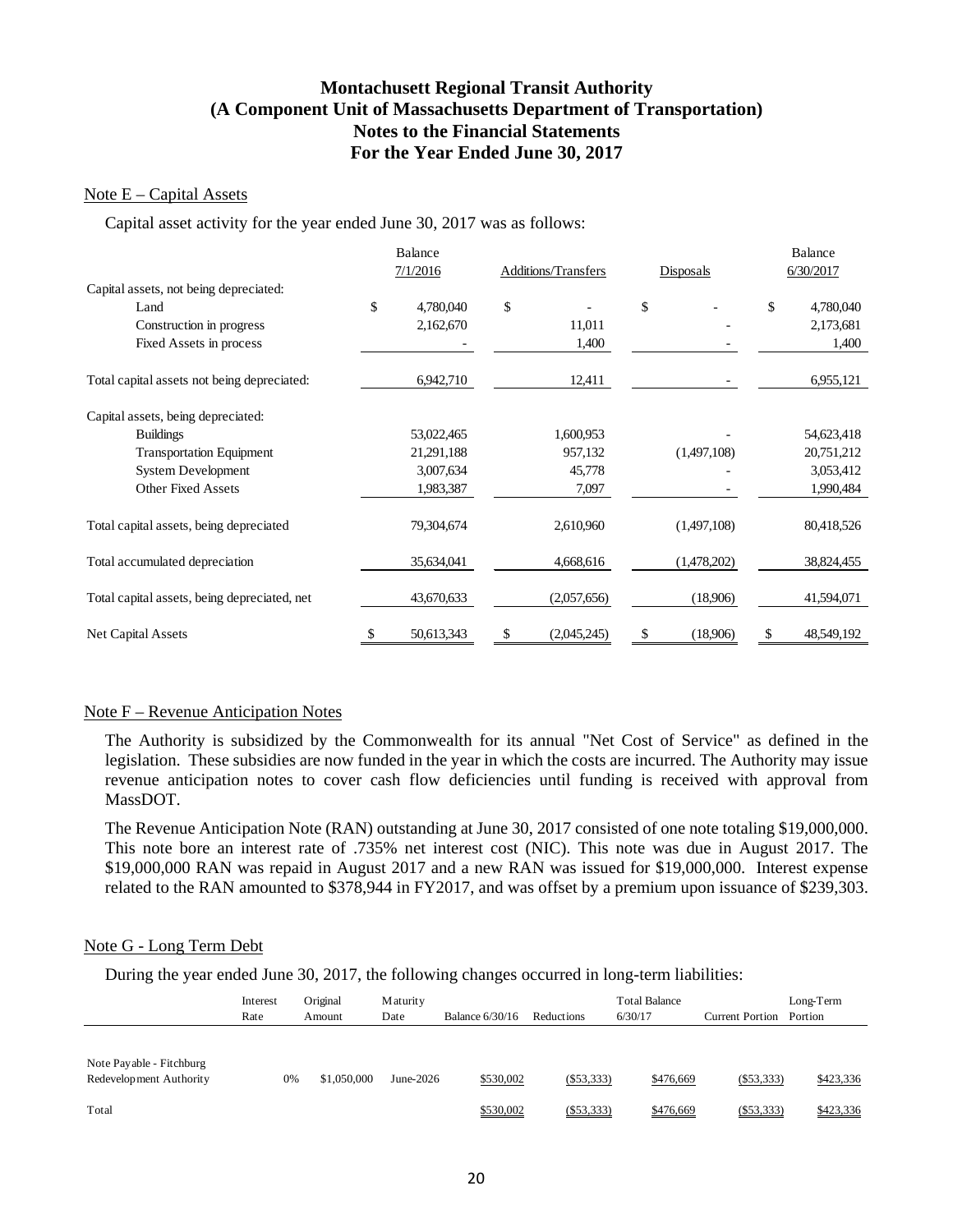#### Note G - Long Term Debt (Continued)

Maturities of Long Term Debt for the next five years and thereafter are as follows:

|       | Years ended June 30 | Principal | Interest |
|-------|---------------------|-----------|----------|
|       | 2018                | \$53,333  | \$       |
|       | 2019                | 53,333    |          |
|       | 2020                | 53,333    |          |
|       | 2021                | 53,333    |          |
|       | 2022                | 53,333    |          |
|       | 2023-2026           | 210,004   |          |
| Total |                     | \$476,669 | \$       |

#### Note H - Notes Payable

The Authority has a demand commercial line of credit available up to a maximum borrowing of \$5 million, which was an increase effective November 30, 2015 from \$3 million. No amounts were outstanding as of June 30, 2017. Interest is charged at Wall Street Journal prime rate with a floor of 3.25%, interest at June 30, 2017 was 4.25%.

#### Note I - Contingencies

The Authority has received capital and operating financial assistance from federal and state agencies in the form of grants. Expenditure of the funds under these programs generally requires compliance with the terms and conditions specified in the grant agreements and is subject to audit by the grantor agencies. Any disallowed claims resulting from such audit could become a liability of the Authority. There are no known disallowances at or for the year ended June 30, 2017.

The Authority is also a party to claims that arise during the normal course of business. Management and the Authority's legal counsel are currently aware of claims as described below:

During FY2017, the Authority, through its insurer, settled a civil action claim brought in Worcester Superior Court in February 2014 by legal counsel for Care-A-Van Transport, Inc. – plaintiff, as disclosed in FY2016 and previous financial statements. The Authority was named as co-defendant in this action which results from the Medicaid fraud scheme perpetrated against MART (from 2010 and prior years) by various companies owned by Alex Shrayber. The total potential claim was \$195,000. The final settlement is \$18,000 which was paid by the insurer.

Regarding the previously completed North Leominster Parking Garage project, there is one pending claim still open from FY2016 as disclosed in the June 30, 2016 and previous financial statements. The civil action claims which were previously filed action in Middlesex Superior Court by legal counsel for TLT Construction, Inc., as third party defendant in civil suits filed by two plaintiffs – Canatal Steel USA and Barker Steel against TLT Construction, Inc. and its bond holder – Western Surety Company have been resolved by defendant TLT and those claims have been consolidated into the remaining civil action against MART by TLT.

MART continued to be represented by legal counsel on this matter and has attempted to resolve the outstanding claim against MART by TLT through mediation on two separate occasions without success. The presiding judge in the civil action has ordered the consolidated claim which TLT has amended to approximately \$1.4M to be arbitrated. The arbitration is scheduled for October of 2017.

The Authority believes the above claims are without merit and continues to vigorously contest each claim.

No liability has been recorded as of June 30, 2017.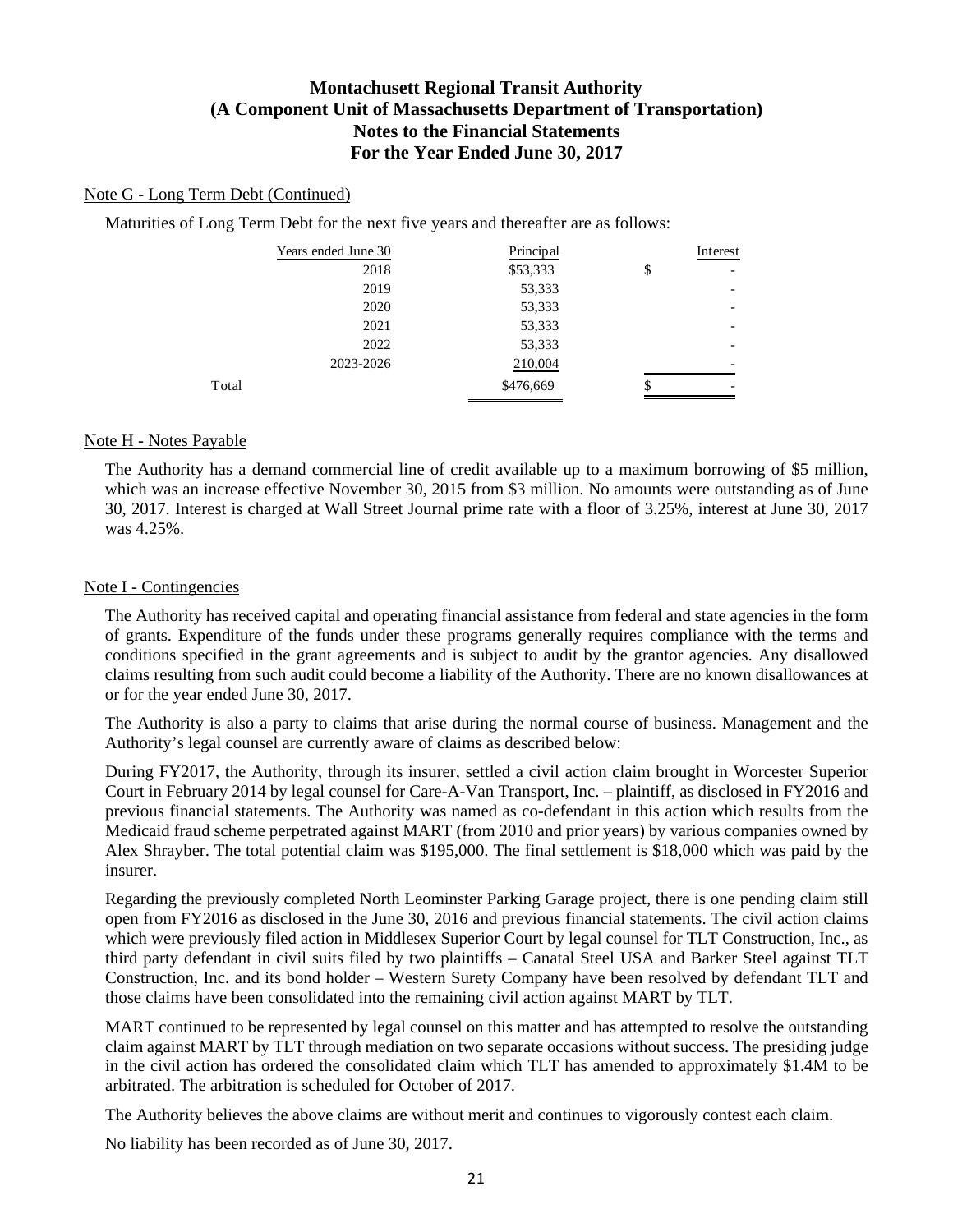#### Note J - Retirement Benefits

Effective July 1, 2015, the Authority established a defined contribution retirement plan under Section 401(k) of the Internal Revenue Code for the benefit of substantially all employees. Employees are permitted to contribute amounts to the plan on a pretax basis, and the Authority pays a discretionary amount for each employee, regardless of whether the employee contributes to the Plan. In FY2017, the Authority contributed 10% of each employee's base pay for a total contribution of \$345,406. The Authority also sponsors an investment plan under Section 401(a) of the Internal Revenue Code. No contributions were made to this plan in FY2016, and it is the intention of the Authority to roll the net assets of the investment plan into the 401(k) plan and terminate the investment plan in the future.

#### Note K – Related Party Transactions

The Authority engages in transactions with other component units of Massachusetts Department of Transportation in the normal course of business. These transactions relate to operating as well as capital activities.

The Authority also serves as ticket agency for MBTA at the Fitchburg Intermodal Station. In FY2017, the Authority collected ticket revenues of \$262,430 and remitted \$247,318 to MBTA.

Cape Ann Transit Authority (CATA) – the Authority paid CATA \$75,000 in FY2017 for contractual services that CATA employees provided to the Authority for HST vendor inspection services. In addition the Authority contracts with CATA as a vendor as part of the brokerage line of business. In accordance with the HST contract with the Authority, CATA is the low bid for these services.

Montachusett Regional Planning Commission (MRPC) – the Authority paid MRPC \$140,800 in FY2017 for contractual services that MRPC employees provided to the Authority. MRPC also rents office space from the Authority for which it paid \$25,060 in FY2017.

#### 801 CMR 53.03(2) Disclosure (Unaudited)

The Administrator, date of hire of February 13, 2003, received base compensation for tax year ending December 31, 2016 of` \$138,517. The Administrator did not receive health insurance.

The Deputy Administrator, date of hire of February 3, 1993, received base compensation for tax year ending December 31, 2016 of \$122,046. The Deputy Administrator receives health insurance coverage and contributes 33% of the cost of the premium.

The Chief Financial Officer, date of hire of March 16, 2015, received compensation for tax year ending December 31, 2016 of \$114,874. The Chief Financial Officer receives health insurance coverage and contributes 33% of the cost of the premium.

#### Note L – Subsequent Events

In August 2017, the Authority paid its existing revenue anticipation note of \$19,000,000 and issued a new note for \$19,000,000.

Management has evaluated subsequent events through September 30, 2017 the date the financial statements were available to be issued.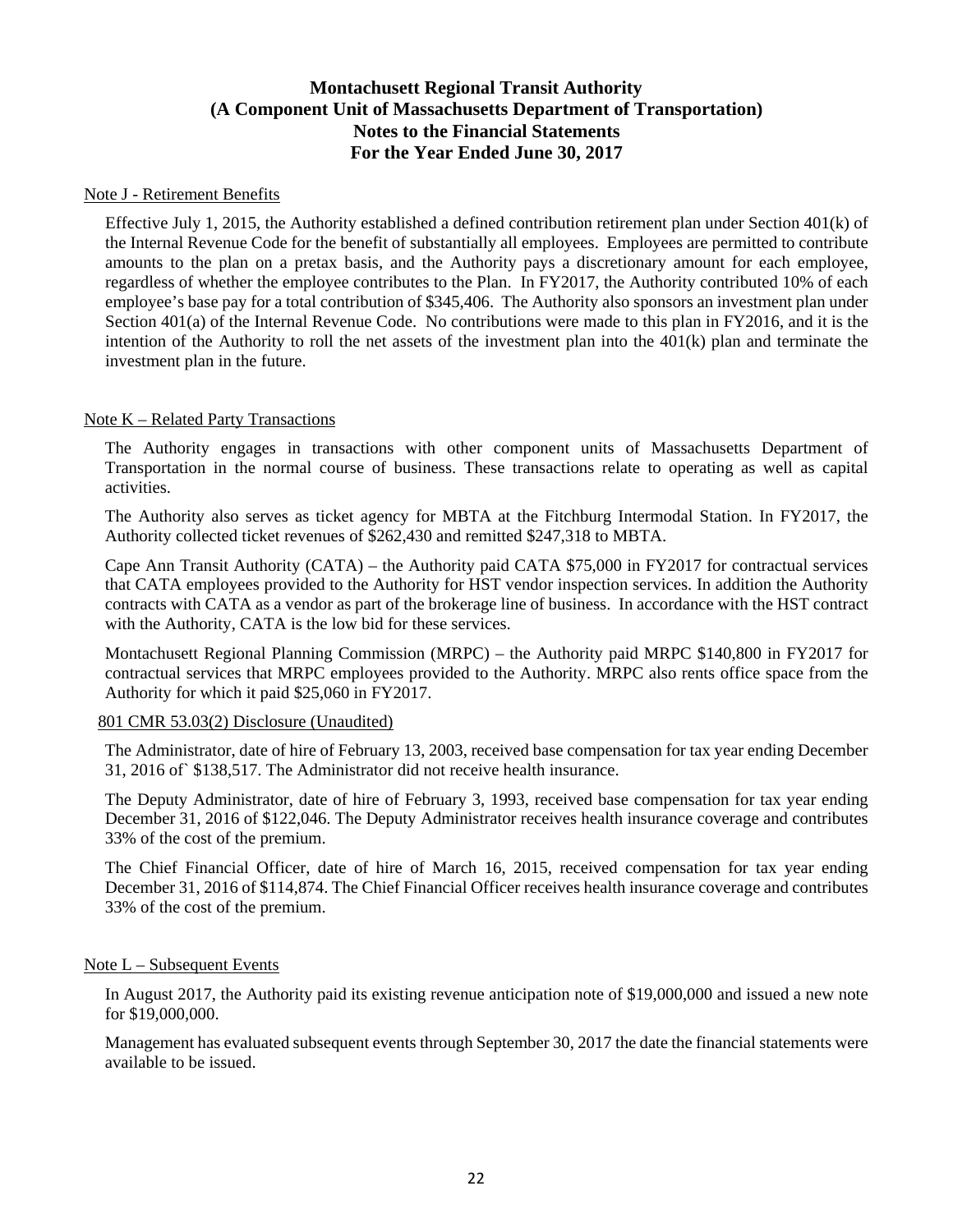## **Montachusett Regional Transit Authority (A Component Unit of Massachusetts Department of Transportation) List of Brokerage Vendors totaling 252 For the Year Ended June 30, 2017**

A & G Transportation Services Inc., Revere AAA Solution Inc., Sharon Aaron Transport LLC, Springfield Abees Transportation, North Grafton Access Care Ride, Leominster Action Ambulance Service, Wilmington ADH Transit Services, Worcester Agawam Transportation Inc., Agawam Allroad Transit Corporation, Stoughton Allroad Transportation Corp., Stoughton All-Savants Transportation LLC, Quincy Alternatives Unlimited Inc., Whitinsville American Training Inc., Andover American Way Transportation Inc., Woburn ANB Transportation, Inc., Waltham Deborah Apraku, Malden Arko Transportation Service, Lynn Atlantic Trans Inc., Sharon Aurora Transportation Service LLC, Swampscott B & C Transportation LLC, Fitchburg Barry L. Price Rehabilitation Center Inc., W. Newton Bass River Inc., Beverly Bay State Transportation Co., Swampscott Marie T. Bell, Arlington Best Choice Transportation Inc., Stoughton Best Ride Inc., Newton Best Transportation, Natick Blackstone Valley Limo, Uxbridge Maria Bonafine, Medford Boston Mass Transportation Inc., Newton Upper Falls Bostonian Transportation Services Inc., Wellesley Bridgewell Inc., Lynnfield Brook Limo Transportation Inc., Waltham Busy Bee Transportation, Ashland Cab Transportation LLC, New Bedford Camme Transportation Inc., Andover Cape Ann Transportation Operating Co., Gloucester Eileen Cappello, Plymouth Cardinal Transportation Inc., Plymouth Caring Choice Transportation Inc., Georgetown Angela Caswell, Plymouth

Center of Hope Foundation Inc., Southbridge (aka SoWorc Arc) City Cab Company Inc., Fitchburg City Voyager Corp., Ashland City Way Transit, Hyde Park CLAR LLC., Lowell Class Inc., Lawrence Client Care Solutions Inc., Lynn Clinton Livery Inc., Clinton Comfort Care Resource Group, Woburn Commonwealth Community, Springfield Community Access Inc., Brockton Community Healthlink Inc., Worcester Community Transportation Services Inc., Indian Orchard Compass Transportation Inc., Worcester Denise Conry, North Reading Crown Home Healthcare, Saugus D & T Transportation, Worcester D S Express Transportation Co., Chicopee Dasa Transportation Inc., Stoughton Delaney Health Care Trans LLC, Mattapan Dial-a-Mart Services Inc., Fitchburg Digits Transportation, Lowell Donahue Limousine Service, Leominster Dracut Transportation Service, Dracut E & A Transportation, LLC, Chestnut Hill Early's Custom Limo Service Inc., Millbury East Middlesex Assoc. for Retarded Citizens, Wakefield Easton Auto Service Inc., Easton Eliot Community Human Services, Lexington Elite Trans LLC., Woburn Employment Options Inc., Marlboro Exodus Transportation Inc., Springfield Extra Care Transport, Worcester F.O.M. Transportation Inc., Woburn Faith Transportation, West Springfield Five Stars Transportation, Natick Flow Transportation Services Inc., Leominster Fozzy Inc., Boston Francois Transportation Inc., Tewksbury Dawn Freeman, Peabody Mary Fuller, Hinsdale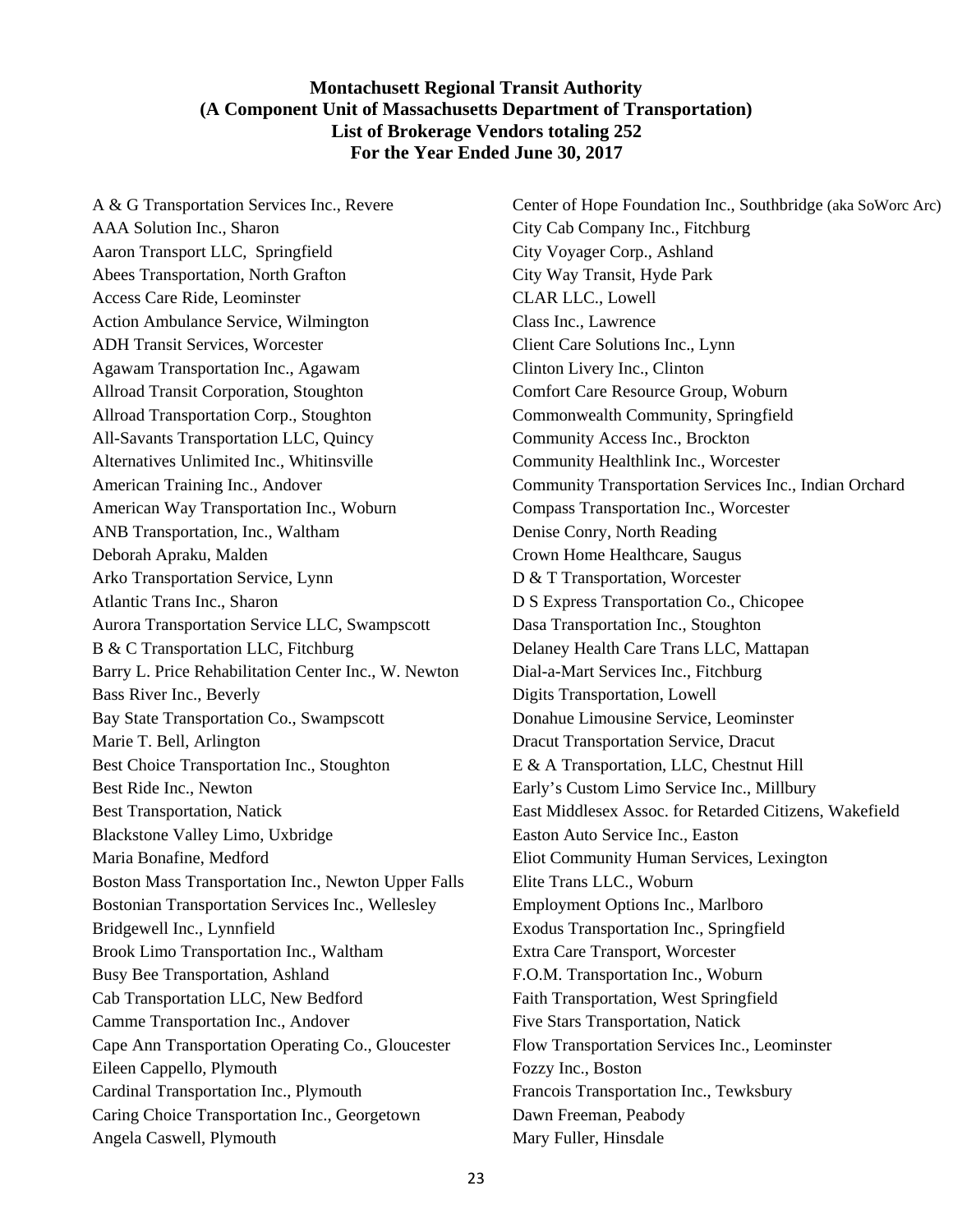Furtuna Enterprise Inc., Somerville GAAMHA Inc., Gardner Gabriel Transportation, Amherst Gentle Arms Daily Trans., Chelmsford Gentle Ride Inc., Stoneham Gloria Transportation Inc., Canton Pat Faysal Goldfarb, Revere Greater Lynn Senior Services, Lynn Greater North Transportation Inc., North Chelmsford Green Cab Co. Inc., Somerville Habilitation Assistance Corp, Plymouth Harambee Enterprise, Lowell Patrick Hendershott, Malden Higher Ground Enterprise, Mattapan Horace Mann Educational Associates Inc., Franklin Hulmes Transportation Service, Belchertown Human Resources Unlimited, Springfield Instant Transportation, Worcester In Time Med Transport LLC, Malden JC Transportation Inc., Lawrence Daisy Jebb, Essex Jet Transportation Inc., Shrewsbury JFK Transportation Inc., Natick JOMO Transportation Inc., Lowell Justice Service Inc., Billerica JYL Transportation, Spencer Kas Transportation, Lowell K-TX Transit Inc., Holden Kenmore Transit, Swampscott Kenride Inc., Revere Kiessling Transit Inc., Norfolk King Courier Trans. Inc., Webster Konastone Service Inc., Dracut Kush Transportation Inc., Methuen L & G Transportation Service, Leominster L. B. Transportation, Waltham Liberty Ride, Charlestown Lifestream Transportation LLC, Spencer Lifeworks Inc., Westwood Light Global Inc., Lynn Lodge T LLC, Revere Longonot Transportation Inc., Springfield Lowell Transportation Inc., Tewksbury Luxus Inc., Quincy M Trans, West Roxbury Malka Inc., Randolph

Management of Transportation Services Inc., Fitchburg Management of Transportation Services of Gardner Inc. Faith Manning, Burlington Mark's Transportation LLC, Milford MassFinest Inc., Billerica Masstran Corp., Danvers Maxride Inc., Dracut Medical Transportation Inc., Auburndale Medicol Inc., Framingham Mercedes Cab Company, Northampton Metro Transport Services LLC, Revere MetroWest Regional Transit Authority, Framingham Michael Transportation Services Corp., Lynn Middlesex Transporters LLC, Worcester Mighty Livery Transportation LLC, Wilmington Mill City Transit LLC, Billerica Minute Man Arc for Human Services Inc., Concord Mobile Transportation, Quincy Moose Hill Transportation Inc., Sharon Mystic Service Corp. Inc., Medford Mystic Transportation, Worcester National Ambulance, Springfield Need-A-Lift Medivan Inc., Leominster New Worcester Yellow Cab Inc., Worcester Northeast ARC Inc., Danvers NuPath Inc., Woburn Nurse Care Transportation, Methuen Oceanside Medical Transportation, Lynn Omar Transport LLC, Newton Optimo Transportation LLC, Roxbury Bernard Orenstein, Peabody Antonio Paiva, Everett Perfection, Inc., Brighton Phil's Transportation, Wales Pilgrim Transportation Inc., Stoughton Prestige Livery Transportation LLP, Woburn Prevalent Transport Inc., Chicopee Prime Solution Group Inc., Brookline Prospects Transportation, Worcester Quality Assurance Transportation, Waltham Quantum Transportation LLC, Watertown R & M Ride, Lexington R.E.M. Services Trans. LLC, Belmont Rafa Transportation LLC, Springfield RCK Transportation Inc., Everett Red Cab, Worcester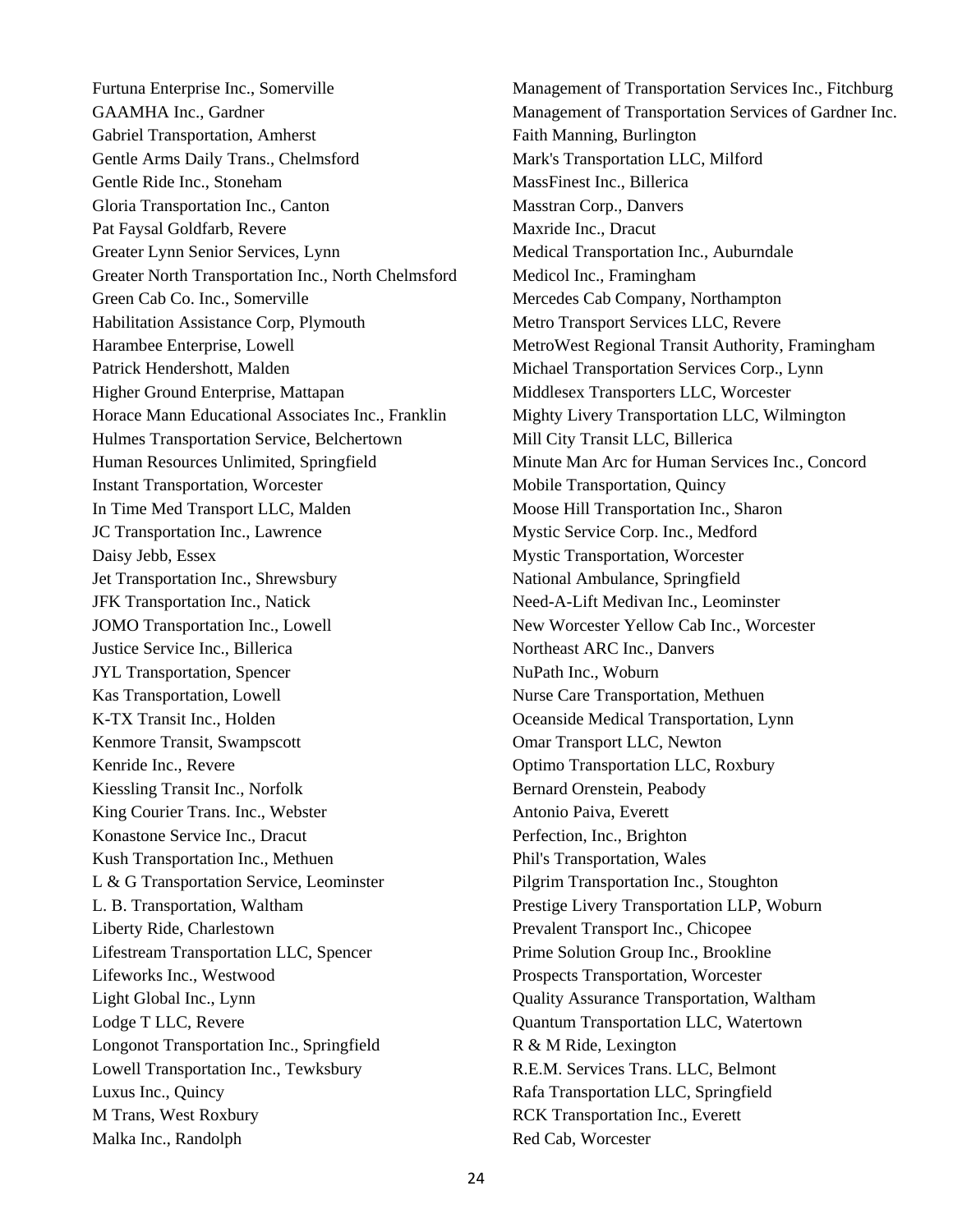Reliable Trans, Worcester Reliable Transport, Jamaica Plain Reliable Transportation, North Chelmsford Reliamed Transportation, Inc., Shrewsbury Ride on Time Inc., Lynn Carol J. Ringer, Lynnfield Bertie Risso, Westford Riverside Industries Inc., Easthampton RM Transportation Inc., Swampscott Royal Care Transportation, Framingham Royal Ride, Wakefield Rwendo Transportation Inc., North Chelmsford Sadko Inc., Newton Safe Ride Transportation. Inc., Woburn Safe Transportation Inc., Holbrook Sahara Transport LLC, Revere S and K Transportation, Brockton Sam's Trans Delivery, Lawrence Samtag Transit LLC, Worcester Sanko Inc., Stoughton Janice Scaparotti, Medford Seaway Transportation Services Inc., Woburn Sera-Ride, Lynn Serene Transportation, Inc., South Hadley Serenity LLC, Wilmington Seven Hills Community Services Inc., Worcester Shamrock Livery Inc., Marshfield Six Star Transportation, Inc., Watertown SLG Run, LLC, Holbrook Smart Transportation Inc., Quincy Smood Transportation Inc., Lynn Smooth Ride Transportation Inc., Leominster Soldier On Inc., Leeds Solika Transit, Springfield Sonic Velocity Inc., Chicopee South Shore Community Action Council Inc., Plymouth Spartacus Transportation LLC, Dover Stage-One Service Boston Inc., Waltham Star Line Transportation LLC, West Springfield Starlinks, Worcester S&T Health Transportation Inc., Watertown Success Corp, Watertown Support Management Inc., Waltham Surrimassini Inc., Salem SVT, Chicopee

T3 Transportation Inc., Boston Tamba-Kromah Ventures LLC, Lynn Time Saver Transport Inc., Woburn Tommy's Taxi Inc., Framingham Transability Inc., Melrose Transportation On Call, Stoughton Travelcom Inc., Groton Travelers Transit Inc., Blackstone Tri-City Services Inc., Peabody Unice Supportive Housing Inc., Springfield United Transportation Group Inc., Worcester US Comfort Express LLC, West Springfield Venture Community Service Inc., Sturbridge Vesta Inc., Stoughton Veteran's Taxi of Newton LLC, Waltham VHS Transportation Company, South Easton Victorious Services Inc., Waltham Vision Beyond Transportation, North Chelmsford Vlads Transportation, West Springfield Voyage Transportation LLC, Quincy Janet Wainwright, Sudbury West Medical Transportation Inc., Stoughton Wood's Ambulance Inc., Gardner Worcester Medical Transportation, Worcester Worcester Transportation Corp., West Springfield World Class Limousine LLC, Andover World Inc., Worcester WOW Transportation Inc., Quincy Yaris Transportation, Lynn Yellow Cab Co., Springfield Yerevan Group Inc., Lynn Youth on the Move, Springfield Zoe Transportation, Cherry Valley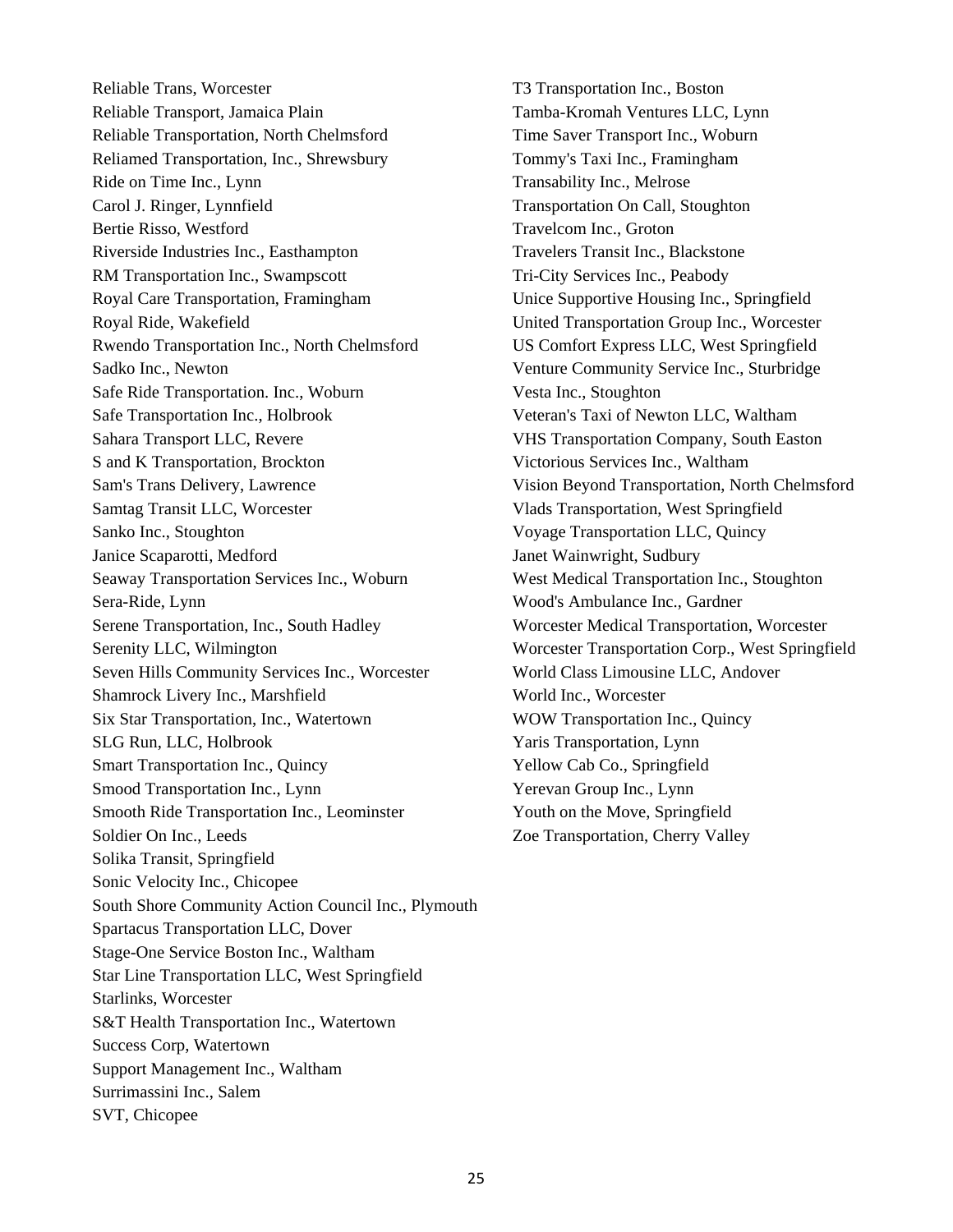## **Montachusett Regional Transit Authority (A Component Unit of Massachusetts Department of Transportation) Revenue and Cost of Service by Route For the Year Ended June 30, 2017**

|                              |                  |            |                | Cost of Service |                  |                  |  |  |
|------------------------------|------------------|------------|----------------|-----------------|------------------|------------------|--|--|
|                              | Revenue          |            | Transportation |                 | Net Interest     | Net Income       |  |  |
|                              | Operations       | Other      | Service        | Administrative  | (Income) Expense | (Loss)           |  |  |
|                              |                  |            |                |                 |                  |                  |  |  |
| Fitchburg:                   |                  |            |                |                 |                  |                  |  |  |
| Circle Line                  | \$<br>74,291 \$  | 57,882     | \$<br>439,318  | 148,036<br>\$   | 7,431<br>\$      | \$<br>(462, 612) |  |  |
| Main Line                    | 91,025           | 70,920     | 594,037        | 200,171         | 10,049           | (642, 312)       |  |  |
| Fitchburg Intown             | 105,243          | 81,997     | 686,825        | 231,437         | 11,618           | (742, 640)       |  |  |
| <b>Intercity Service</b>     | 1,723            | 1,342      | 56,756         | 19,125          | 960              | (73, 776)        |  |  |
| ADA/Dial-A-Ride              | 82,047           | 63,925     | 1,274,394      | 429,429         | 21,558           | (1,579,409)      |  |  |
|                              |                  |            |                |                 |                  |                  |  |  |
| <b>Fitchburg Total</b>       | 354,329          | 276,066    | 3,051,330      | 1,028,198       | 51,616           | (3,500,749)      |  |  |
| Leominster:                  |                  |            |                |                 |                  |                  |  |  |
| Circle Line                  | 151,574          | 113,094    | -\$<br>809,415 | 277,702         | 13,623           | (836,072)        |  |  |
| Main Line                    | 123,708          | 92,302     | 694,671        | 238,335         | 11,692           | (728, 688)       |  |  |
| Leominster Intown            | 9,789            | 7,304      | 54,969         | 18,859          | 925              | (57,660)         |  |  |
| <b>Intercity Service</b>     | 1,723            | 1,286      | 51,410         | 17,638          | 865              | (66,904)         |  |  |
| ADA/Dial-A-Ride              | 71,206           | 53,129     | 1,394,497      | 478,438         | 23,470           | (1,772,070)      |  |  |
|                              |                  |            |                |                 |                  |                  |  |  |
| Leominster Total             | 358,000          | 267,115    | 3,004,962      | 1,030,972       | 50,575           | (3,461,394)      |  |  |
| Lunenburg:                   |                  |            |                |                 |                  |                  |  |  |
| <b>Fixed Route</b>           | 68,565           | 29,758     | 354,144        | 117,448         | 5,747            | (379,016)        |  |  |
| ADA/Dial-A-Ride              | 17,198           | 7,464      | 33,711         | 11,180          | 547              | (20,776)         |  |  |
|                              |                  |            |                |                 |                  |                  |  |  |
| Lunenburg Total              | 85,763           | 37,222     | 387,855        | 128,628         | 6,294            | (399, 792)       |  |  |
| Lancaster:                   |                  |            |                |                 |                  |                  |  |  |
| <b>Fixed Route</b>           | 7,596            | 7,134      | 39,236         | 27,444          | 1,202            | (53, 152)        |  |  |
| ADA/Dial-A-Ride              | 1,905            | 1,789      | 18,675         | 6,883           | 572              | (22, 436)        |  |  |
| Lancaster Total              | 9,501            | 8,923      | 57,911         | 34,327          | 1,774            | (75, 588)        |  |  |
|                              |                  |            |                |                 |                  |                  |  |  |
| Gardner:                     |                  |            |                |                 |                  |                  |  |  |
| Circle Routes 1&2            | 38,219           | 20,473     | 348,373        | 101,620         | 4,892            | (396, 193)       |  |  |
| <b>MWCC</b>                  | 2,926            | 1,567      | 81,529         | 23,782          | 1,145            | (101,963)        |  |  |
| Link Service                 | 17,214           | 9,221      | 144,994        | 42,295          | 2,036            | (162,890)        |  |  |
| ADA/Dial-A-Ride              | 113,954          | 61,043     | 695,748        | 202,950         | 9,771            | (733, 472)       |  |  |
| Gardner Total                | 172,313          | 92,304     | 1,270,644      | 370,647         | 17,844           | (1, 394, 518)    |  |  |
|                              |                  |            |                |                 |                  |                  |  |  |
| Athol:<br><b>Fixed Route</b> | 6,745            | 505        | 52,964         | 19,609          | 973              | (66,296)         |  |  |
|                              |                  |            |                |                 |                  |                  |  |  |
| Link Service                 | 8,478            | 635        | 61,635         | 22,819          | 1,133            | (76, 474)        |  |  |
| ADA/Dial-A-Ride              | 354,610          | 26,570     | 187,494        | 69,416          | 3,445            | 120,825          |  |  |
| <b>Athol Total</b>           | 369,833          | 27,710     | 302,093        | 111,844         | 5,551            | (21, 945)        |  |  |
| Westminster:                 |                  |            |                |                 |                  |                  |  |  |
| <b>Intercity Service</b>     | 2,417            | 10,435     | 69,503         | 34,150          | 1,594            | (92, 395)        |  |  |
|                              |                  |            |                |                 |                  |                  |  |  |
| ADA/Dial-A-Ride              | 428              | 1,848      | 33,080         | 16,254          | 758              | (47, 816)        |  |  |
| Westminster Total            | 2,845            | 12,283     | 102,583        | 50,404          | 2,352            | (140,211)        |  |  |
| Councils on Aging            | 84,850           | 59,035     | 2,589,349      | 226,806         | 12,774           | (2,685,044)      |  |  |
| Dial-A-Mart                  | 3,454,860        |            | 2,047,678      |                 |                  | 1,407,182        |  |  |
|                              |                  |            |                |                 |                  |                  |  |  |
| <b>TOTAL</b>                 | $$4,892,294$ \\$ | 780,658 \$ | 12,814,405 \$  | 2,981,826 \$    | 148,780 \$       | (10, 272, 059)   |  |  |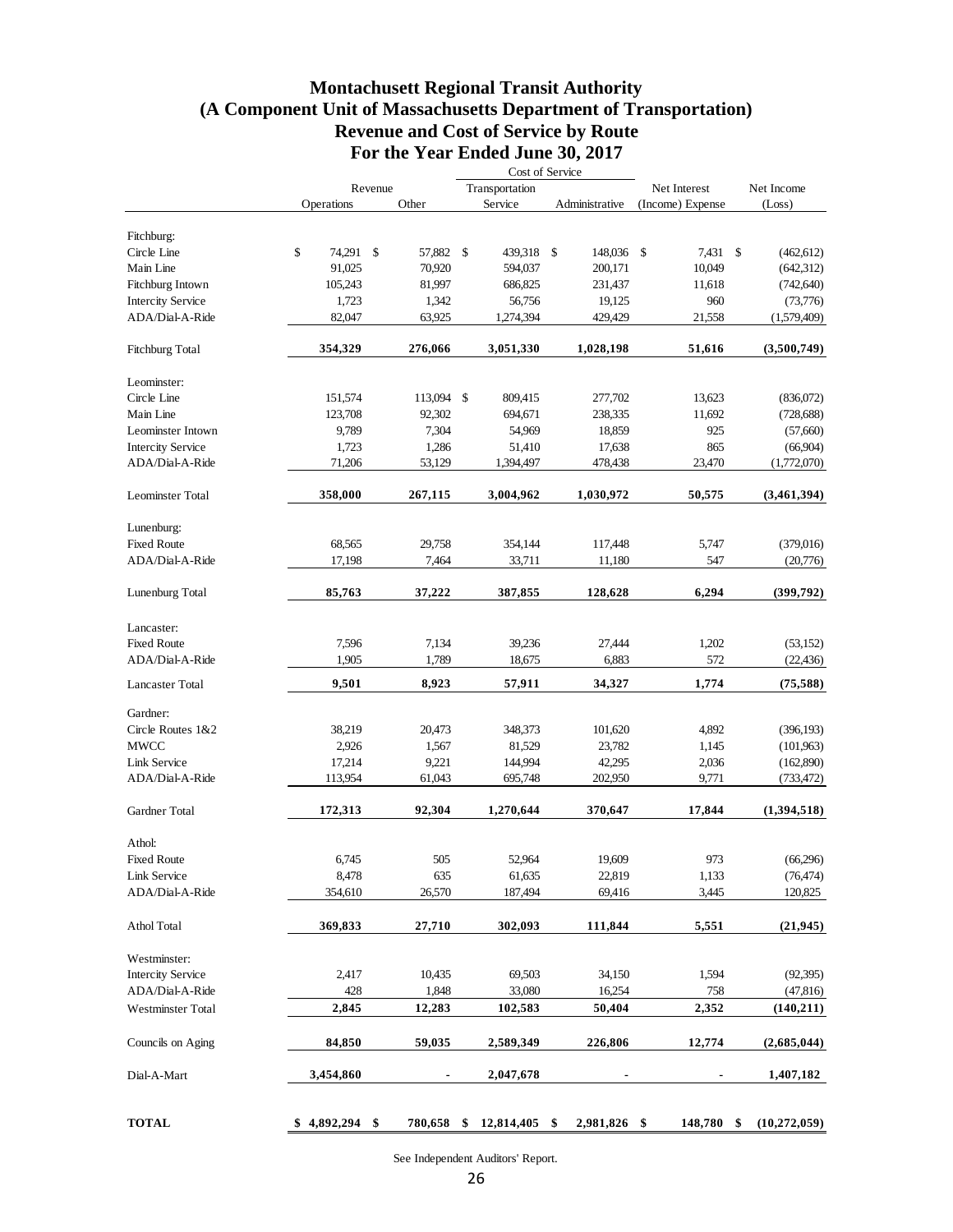## **Montachusett Regional Transit Authority (A Component Unit of Massachusetts Department of Transportation) Self Funded Cost of Service For the Year Ended June 30, 2017**

|                                                 |    | Cost of Service |               |                |    |                |    |              |    |               |
|-------------------------------------------------|----|-----------------|---------------|----------------|----|----------------|----|--------------|----|---------------|
|                                                 |    |                 |               | Transportation |    |                |    | Net Interest |    | <b>Net</b>    |
|                                                 |    | Revenue         |               | Service        |    | Administrative |    | Expense      |    | Income/(Loss) |
| <b>SELF FUNDED - TRANSIT</b>                    |    |                 |               |                |    |                |    |              |    |               |
| Gardner VNA Service                             | \$ | 699,683 \$      |               | 386,469 \$     |    |                | \$ |              | \$ | 313,214       |
| Operating Co - HST Service                      |    | 2,755,177       |               | 1,661,209      |    |                |    |              |    | 1,093,968     |
| TOTAL SELF FUNDED - TRANSIT                     |    | 3,454,860       |               | 2,047,678      |    |                |    |              |    | 1,407,182     |
| <b>SELF FUNDED - BROKERAGE</b>                  |    |                 |               |                |    |                |    |              |    |               |
| <b>Mass Health Services</b>                     |    | 44,941,940      |               | 45,095,600     |    | 1,986,756      |    |              |    | (2,140,416)   |
| Mass Health Ico Services                        |    | 396,154         |               | 188,139        |    |                |    |              |    | 208,015       |
| Department of Developmental Services            |    | 17,313,894      |               | 16,423,637     |    | 722,457        |    |              |    | 167,800       |
| Department of Public Health Services            |    | 3,149,065       |               | 3,143,701      |    | 120,409        |    |              |    | (115,045)     |
| Department of Developmental Services Dayhab     |    | 71,794,900      |               | 70,012,913     |    | 3,070,441      |    |              |    | (1,288,454)   |
| Department of Developmental Services Dayhab Ico |    | 36,524          |               | 73,543         |    |                |    |              |    | (37,019)      |
| Department of Mental Health Services            |    | 1,741,487       |               | 1,747,039      |    | 60,205         |    |              |    | (65,757)      |
| <b>Mass Rehab Services</b>                      |    | 787,294         |               | 780,788        |    | 60,205         |    |              |    | (53,699)      |
| Mass Commission for the Blind Services          |    | 1,305           |               | 1,305          |    |                |    |              |    |               |
| Dial-a-Mart                                     |    | (2,755,177)     |               | 5,314          |    |                |    |              |    | (2,760,491)   |
| <b>Unfunded Capital Assets</b>                  |    |                 |               | 159,476        |    |                |    |              |    | (159, 476)    |
| Administration                                  |    | 6,274,228       |               |                |    |                |    |              |    | 6,274,228     |
| TOTAL SELF FUNDED - BROKERAGE                   |    | 143,681,614     |               | 137,631,455    |    | 6,020,473      |    |              |    | 29,686        |
| <b>TOTAL SELF FUNDED</b>                        | S  | 147, 136, 474   | <sup>\$</sup> | 139,679,133    | -S | 6,020,473      | \$ |              | \$ | 1,436,868     |

See Independent Auditors' Report.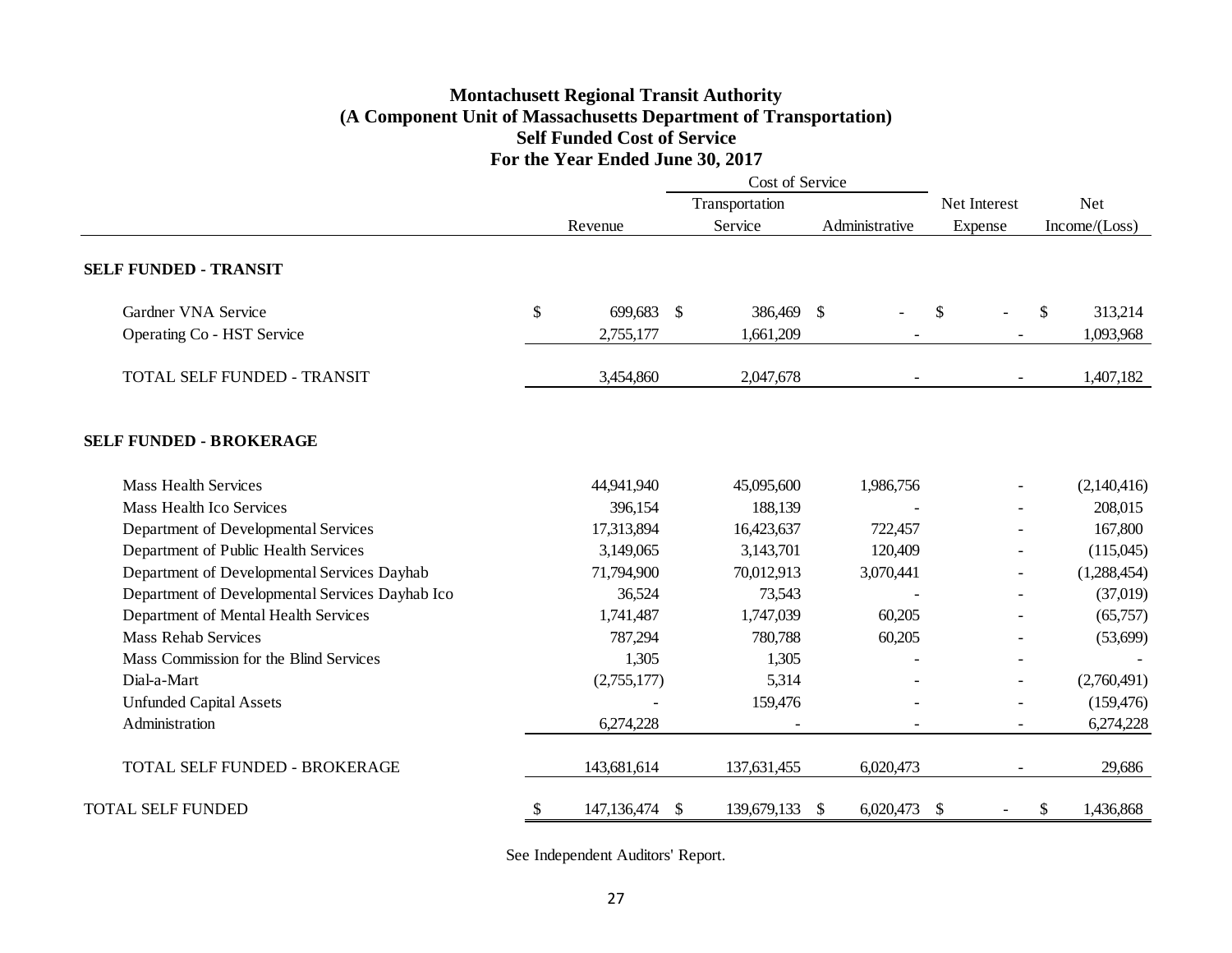## **Montachusett Regional Transit Authority (A Component Unit of Massachusetts Department of Transportation) Allocation of Net Cost of Service For the Year Ended June 30, 2017**

|             | Fixed Motor                   |             | Council                  |              |              | General and    | Federal/Other    | Other            | Cost of      | Self   |                  | <b>HST</b>     | State            | Local            | Unreimbursed    |
|-------------|-------------------------------|-------------|--------------------------|--------------|--------------|----------------|------------------|------------------|--------------|--------|------------------|----------------|------------------|------------------|-----------------|
|             | <b>Bus Route</b>              | Paratransit | on Aging                 |              | Total        | Administrative | Assistance       | Income           | Service      | Funded |                  | Brokerage      | Assistance       | Assessment       | Cost of Service |
|             |                               |             |                          |              |              |                |                  |                  |              |        |                  |                |                  |                  |                 |
| Fitchburg   | 1,504,654 \$<br><sup>\$</sup> |             | 1,192,347 \$             | 653,399 \$   | 3,350,400 \$ | 1,318,017 \$   | $(866, 686)$ \$  | $(504, 470)$ \$  | 3,297,261 \$ |        | $(570, 501)$ \$  | $(10, 125)$ \$ | $(1,990,854)$ \$ | $(755, 406)$ \$  | (29, 625)       |
| Leominster  | 1,323,671                     | 1,323,291   |                          | 625,839      | 3,272,801    | 1,266,070      | (841,500)        | (495, 933)       | 3,201,438    |        | (560, 847)       | (9,831)        | (1,932,996)      | (733, 453)       | (35,689)        |
| Gardner     | 444,274                       | 643,462     |                          | 93,561       | 1,181,297    | 397,341        | (296, 018)       | (94,769)         | 1,187,851    |        | (107, 174)       | (3,648)        | (741, 646)       | (258,010)        | 77,373          |
| Lunenburg   | 285,579                       |             | 16,513                   | 63,906       | 365,998      | 140,087        | (97, 409)        | (38,091)         | 370,585      |        | (43,077)         | (1, 138)       | (223,756)        | (84,901)         | 17,713          |
| Templeton   | 51,283                        |             | $\sim$                   | 75,139       | 126,422      | 44,622         | (33, 432)        | (10, 424)        | 127,188      |        | (11,788)         | (391)          | (76, 795)        | (29, 139)        | 9,075           |
| Westminster | 67,086                        | 32,652      |                          | 63,223       | 162,961      | 54,012         | (42, 537)        | (12,608)         | 161,828      |        | (14,258)         | (497)          | (97,710)         | (37,075)         | 12,288          |
| Winchendon  | 20,980                        |             | $\overline{\phantom{a}}$ | 56,417       | 77,397       | 23,578         | (19, 803)        | (5,832)          | 75,340       |        | (6, 595)         | (231)          | (45, 490)        | (17,260)         | 5,764           |
| Ayer        |                               |             | $\sim$                   | 83,406       | 83,406       | 24,695         | (21, 348)        | (5,533)          | 81,220       |        | (6,257)          | (249)          | (49,040)         | (18,607)         | 7,067           |
| Boxborough  |                               |             | $\overline{\phantom{a}}$ | 29,356       | 29,356       | 8,372          | (7, 455)         | (1,910)          | 28,363       |        | (2,160)          | (87)           | (17, 125)        | (6,498)          | 2,493           |
| Harvard     |                               |             | $\overline{\phantom{a}}$ | 61,996       | 61,996       | 17,891         | (15,778)         | (4,082)          | 60,027       |        | (4,616)          | (184)          | (36,244)         | (13,752)         | 5,231           |
| Littleton   |                               |             | $\overline{\phantom{a}}$ | 117,141      | 117,141      | 33,513         | (29,765)         | (7,646)          | 113,243      |        | (8,647)          | (348)          | (68, 375)        | (25,944)         | 9,929           |
| Shirley     |                               |             | $\overline{\phantom{a}}$ | 56,119       | 56,119       | 27,322         | (16,594)         | (3,716)          | 63,131       |        | (4,202)          | (194)          | (38, 118)        | (14, 463)        | 6,154           |
| Lancaster   | 31,640                        |             | 16,770                   | 68,007       | 116,417      | 36,872         | (29,998)         | (9,168)          | 114,123      |        | (10, 368)        | (350)          | (68,906)         | (26, 146)        | 8,353           |
| Sterling    |                               |             | $\overline{\phantom{a}}$ | 90,214       | 90,214       | 25,762         | (22,916)         | (5,878)          | 87,182       |        | (6,647)          | (268)          | (52, 640)        | (19, 973)        | 7,654           |
| Stow        |                               |             | $\overline{\phantom{a}}$ | 44,237       | 44,237       |                |                  |                  | 44,237       |        |                  | (136)          | $\sim$           | (43,735)         | 366             |
| Ashburnham  |                               |             | $\overline{\phantom{a}}$ | 59,621       | 59,621       | 17,513         | (15,223)         | (3,996)          | 57,915       |        | (4,519)          | (178)          | (34,969)         | (13,268)         | 4,981           |
| Ashby       |                               |             | $\sim$                   | 80,156       | 80,156       | 22,847         | (20, 354)        | (5,212)          | 77,437       |        | (5,894)          | (238)          | (46,756)         | (17,741)         | 6,808           |
| Athol       | 99,376                        | 171,216     |                          | 86,033       | 356,625      | 118,974        | (22, 643)        | (28, 478)        | 424,478      |        | (32,206)         | (1,303)        | (390, 346)       | (19,736)         | (19, 113)       |
| Hubbardston |                               |             | $\overline{\phantom{a}}$ | 34,275       | 34,275       | 9,994          | (8,740)          | (2,280)          | 33,249       |        | (2,578)          | (102)          | (20,076)         | (7,617)          | 2,876           |
| Bolton      |                               |             | $\overline{\phantom{a}}$ | 17,036       | 17,036       | 5,199          | (4,382)          | (1,187)          | 16,666       |        | (1,342)          | (51)           | (10,063)         | (3,818)          | 1,392           |
| Hardwick    |                               |             | $\overline{\phantom{a}}$ | 45,418       | 45,418       | 13,583         | (11,636)         | (3,100)          | 44,265       |        | (3,506)          | (136)          | (26, 727)        | (10, 141)        | 3,755           |
|             |                               |             |                          |              |              |                |                  |                  |              |        |                  |                |                  |                  |                 |
|             |                               |             |                          |              |              |                |                  |                  |              |        |                  |                |                  |                  |                 |
| Totals      | 3,828,543 \$<br><sup>S</sup>  |             | 3,396,251 \$             | 2,504,499 \$ | 9,729,293 \$ | 3,606,264 \$   | $(2,424,217)$ \$ | $(1,244,313)$ \$ | 9,667,027 \$ |        | $(1,407,182)$ \$ | $(29,685)$ \$  | $(5,968,632)$ \$ | $(2,156,683)$ \$ | 104,845         |

See Independent Auditors' Report.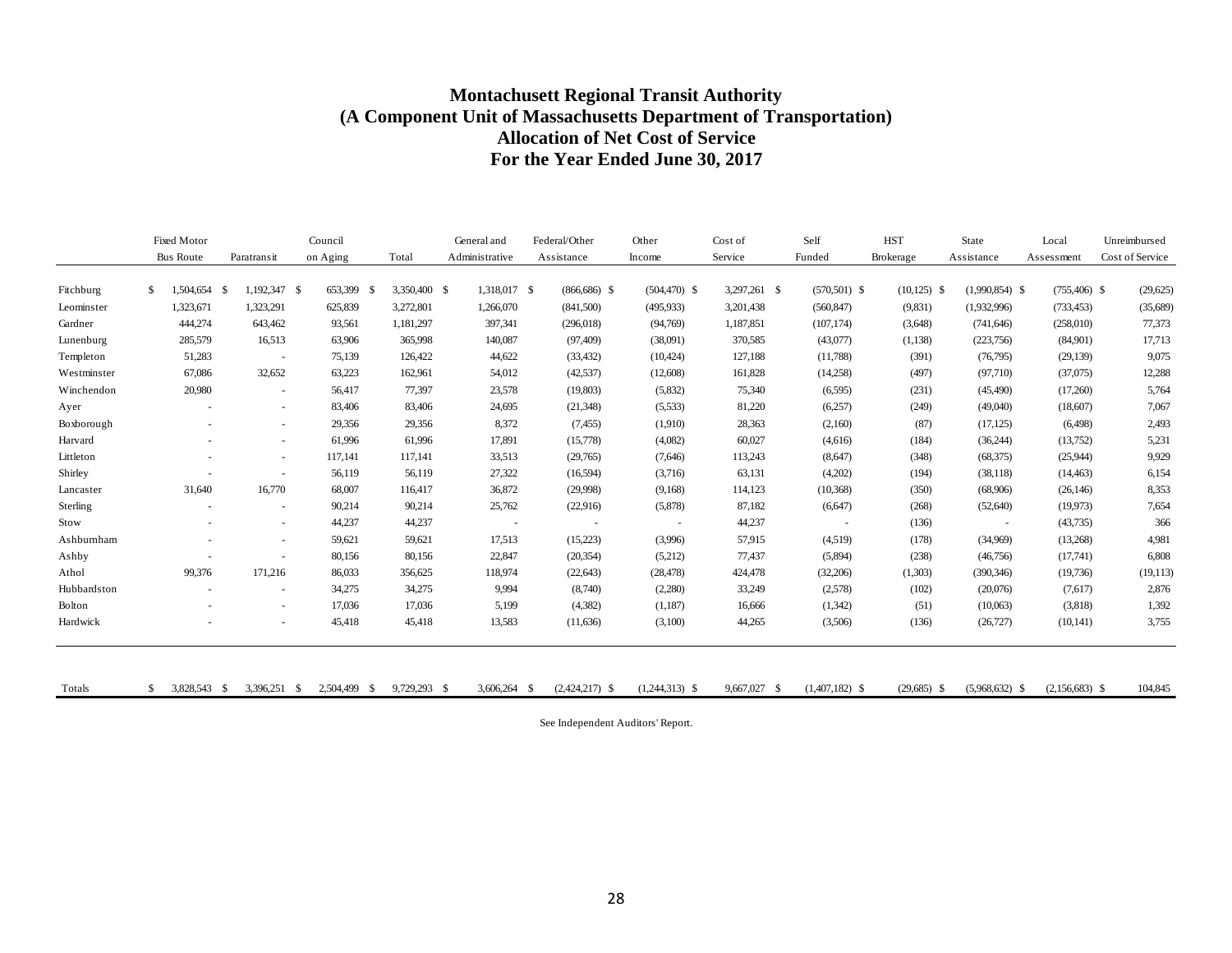## **Montachusett Regional Transit Authority (A Component Unit of Massachusetts Department of Transportation) Schedule of Administrative, General and Interest Expenses For the Year Ended June 30, 2017**

|                                              | REGIONAL<br>TRANSIT | HST<br><b>BROKERAGE</b> |                 |
|----------------------------------------------|---------------------|-------------------------|-----------------|
| <b>ADMINISTRATIVE</b>                        | <b>AUTHORITY</b>    | <b>PROGRAMS</b>         | <b>TOTAL</b>    |
| Insurance - General Liability Ex/Umbr        | \$<br>66,184        | \$<br>166,874           | \$<br>233,058   |
| Insurance - Operating Property               | 80,523              |                         | 80,523          |
| <b>Insurance - Parking Property</b>          |                     |                         |                 |
| Insurance - Other Vehicles                   | 382,827             | 24,362                  | 407,189         |
| Insurance - Bus                              | 101,845             |                         | 101,845         |
| Payroll - Administrative                     | 897,836             | 2,560,753               | 3,458,589       |
| Payroll - Temporary Staff                    | 6.435               | 716,528                 | 722,963         |
| Payroll - Uncompensated Absences             | (2,729)             | (20,320)                | (23,049)        |
| Payroll - Fica/Medicare Tax                  | 64,378              | 186,290                 | 250,668         |
| Payroll - Unemployment Tax                   | 18,649              | 53,584                  | 72,233          |
| Payroll - Health Insurance                   | 64,349              | 366,277                 | 430,626         |
| Payroll - Life/Disability Insurance          | 10,089              | 28,744                  | 38,833          |
| Payroll - Workers Comp Insurance             | 837                 | 3,347                   | 4,184           |
| Payroll - Pension Benefit                    | 89,702              | 255,704                 | 345,406         |
| Advertising - Marketing / Legal / Consultant | 9,455               | 152<br>625              | 9,607<br>8,027  |
| Printing<br>Consultant - Technical/MRPC      | 7,402<br>140,800    |                         | 140,800         |
| Consultant - Other                           |                     |                         |                 |
| Security                                     | 59,366              |                         | 59,366          |
| Legal Counsel                                | 137,245             | 53,625                  | 190,870         |
| Auditor                                      | 13,865              | 21,626                  | 35,491          |
| Office Supplies                              | 25,741              | 18,824                  | 44,565          |
| Equipment/Maintenance                        | 51,010              | 9,192                   | 60,202          |
| <b>Equipment Lease Expense</b>               | 2,853               | 6,013                   | 8,866           |
| <b>Purchase Services</b>                     | 20,490              | 2,218                   | 22,708          |
| <b>IT Software</b>                           | 16,760              | 74,808                  | 91,568          |
| Travel                                       | 1,905               | 1,928                   | 3,833           |
| Meetings                                     | 16,191              | 17,480                  | 33,671          |
| Rent Expense                                 | 20,385              | 306,000                 | 326,385         |
| Consultants - Computer Service Contracts     | 65,875              | 443,562                 | 509,437         |
| Consultants - Operational / CATA             |                     | 75,000                  | 75,000          |
| Miscellaneous Expense                        | 15,750              | 12,516                  | 28,266          |
| Telephone                                    | 146,658             | 550,462                 | 697,120         |
| Telephone - Maintenance                      | 19,098              | 4,199                   | 23,297          |
| Reserve Fund / Bad Debt Expense              | 115,199             | 243                     | 115,442         |
| Maintenance - Water St. Facility             | 60,317              |                         | 60,317          |
| Maintenance - ITC Facility                   | 6,594               | 10,697                  | 17,291          |
| Maintenance - Gardner Facility               | 12,643              |                         | 12,643          |
| Maintenance - N. Main Facility               | 14,404              | 977                     | 15,381          |
| Maintenance - Athol Facility                 | 5.917               |                         | 5,917           |
| Utilities - Water St. Facility               | 50,841              | 7,708                   | 58,549          |
| Utilities - ITC Facility                     | 76,694              | 49,673                  | 126,367         |
| Utilities - Gardner Facility                 | 40,384              |                         | 40,384          |
| Utilities - N. Main Facility                 | 36,195              | 10,802                  | 46,997          |
| Utilities - Athol Facility                   | 10,864              |                         | 10,864          |
| <b>Total Administrative</b>                  | 2,981,826           | 6,020,473               | 9,002,299       |
| <b>GENERAL AND INTEREST</b>                  |                     |                         |                 |
| Debt Service / Bank fees                     | 20,792              |                         | 20,792          |
| <b>Interest Expense</b>                      | 148,530             |                         | 148,530         |
| Ticket Agency Service                        | 247,318             |                         | 247,318         |
| Commuter Rail Service                        | 182,778             |                         | 182,778         |
|                                              |                     |                         |                 |
| <b>Total General And Interest</b>            | 599,418             | ÷,                      | 599,418         |
|                                              |                     |                         |                 |
| Total Administrative, General and Interest   | 3,581,244<br>\$     | \$<br>6,020,473         | 9,601,717<br>\$ |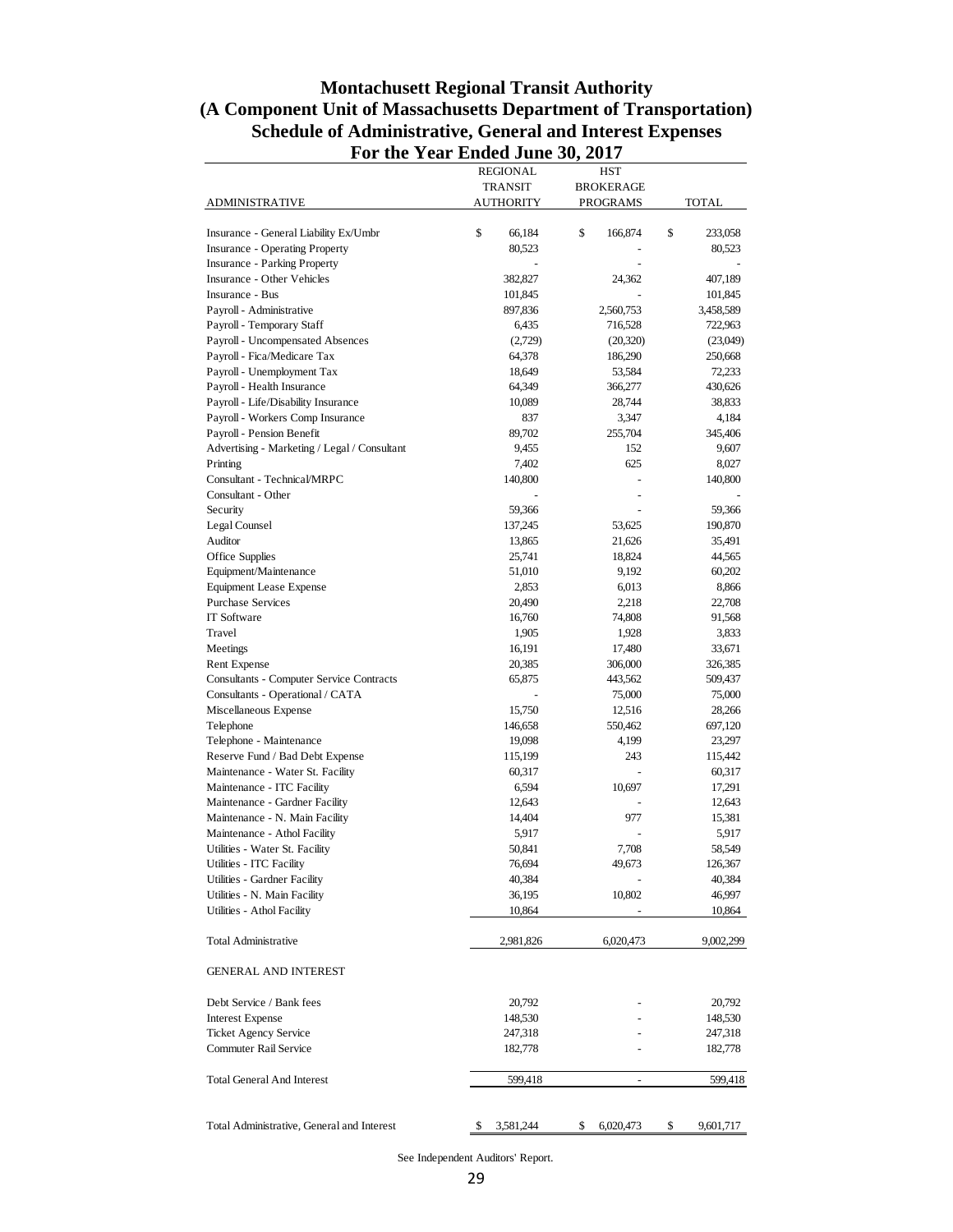## **Montachusett Regional Transit Authority (A Component Unit of Massachusetts Department of Transportation) Schedule of Expenditures of Federal Awards For the Year Ended June 30, 2017**

| Federal Grantor / Pass-Through Grantor / Program or Cluster Title   |                      | Federal | <b>CFDA</b> Pass-Through Entity<br><b>Number Identifying Number Expenditures</b> |    | Federal           |
|---------------------------------------------------------------------|----------------------|---------|----------------------------------------------------------------------------------|----|-------------------|
| U.S. Department of Transportation (FTA)                             |                      |         |                                                                                  |    |                   |
| Direct Recipient Grants                                             |                      |         |                                                                                  |    |                   |
| Operating Assistance - Section 5307 Urban Area Formula              |                      | 20.507  | MA-2017-018-00                                                                   | S  | 2,400,000         |
| Capital - Section 5307 Urban Area Formula                           |                      |         |                                                                                  |    |                   |
| Water St roof, fare coll equip                                      |                      | 20.507  | MA-90-X668                                                                       |    | 60,505            |
|                                                                     |                      |         |                                                                                  |    |                   |
| Capital - Section 5307 Urban Area Formula                           |                      |         |                                                                                  |    |                   |
| Misc support equip-snowpusher                                       |                      | 20.507  | MA-90-X705                                                                       |    | 4,395             |
|                                                                     |                      |         |                                                                                  |    |                   |
| Capital - Section 5307 (MAP21) Urbanized Area Formula               |                      |         |                                                                                  |    |                   |
| Buy bus parts                                                       |                      | 20.507  | MA-090-X722                                                                      |    | 297               |
|                                                                     |                      |         |                                                                                  |    |                   |
| Capital - Section 5307 (MAP21) Urbanized Area Formula               |                      |         |                                                                                  |    |                   |
| Bus station equipment and rehab<br>Related non-capital expenditures |                      | 20.507  | MA-2016-15-00                                                                    |    | 288,788<br>3,056  |
|                                                                     |                      |         |                                                                                  |    |                   |
| Capital - Section 5307 (MAP21) Urbanized Area Formula               |                      |         |                                                                                  |    |                   |
| Buy replacement vans, shop and support equip                        |                      | 20.507  | MA-2017-018-00                                                                   |    | 490,132           |
| Related non-capital expenditures                                    |                      |         |                                                                                  |    | 11,340            |
|                                                                     |                      |         |                                                                                  |    |                   |
| Capital - Section 5307 Urban Area Formula                           |                      |         |                                                                                  |    |                   |
| Wachusett Station support equipment                                 |                      | 20.507  | MA-2017-008-00                                                                   |    | 8,096             |
| Related non-capital expenditures                                    |                      |         |                                                                                  |    | 202               |
|                                                                     | Subtotal CFDA 20.507 |         |                                                                                  | \$ | 3,266,811         |
| Capital - Section 5309 Discretionary Tigger II Discretionary        |                      |         |                                                                                  |    |                   |
| Transit energy management model for renewable resources             |                      | 20.500  | MA-88-0001                                                                       |    | 206,241           |
|                                                                     |                      |         |                                                                                  |    |                   |
| Capital - Section 5309 Bus and Bus Facility                         |                      |         |                                                                                  |    |                   |
| Ayer-Right-of-way Acquistion                                        |                      | 20.500  | MA-55-0006                                                                       |    | 89,782            |
|                                                                     |                      |         |                                                                                  |    |                   |
| Capital - Section 5309 Bus and Bus Facility                         |                      |         |                                                                                  |    |                   |
| Facility rehabilitation                                             | Subtotal CFDA 20.500 | 20.500  | MA-04-0061                                                                       | \$ | 12,276<br>308,299 |
|                                                                     |                      |         |                                                                                  |    |                   |
| U.S. Department of Transportation (FTA)                             |                      |         |                                                                                  |    |                   |
| Sub-Receipient Grants (Pass-Through Commonwealth of Massachusetts)  |                      |         |                                                                                  |    |                   |
|                                                                     |                      |         |                                                                                  |    |                   |
| Capital - Section 5339 Bus an Bus Facilities                        |                      |         |                                                                                  |    |                   |
| Replace (2) type D Vehicles                                         |                      | 20.526  | MA-34-010                                                                        |    | 130,000           |
| Capital - Section 5339 Bus an Bus Facilities                        |                      |         |                                                                                  |    |                   |
| Replace (5) type E2 vehicles                                        |                      | 20.526  | MA-34-010                                                                        |    | 310,792           |
|                                                                     |                      |         |                                                                                  |    |                   |
| Capital - Section 5339 Bus and Bus Facilities                       |                      |         |                                                                                  |    |                   |
| Bicycle racks                                                       |                      | 20.526  | MA-034-0009                                                                      |    | 33,158            |
|                                                                     | Subtotal CFDA 20.526 |         |                                                                                  | \$ | 473,950           |
| <b>Total Federal Transit Cluster</b>                                |                      |         |                                                                                  |    | \$4,049,060       |
|                                                                     |                      |         |                                                                                  |    |                   |
| <b>Total Expenditures of Federal Awards</b>                         |                      |         |                                                                                  |    | \$4,049,060       |

See accompanying notes to schedule of expenditures of federal awards.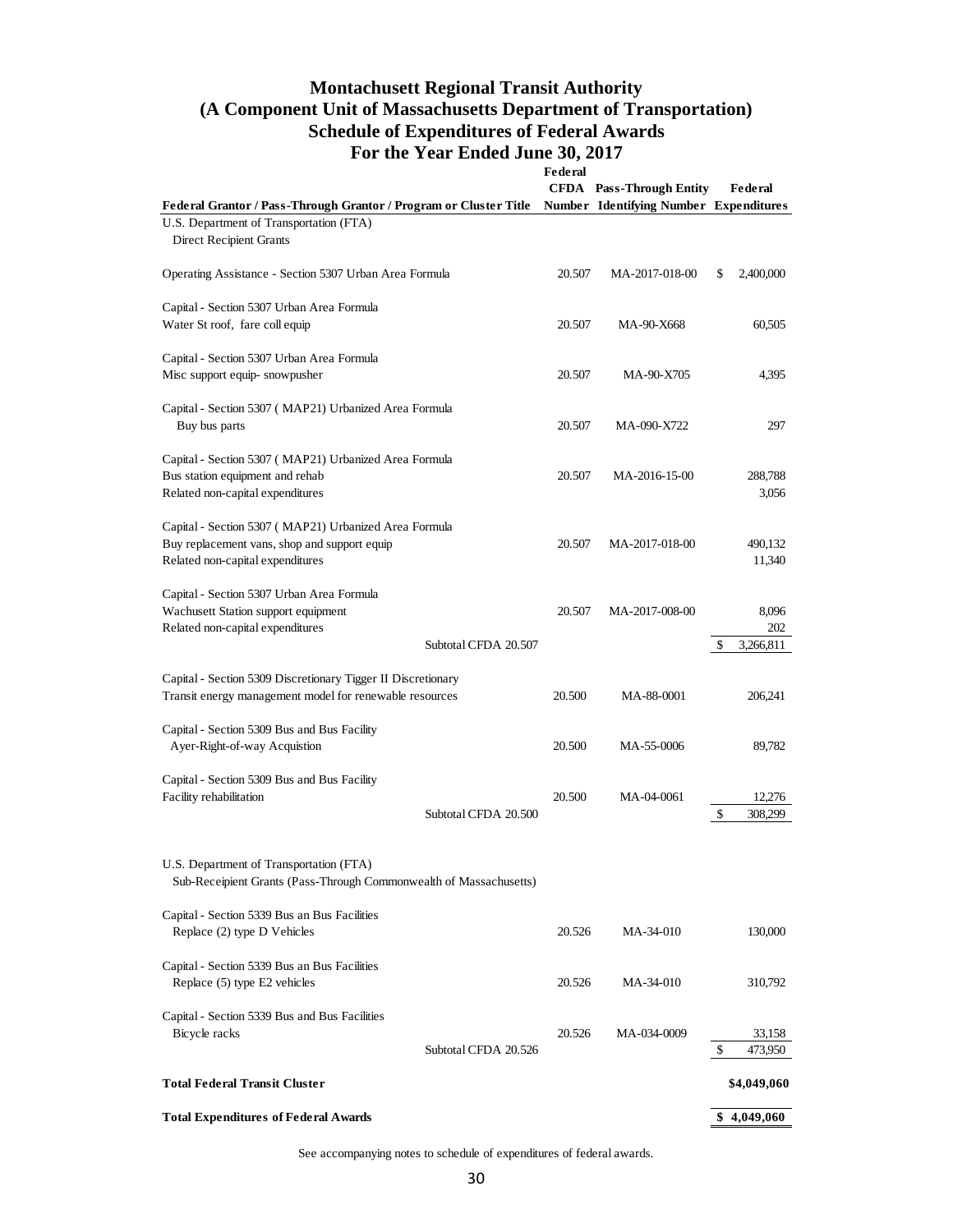## **Montachusett Regional Transit Authority (A Component Unit of Massachusetts Department of Transportation) Notes to Schedule of Expenditures of Federal Awards For the Year Ended June 30, 2017**

#### **1. BASIS OF PRESENTATION**

The accompanying schedule of expenditures of federal awards (the schedule) includes the federal award activity of Montachusett Regional Transit Authority (the Authority) under programs of the federal government for the year ended June 30, 2017. The information in the schedule is presented in accordance with the requirements of Title 2 U.S. *Code of Federal Regulations* Part 200, *Uniform Administrative Requirements, Cost Principles, and Audit Requirements for Federal Awards* (Uniform Guidance). Because the schedule presents only a selected portion of the operations of the Authority, it is not intended to and does not present the net position, changes in net position, or cash flows of the Authority.

#### **2. SUMMARY OF SIGNIFICANT ACCOUNTING POLICIES**

Expenditures reported on the schedule are reported on the accrual basis of accounting. Such expenditures are recognized following the cost principles contained in the Uniform Guidance, wherein certain types of expenditures are not allowable or are limited as to reimbursement.

#### **3. INDIRECT COST RATES**

The Authority does not charge indirect costs to its federal grants and did not elect to use the 10% de minimus cost rate.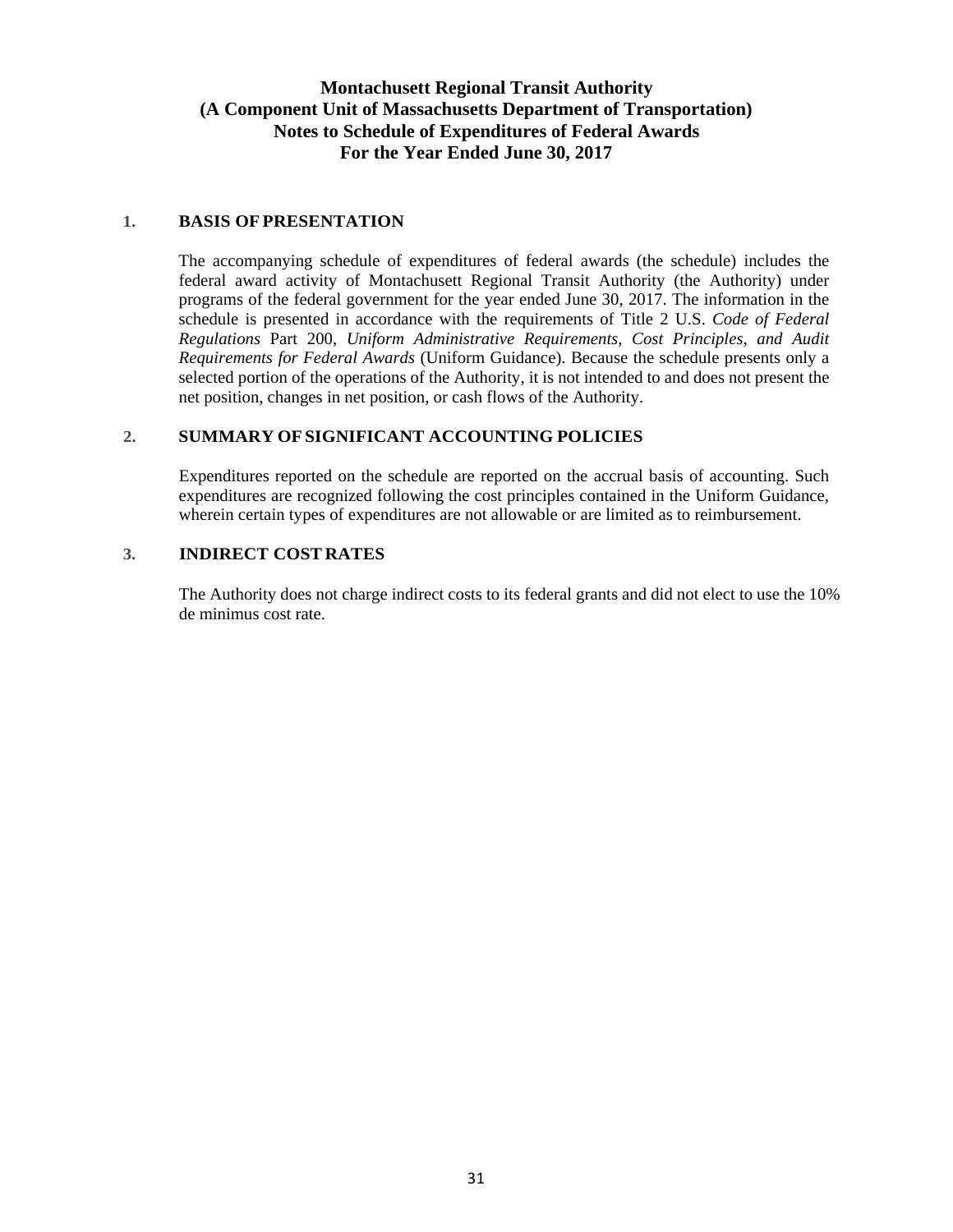## Bruce D. Norling, CPA, P.C.

## **INDEPENDENT AUDITORS' REPORT ON INTERNAL CONTROL OVER FINANCIAL REPORTING AND ON COMPLIANCE AND OTHER MATTERS BASED ON AN AUDIT OF FINANCIAL STATEMENTS PERFORMED IN ACCORDANCE WITH** *GOVERNMENT AUDITING STANDARDS*

To the Advisory Board Montachusett Regional Transit Authority Fitchburg, Massachusetts

We have audited, in accordance with the auditing standards generally accepted in the United States of America and the standards applicable to financial audits contained in *Government Auditing Standards,*  issued by the Comptroller General of the United States, the financial statements of the Montachusett Regional Transit Authority (the Authority), as of and for the year ended June 30, 2017, and the related notes to the financial statements, which collectively compromise the Authority's basic financial statements, and have issued our report thereon dated September 30, 2017.

#### *Internal Control over Financial Reporting*

In planning and performing our audit of the financial statements, we considered the Authority's internal control over financial reporting (internal control) to determine the audit procedures that are appropriate in the circumstances for the purpose of expressing our opinion on the financial statements, but not for the purpose of expressing an opinion on the effectiveness of the Authority's internal control. Accordingly, we do not express an opinion on the effectiveness of the Authority's internal control.

A *deficiency in internal control* exists when the design or operation of a control does not allow management or employees, in the normal course of performing their assigned functions, to prevent, or detect and correct, misstatements on a timely basis. A *material weakness* is a deficiency, or a combination of deficiencies, in internal control, such that there is a reasonable possibility that a material misstatement of the entity's financial statements will not be prevented, or detected and corrected on a timely basis. A *significant deficiency* is a deficiency, or a combination of deficiencies, in internal control that is less severe than a material weakness, yet important enough to merit attention by those charged with governance.

Our consideration of internal control was for the limited purpose described in the first paragraph of this section and was not designed to identify all deficiencies in internal control that might be material weaknesses or, significant deficiencies. Given these limitations, during our audit we did not identify any deficiencies in internal control that we consider to be material weaknesses. However, material weaknesses may exist that have not been identified.

#### *Compliance and Other Matters*

As part of obtaining reasonable assurance about whether the Authority's financial statements are free from material misstatement, we performed tests of its compliance with certain provisions of laws, regulations, contracts and grant agreements, noncompliance with which could have a direct and material effect on the determination of financial statement amounts. However, providing an opinion on compliance with those provisions was not an objective of our audit, and accordingly, we do not express such an opinion. The results of our tests disclosed no instances of noncompliance or other matters that are required to be reported under *Government Auditing Standards.*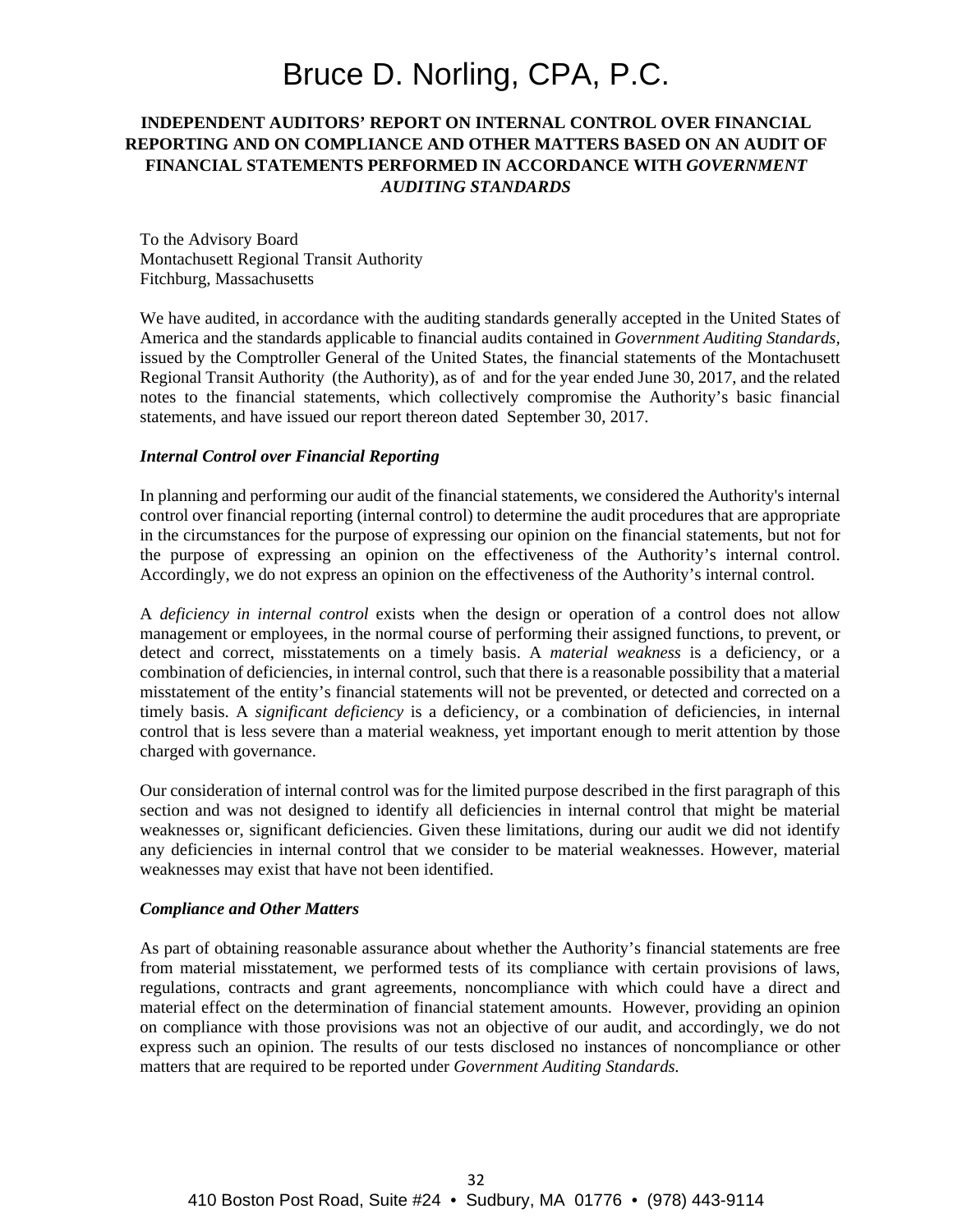#### *Purpose of this Report*

The purpose of this report is solely to describe the scope of our testing of internal control and compliance and the results of that testing, and not to provide an opinion on the effectiveness of the entity's internal control or on compliance. This report is an integral part of an audit performed in accordance with *Government Auditing Standards* in considering the entity's internal control and compliance. Accordingly, this communication is not suitable for any other purpose.

## *Bruce D. Norling, CPA, P.C.*

September 30, 2017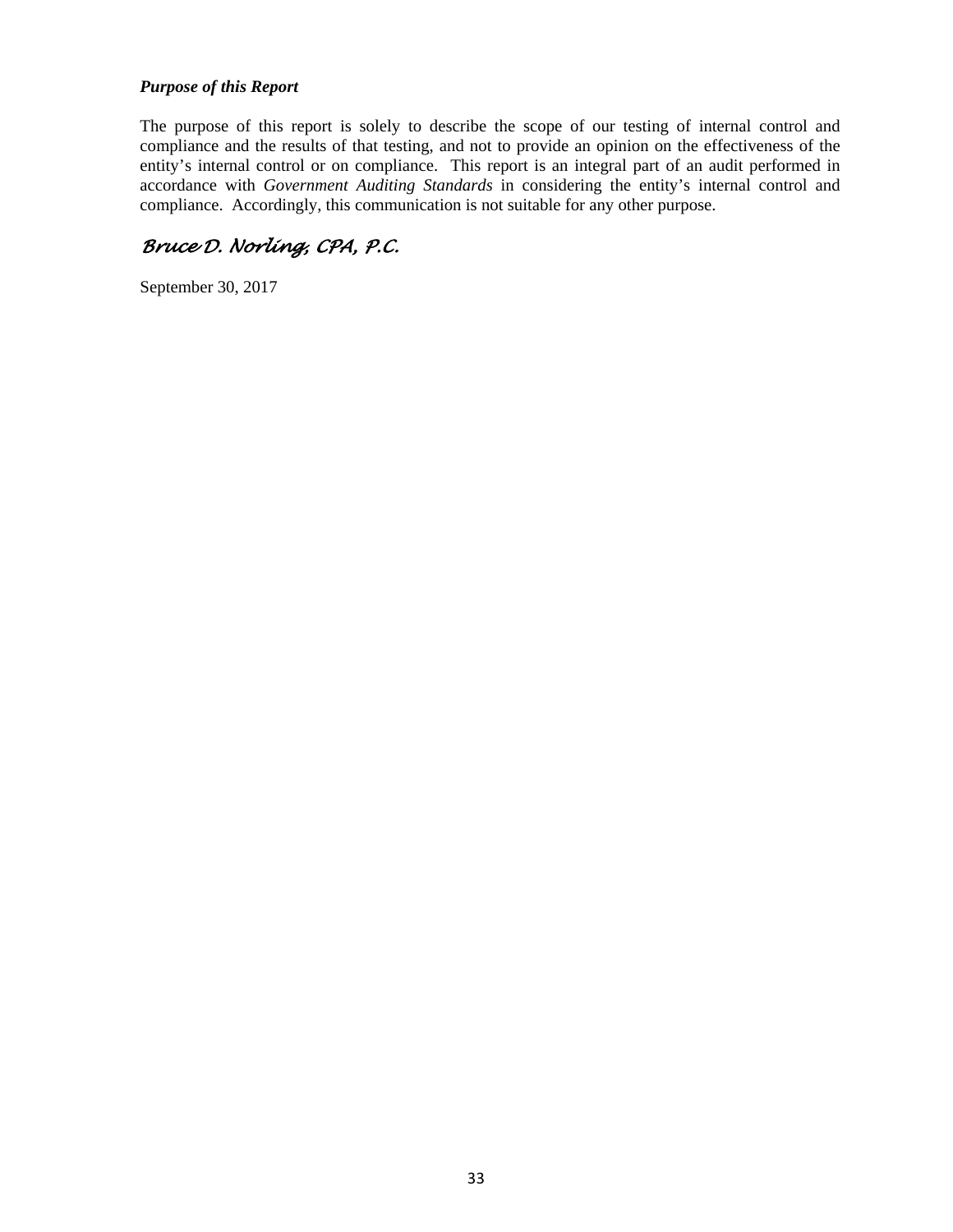## Bruce D. Norling, CPA, P.C.

### **INDEPENDENT AUDITORS' REPORT ON COMPLIANCE FOR EACH MAJOR PROGRAM AND ON INTERNAL CONTROL OVER COMPLIANCE REQUIRED BY THE UNIFORM GUIDANCE**

To the Advisory Board Montachusett Regional Transit Authority Fitchburg, Massachusetts

#### **Report on Compliance for Each Major Federal Program**

We have audited the Montachusett Regional Transit Authority's (the Authority) compliance with the types of compliance requirements described in the *OMB Compliance Supplement* that could have a direct and material effect on each of the Authority's major federal programs for the year ended June 30, 2017. The Authority's major federal programs are identified in the summary of auditors' results section of the accompanying schedule of findings and questioned costs.

#### *Management's Responsibility*

Management is responsible for compliance with federal statutes, regulations, and the terms and conditions of its federal awards applicable to its federal programs.

#### *Auditor's Responsibility*

Our responsibility is to express an opinion on compliance for each of the Authority's major federal programs based on our audit of the types of compliance requirements referred to above. We conducted our audit of compliance in accordance with auditing standards generally accepted in the United States of America; the standards applicable to financial audits contained in *Government Auditing Standards,*  issued by the Comptroller General of the United States; and the audit requirements of Title 2 U.S. Code of Federal Regulations Part 200, *Uniform Administrative Requirements, Cost Principles, and Audit Requirements for Federal Awards* (Uniform Guidance). Those standards and the Uniform Guidance require that we plan and perform the audit to obtain reasonable assurance about whether noncompliance with the types of compliance requirements referred to above that could have a direct and material effect on a major federal program occurred. An audit includes examining, on a test basis, evidence about the Authority's compliance with those requirements and performing such other procedures as we considered necessary in the circumstances.

We believe that our audit provides a reasonable basis for our opinion on compliance for each major federal program. However, our audit does not provide a legal determination of the Authority's compliance.

#### *Opinion on Each Major Federal Program*

In our opinion, the Authority, complied in all material respects, with the types of compliance requirements referred to above that could have a direct and material effect on each of its major federal programs for the year ended June 30, 2017.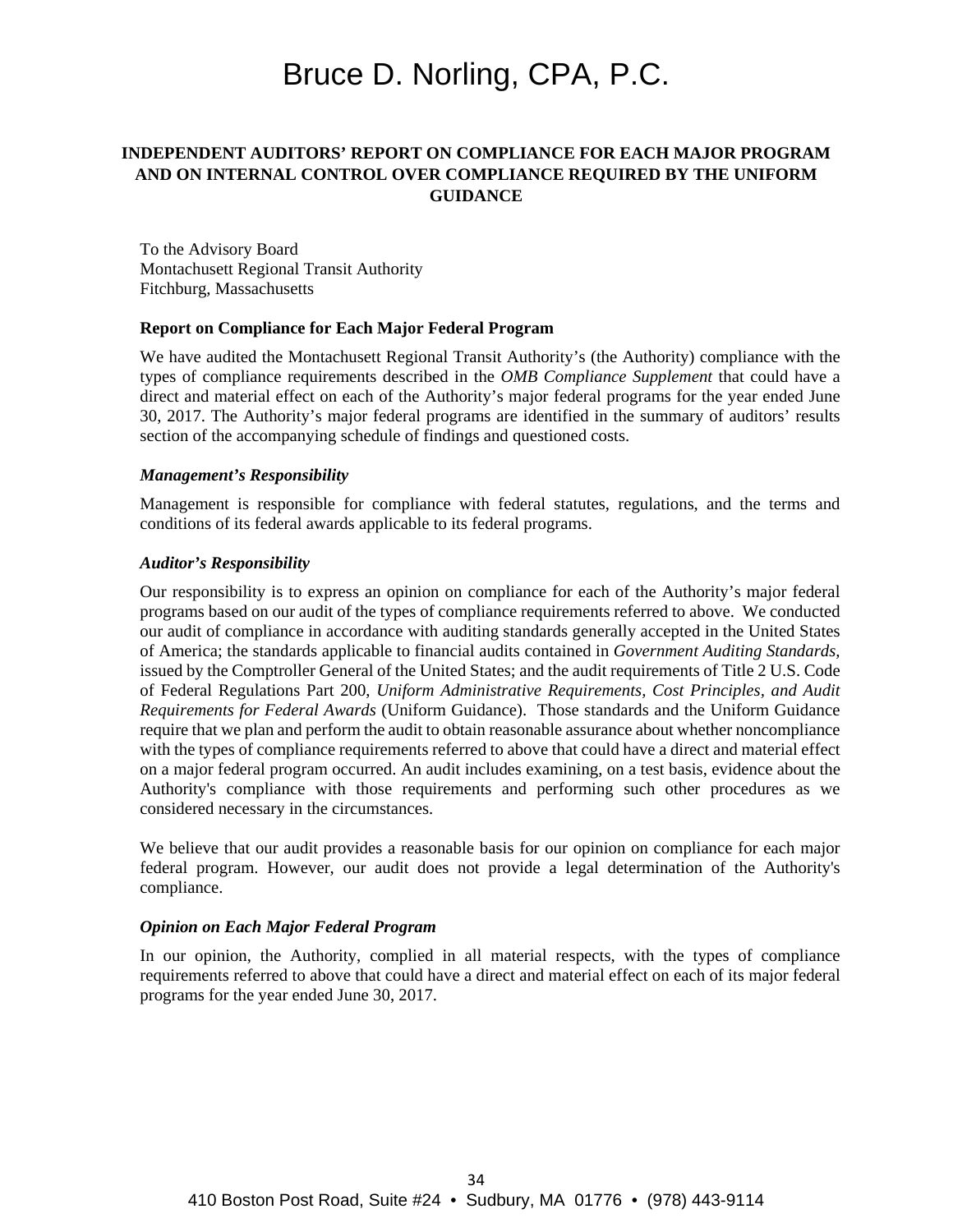#### **Report on Internal Control Over Compliance**

Management of the Authority is responsible for establishing and maintaining effective internal control over compliance with the types of compliance requirements referred to above. In planning and performing our audit of compliance, we considered the Authority's internal control over compliance with the types of requirements that could have a direct and material effect on each major federal program to determine the auditing procedures that are appropriate in the circumstances for the purpose of expressing an opinion on compliance for each major federal program and to test and report on internal control over compliance in accordance with the Uniform Guidance, but not for the purpose of expressing an opinion on the effectiveness of internal control over compliance. Accordingly, we do not express an opinion on the effectiveness of the Authority's internal control over compliance.

A *deficiency in internal control over compliance* exists when the design or operation of a control over compliance does not allow management or employees, in the normal course of performing their assigned functions, to prevent, or detect and correct, noncompliance with a type of compliance requirement of a federal program on a timely basis. A *material weakness in internal control over compliance* is a deficiency, or combination of deficiencies, in internal control over compliance, such that there is a reasonable possibility that material noncompliance with a type of compliance requirement of a federal program will not be prevented, or detected and corrected, on a timely basis. A *significant deficiency in internal control over compliance* is a deficiency, or a combination of deficiencies, in internal control over compliance with a type of compliance requirement of a federal program that is less severe than a material weakness in internal control over compliance, yet important enough to merit attention by those charged with governance.

Our consideration of internal control over compliance was for the limited purpose described in the first paragraph of this section and was not designed to identify all deficiencies in internal control over compliance that might be material weaknesses or significant deficiencies. We did not identify any deficiencies in internal control over compliance that we consider to be material weaknesses. However, material weaknesses may exist that have not been identified.

The purpose of this report on internal control over compliance is solely to describe the scope of our testing of internal control over compliance and the results of that testing based on the requirements of the Uniform Guidance. Accordingly, this report is not suitable for any other purpose.

## *Bruce D. Norling, CPA, P.C.*

September 30, 2017